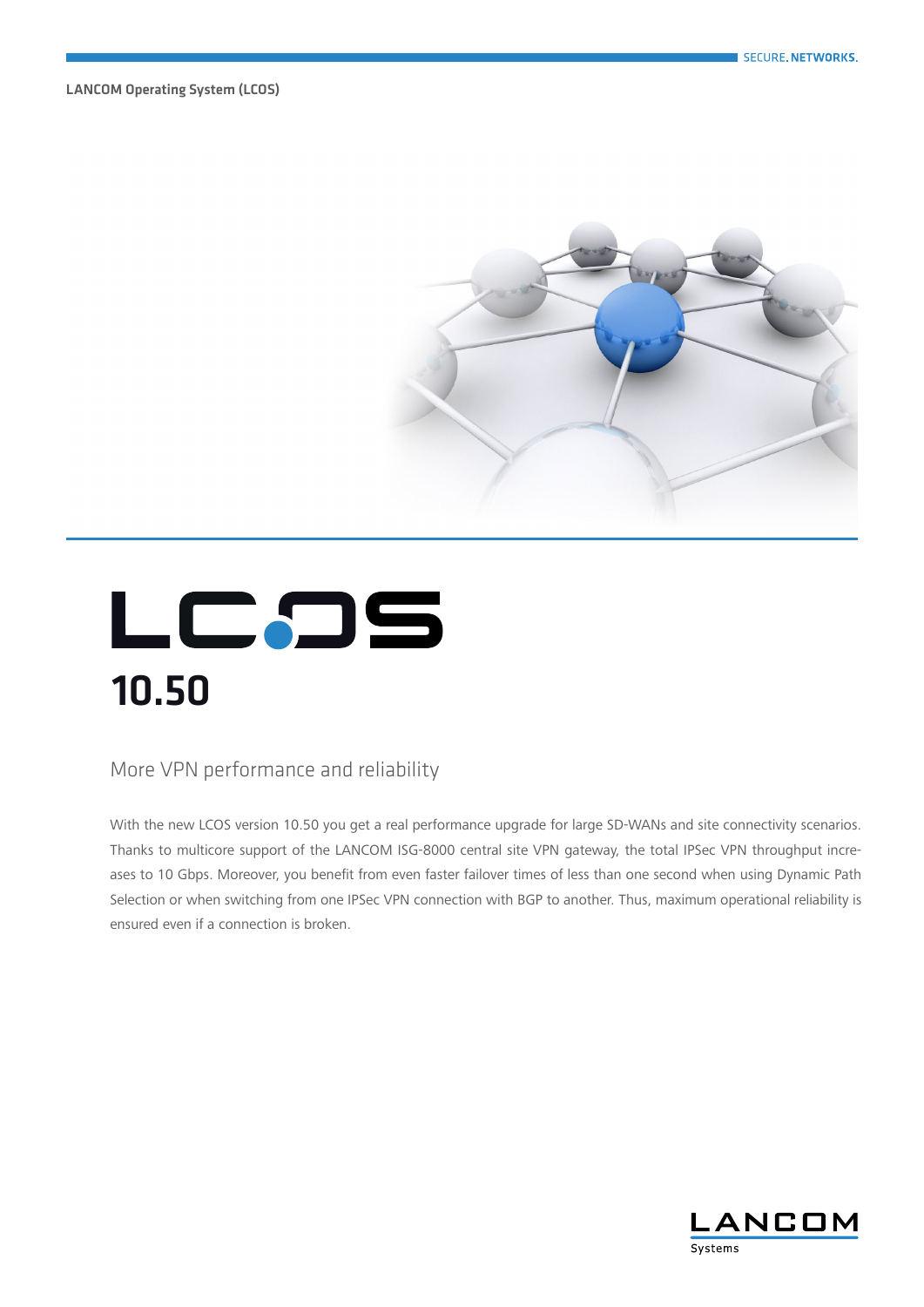| <b>General Feature Overview</b> |                                                                                                                                                                                                                                                                                                                  |                                                                                                                                                                                                                                                                                                                                                                                                                                                                                                                                                                                                                                                                                                                                                                                                                                                                                                                                                                                                                                                                                                                                                                                                                                                                                                                                                                                                                                                                                                                                                                                                                                                                                                                                                                         |
|---------------------------------|------------------------------------------------------------------------------------------------------------------------------------------------------------------------------------------------------------------------------------------------------------------------------------------------------------------|-------------------------------------------------------------------------------------------------------------------------------------------------------------------------------------------------------------------------------------------------------------------------------------------------------------------------------------------------------------------------------------------------------------------------------------------------------------------------------------------------------------------------------------------------------------------------------------------------------------------------------------------------------------------------------------------------------------------------------------------------------------------------------------------------------------------------------------------------------------------------------------------------------------------------------------------------------------------------------------------------------------------------------------------------------------------------------------------------------------------------------------------------------------------------------------------------------------------------------------------------------------------------------------------------------------------------------------------------------------------------------------------------------------------------------------------------------------------------------------------------------------------------------------------------------------------------------------------------------------------------------------------------------------------------------------------------------------------------------------------------------------------------|
| Firewall                        | prioritization for VoIP and VoWLAN                                                                                                                                                                                                                                                                               | IPv4/IPv6 Stateful inspection, IP packet filter with port ranges, object-oriented rule definition. IPv4 Masking (NAT/PAT) of TCP,<br>UDP, ICMP, FTP, PPTP, H.323, Net-Meeting, IRC and IPSec; DNS forwarding. Extended port forwarding and N:N mapping.<br>Support for up to 256 contexts with individual IP networks, VLANs and interfaces, bandwidth management, QoS and VLAN                                                                                                                                                                                                                                                                                                                                                                                                                                                                                                                                                                                                                                                                                                                                                                                                                                                                                                                                                                                                                                                                                                                                                                                                                                                                                                                                                                                         |
| Operating modes                 | LAN protocols<br>Telnet                                                                                                                                                                                                                                                                                          | ARP, Proxy ARP, IPv4, ICMP, UDP, TCP, TFTP, RIP-1, RIP-2, DHCP, DNS, SNMP, HTTP, HTTPS, SSH,                                                                                                                                                                                                                                                                                                                                                                                                                                                                                                                                                                                                                                                                                                                                                                                                                                                                                                                                                                                                                                                                                                                                                                                                                                                                                                                                                                                                                                                                                                                                                                                                                                                                            |
|                                 | DHCPv6,<br>Multiprotocol router<br>ISDN gateway                                                                                                                                                                                                                                                                  | and SIP, BOOTP, NTP/SNTP, NetBIOS, RADIUS, TACAS+, LANCAPI, VRRP, STP/RSTP, IGMP, IPv6,<br>SLAAC, MLD, NDP, ICMPv6<br>WAN protocols (Ethernet) PPPoE, PPTP (PAC or PNS) and Plain Ethernet (with and without DHCP), RIP-1, RIP-2, IPv6CP, 6to4<br>Tunnel, 6in4 Tunnel, 6rd Tunnel, DHCPv6, SLAAC, L2TPv3 for Ethernet Pseudowires<br>IPv4/IPv6 router, NAT/Reverse NAT (IP- masquerading), DHCPv4/DHCPv6 server, DHCPv4/DHCPv6<br>client, DHCPv4/DHCPv6 relay server, DNS server, PPPoE client / Multi-PPPoE, ML-PPP, PPTP (PAC and<br>PNS), NetBIOS proxy, DynDNS client, GnuDIP client, N:N address mapping and port mapping.<br>ISDN gateway ISDN S0 bus, point-to-point and point-to-multipoint configuration, I.430, (Autosen<br>sing);D channel: 1TR6, DSS1 (Euro-ISDN); B channel: PPP (asynchronous/synchronous), X.75, HDLC,<br>MLPPP for channel bundling, CAPI 2.0 via LANcapi, Stac data compression                                                                                                                                                                                                                                                                                                                                                                                                                                                                                                                                                                                                                                                                                                                                                                                                                                                        |
| <b>IPsec</b>                    | Encryption algorithms<br><b>IPSec clients</b>                                                                                                                                                                                                                                                                    | DES (56 bit), 3-DES (168 bit), AES, Blowfish (128-448 bit), CAST (128 bit), MD-5 or SHA-1 Hashes IKE<br>with X.509 digital certificates or preshared keys, SCEP, IKE Config Mode, NAT-T, IPCOMP, up to 16<br>redundant VPN gateways for high availability and load balancing, Dynamic VPN<br>LANCOM Advanced VPN client for Windows Vista, Windows 7, Windows 8, Windows 10, Windows<br>2008 Server, Windows Server 2011 (all 32- and 64-bit versions) and Windows Server 2012 & Windows<br>Server 2012 R2 incl. firewall, automatic connection-establishment tools, profiles for UMTS/GRPS/<br>Wi-Fi, analog, ISDN and DSL/PPPoE, X.auth/Config Mode, IPCOMP, Seamless Roaming                                                                                                                                                                                                                                                                                                                                                                                                                                                                                                                                                                                                                                                                                                                                                                                                                                                                                                                                                                                                                                                                                         |
| <b>Dynamic VPN</b>              |                                                                                                                                                                                                                                                                                                                  | Dial up to dynamic IP addresses: Transmission of dyn. IP address via ISDN B or D channel, IKE main mode. Dial up dynamic to<br>static IP addresses: Transmission of dyn. IP address via ICMP- or UDP packet, IKE main mode. Trigger by ISDN data call, N:N<br>address mapping for connecting locations with identical subnets                                                                                                                                                                                                                                                                                                                                                                                                                                                                                                                                                                                                                                                                                                                                                                                                                                                                                                                                                                                                                                                                                                                                                                                                                                                                                                                                                                                                                                           |
| <b>IPSec over HTTPS</b>         |                                                                                                                                                                                                                                                                                                                  | Transport of IPsec over TCP (port 443, like HTTPS) to pass through VPN filters (e. g. blocking of port 500 for IKE). IPSec over<br>HTTPS is based on the VPN Path Finder technology from NCP                                                                                                                                                                                                                                                                                                                                                                                                                                                                                                                                                                                                                                                                                                                                                                                                                                                                                                                                                                                                                                                                                                                                                                                                                                                                                                                                                                                                                                                                                                                                                                            |
| Voice Call Manager              | SIP-PBX<br>Call router<br>SIP proxy and registrar<br>SIP gateway<br>VoIP Media Proxy<br>Auto QoS<br>Other functions                                                                                                                                                                                              | PBX functions for exchange between local analog, ISDN and SIP subscribers (depending on device's<br>interfaces) as well as with upstream PBXs or external analog, ISDN and SIP subscribers<br>Central routing of incoming/outgoing Calls, number mapping, digit replacement, number concatena-<br>tion, configuration of several alternative target lines (line backup)<br>Management of local SIP users, inclusion of public SIP provider accounts as lines for common use,<br>connection to upstream SIP PBXs including line backup.<br>Transparent conversion of analog (DTMF dialing) or ISDN (Euro ISDN/DSS1) calls to SIP and vice versa<br>(depending on device's interfaces)<br>Termination and interconnection of multiple media streams. Control of media sessions resulting from<br>SIP connections. IP address and port translation for media stream packets between different net-<br>works. Connection of parties at media stream level where a call transfer in SIP (REFER) is not possible<br>Automatic dynamic bandwidth reservation per SIP connection. Voice packet prioritization (CoS),<br>DiffServ marking, traffic shaping (incoming/outgoing) and packet-size management of non-prioritized<br>connections compared to VoIP<br>SIP over IPSec, SIP trunk, SIP link, SIP remote gateway, Media Proxy, ISDN with MSN/DDI and point-<br>to-multipoint/point-to-point ISDN even with 1TR6 (only at external landline connections), support for<br>G.722 in ISDN and SIP, SIP DTMF support according to RFC 2976 (SIP Info), RFC 2833 (RTP Payload<br>Type/outband), echo cancellation (G.168), automatic adaptive de-jitter buffer, inband tone signaling<br>(EU standard and country specific), fax transmission with G.711 or T.38 in LAN and WAN |
| Wireless LAN                    | Wi-Fi access point<br>Wi-Fi client<br>Wi-Fi bridge<br>Frequency band<br>Super A/G<br>Wi-Fi standards<br>Radio channels<br>Roaming<br>VLAN<br>Multi SSID<br>Security<br>QoS<br>Roque AP detection<br>Fast roaming<br>CAPWAP mode<br>Spectral Scan<br><b>Band Steering</b><br>Adapt. Noise Immunity<br>Hotspot 2.0 | Up to 255 Clients<br>Client Mode for connecting printers or PCs by Ethernet<br>Point-to-Point links with up to 16 Point-to-Point clients<br>2400 - 2483.5 MHz (ISM) or 5150 - 5850 MHz<br>108 Mbps Turbo Mode (channel bundling), bursting and hardware data compression (IEEE 802.11a/g)<br>IEEE 802.11a/b/g/h/i with 54 Mbps, 802.11n with up to 450 Mbps, or 802.11ac with up to 1733 Mbps<br>Up to 23 non-overlapping channels (5 GHz Band) with automatic dynamic channel selection (DFS), or<br>up to 11 channels, max. 3 non-overlapping (2.4 GHz Band)<br>Seamless handover, IAPP-Support, IEEE 802.11d support, Spanning Tree<br>802.1p/q VLANs with 4094 IDs and 8 priorities, dynamic VLAN assignment by MAC/SSID/BSSID<br>Up to 8 independent Wi-Fi networks per radio module<br>802.11i with hardware AES encryption, WPA/TKIP, WEP, LEPS, 802.1x, access control lists, protocol<br>filters, IP redirect<br>WMM (part of 802.11e), APSD<br>Background scanning and client detection to identify roque APs and clients on all Wi-Fi channels<br>PMK caching, pre-authentication for 802.1x and fast client-mode roaming via background scanning,<br>Opportunistic Key Caching<br>Mode as managed access point with LANCOM WLAN Controller via CAPWAP protocol<br>Analysis of the wireless spectrum directly at the Access Point<br>Steering of Wi-Fi clients to a specific frequency band<br>Cut out sources of interferences in the radio field<br>Automatic roaming from cellular networks to Wi-Fi hotspots                                                                                                                                                                                                                                             |
| IP Quality of Service           |                                                                                                                                                                                                                                                                                                                  | Dynamic bandwidth management with IP traffic shaping, dynamic bandwidth reservation, TOS or DiffServ priority queuing,<br>globally or per session, individually per send and receive direction, automatic packet size adjustment with PMTU reduction or<br>fragmentation, layer 2/3 tagging (copying of 802.1p to DiffServ and back to 802.1p for end-to-end QoS)                                                                                                                                                                                                                                                                                                                                                                                                                                                                                                                                                                                                                                                                                                                                                                                                                                                                                                                                                                                                                                                                                                                                                                                                                                                                                                                                                                                                       |

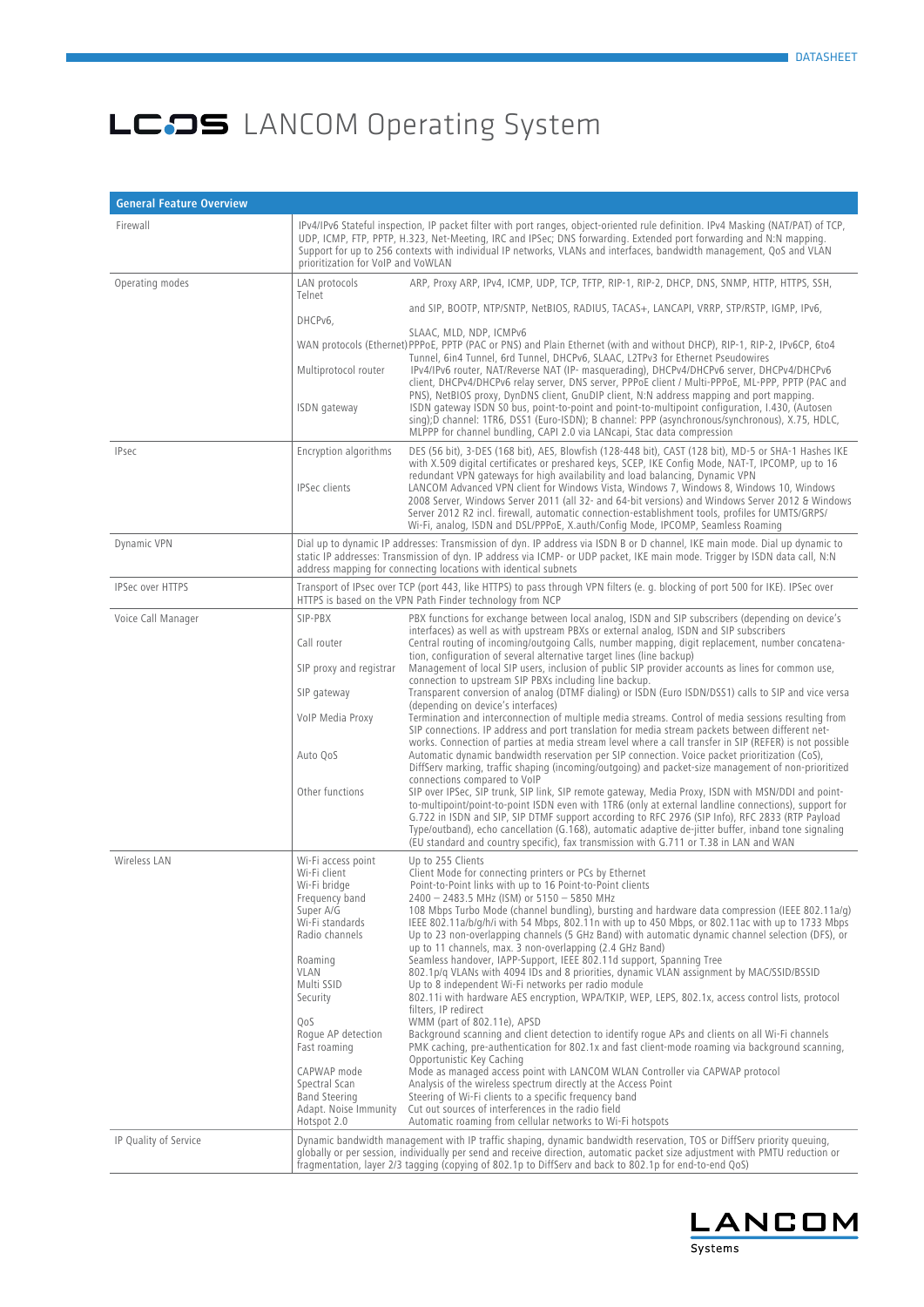| <b>General Feature Overview</b> |                                                                                                                                                                                                                                                                                                                                                                                                                                                                                                                                                                                                                                                                                                                                                                                                                                                                                                                                                                                                                                                                                                                                                                                                                                                                                                                                                                                                                  |
|---------------------------------|------------------------------------------------------------------------------------------------------------------------------------------------------------------------------------------------------------------------------------------------------------------------------------------------------------------------------------------------------------------------------------------------------------------------------------------------------------------------------------------------------------------------------------------------------------------------------------------------------------------------------------------------------------------------------------------------------------------------------------------------------------------------------------------------------------------------------------------------------------------------------------------------------------------------------------------------------------------------------------------------------------------------------------------------------------------------------------------------------------------------------------------------------------------------------------------------------------------------------------------------------------------------------------------------------------------------------------------------------------------------------------------------------------------|
| Diagnosis                       | Diagnostics Extensive LOG and TRACE possibilities, globally or per remote site. Integrated PING and TRACEROUTE to check<br>connections, LANmonitor status display and protocol, internal logging buffer for SYSLOG and firewall events, monitor mode for<br>Ethernet ports, partial RTTMON MIB for QoS monitoring. Graphical user interface for TRACE in LANmonitor                                                                                                                                                                                                                                                                                                                                                                                                                                                                                                                                                                                                                                                                                                                                                                                                                                                                                                                                                                                                                                              |
| Management                      | LANconfig including Setup Wizards for Internet access, security, firewall, dynamic DNS, remote access and LAN-LAN coupling;<br>1-Click VPN via drag&drop group configurations; WLANmonitor, LANmonitor status display, RADIUS user administration for<br>dial-in access and Wi-Fi access control, EAP server, remote maintenance via ISDN, Telnet/SSL, SSH, WEBconfig (http/https) and<br>HTTPS/TFTP configuration/scripting and firmware upload, SNMP management via SNMPv2 (MIB II, 802.11, 802.1d, 802.3,<br>private MIB), Individual configuration of access rights for all local and remote access methods, individual access rights for<br>up to 16 administrators, simultaneous remote configuration and version management of multiple devices, alerts from SNMP<br>traps, SYSLOG or e-mail, scheduled control of commands with CRON service, TFTP client and server with variable file names<br>(name, MAC/IP address, serial number), SSH client to access third-party devices. Scripting function for batch-programming of<br>all command-line parameters for transferring (partial) configurations, irrespective of software versions and device types, incl.<br>test mode for parameter changes. Support for TACACS+ protocol for authentication, authorization and accounting (AAA) with<br>reliable connections and encrypted payload. Authentication and authorization are separated completely. |

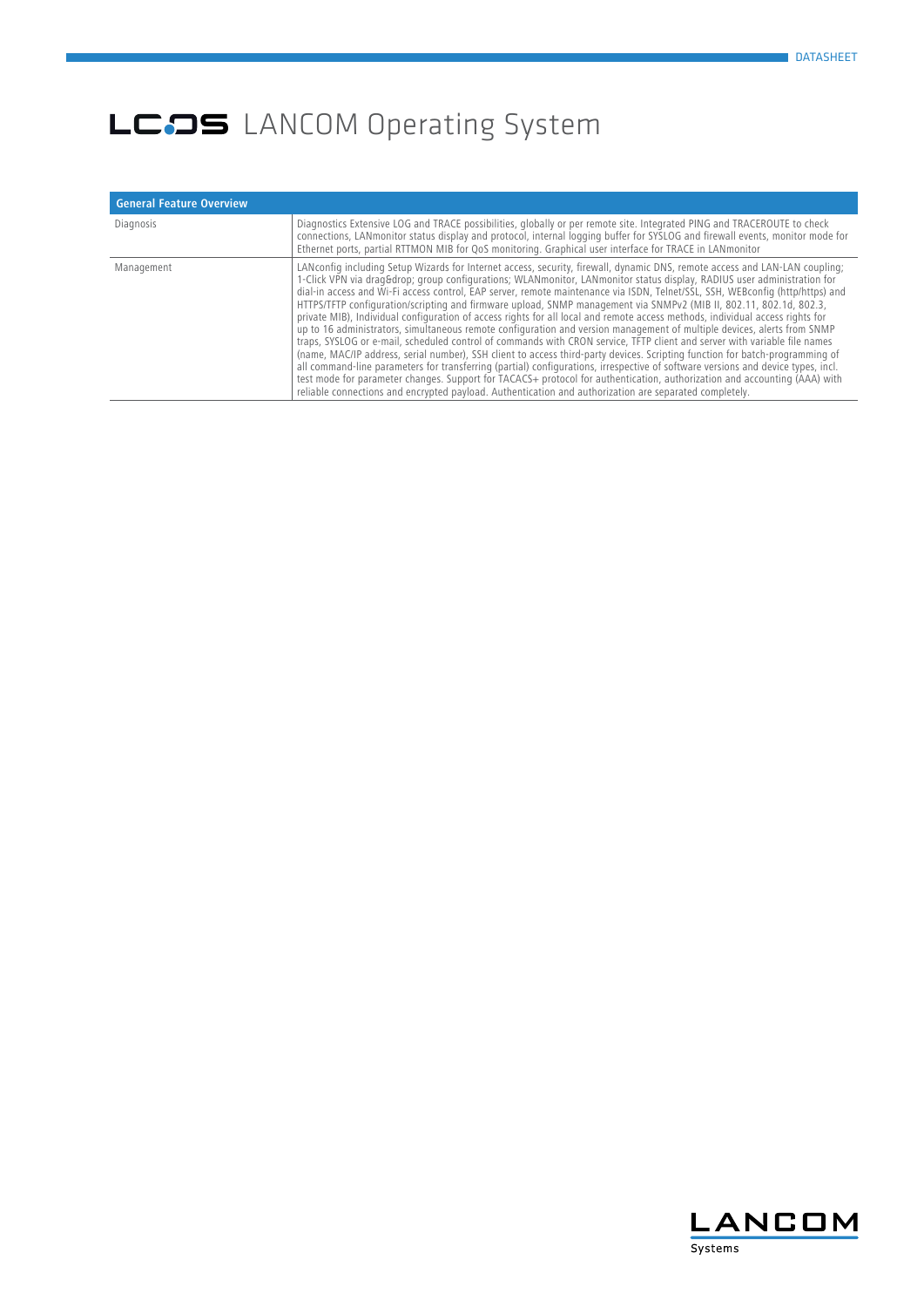#### Feature Overview up to LCOS 10.50

| New Features as of LCOS 10.50                                        |                                                                                                                                                                                                                                                                                                                                                                                                                                                                                                                       |
|----------------------------------------------------------------------|-----------------------------------------------------------------------------------------------------------------------------------------------------------------------------------------------------------------------------------------------------------------------------------------------------------------------------------------------------------------------------------------------------------------------------------------------------------------------------------------------------------------------|
| Performance upgrade for the LANCOM<br>ISG-8000                       | In large SD-WAN or site networking scenarios with a high number of IPSec VPN channels and high data volumes, the use<br>of the LANCOM ISG-8000 central site VPN gateway is now even more efficient. By distributing the data load across multiple<br>cores (multicore), the total performance of IPSec VPN connections is increased to 10 Gbps. Significantly more data can thus be<br>exchanged in less time when using multiple VPN channels.                                                                       |
| Fast failover for maximum operational<br>reliability                 | Fast failover times are essential in infrastructures that require maximum operational reliability. By using Dynamic Path Selection<br>(DPS) or BGP, switching from one IPSec-VPN channel to another takes less than a second now. Thus, in an active-active mode,<br>the failure of a connection does not lead to any noticeable downtime, e.g. in business-critical processes such as payment<br>transactions with EC cash terminals.                                                                                |
| Extension of IPv6 functionality                                      | Benefit from even more future-proofing of your IPv6 site networking now: As of LCOS 10.50, functions such as 464XLAT with<br>IPv6-only in cellular radio, NAT with IPv6 (NPTv6), load balancing with IPv6, and IPv6 polling are supported.                                                                                                                                                                                                                                                                            |
| Platform expansion for the LANCOM<br>vRouter                         | For even more versatile use, the LANCOM vRouter now also supports KVM (Kernel-based Virtual Machine) in addition to the<br>hypervisor platforms Hyper-V, ESXi, and Azure.                                                                                                                                                                                                                                                                                                                                             |
| <b>BFD</b>                                                           | Support for Bidirectional Forwarding Detection (BFD) for BGP                                                                                                                                                                                                                                                                                                                                                                                                                                                          |
| New Features as of LCOS 10.42                                        |                                                                                                                                                                                                                                                                                                                                                                                                                                                                                                                       |
| Dynamic Path Selection                                               | With the new highlight feature Dynamic Path Selection, you can route mission-critical business applications in your SD-WAN<br>always over the best quality line.                                                                                                                                                                                                                                                                                                                                                      |
| Dynamic DNS Service for the Public<br>Cloud                          | The LANCOM Management Cloud (Public) becomes a DynDNS provider! Simply assign a fixed, self-selected domain (mycom-<br>pany.dyndns-lmc.de) to the gateways implemented there in the sites settings. This domain can then be stored in VPN remote<br>stations such as the LANCOM Advanced VPN Client. With the new LCOS 10.42, even gateways with dynamic WAN IP addresses<br>remain accessible at all times via this domain name.                                                                                     |
| Cloud-managed Hotspot                                                | Create a simple Wi-Fi hotspot with a few clicks – directly from the LMC. No additional gateway or WLAN controller with<br>LANCOM Public Spot Option is required. Intuitive menus provide you with the opportunity to customize your hotspot welcome<br>screen with your logo and corporate colors and integrate important information such as imprint and usage guidelines for your<br>hotspot users. Afterwards you can assign the new hotspot to the respective location and it will be available to your visitors. |
| BLE API for the realization of innovative<br>location-based services | Whether for indoor localization of patients in hospitals, evaluation of customer traffic in retail stores or asset tracking in the<br>logistics sector: For all LANCOM access points with Bluetooth Low Energy Module (BLE), a new API interface (REST) is now<br>available for the integration of location-based services. In cooperation with third-party providers, this enables the implemen-<br>tation of a wide range of location-based services (LBS) and innovative IoT applications.                         |
| 802.1X authenticator                                                 | The 802.1X authenticator for Ethernet ports is now included in all devices and can now optionally immediately perform a check<br>of the MAC address of the connected Ethernet device with a RADIUS server instead of an 802.1X negotiation.                                                                                                                                                                                                                                                                           |
| Wireless ePaper                                                      | The ThinAP2.0/TLS protocol can now be used to connect to a Wireless ePaper Server                                                                                                                                                                                                                                                                                                                                                                                                                                     |
| New Features as of LCOS 10.40                                        |                                                                                                                                                                                                                                                                                                                                                                                                                                                                                                                       |
| LANCOM vRouter                                                       | LANCOM High Availability Clustering Option (>=vRouter 500) and Public Spot PMS Accounting Plus Option for all vRouters                                                                                                                                                                                                                                                                                                                                                                                                |
| <b>MLD Snooping</b>                                                  | Support for MLD Snooping                                                                                                                                                                                                                                                                                                                                                                                                                                                                                              |
| LANCOM High Scalability VPN (HSVPN)                                  | High scalability VPN significantly improves the extensibility and efficiency of your SD-WAN architecture. Previously each indi-<br>vidual application needed its own individual VPN tunnel, but HSVPN now transports any number of networks on a single VPN<br>tunnel to the remote site. Networks remain secure and strictly separated from one another. The advantage for your business:<br>Significantly fewer VPN tunnels are required and faster recovery times in case of failover.                             |
| New WEBconfig                                                        | You can look forward to the completely new look and feel of LANCOM WEBconfig. Based on the modern and bright design of<br>the LANCOM Management Cloud, WEBconfig has been completely redesigned to offer you an attractive and fresh appearance.                                                                                                                                                                                                                                                                      |
| Multicast routing                                                    | Multicast data such as IPTV is now transmitted efficiently to multiple devices. Previously, separate data packets had to be sent<br>to each recipient, whereas multicast routing now allows an IP stream to be transmitted to multiple recipients. This reduces the<br>load on the router and makes better use of available routing capacity. Supported are PIM (Protocol Independent Multicast),<br>IGMP-Proxy, and MLD-Proxy.                                                                                       |
| SD-WAN zero-touch deployment for<br>DSL routers                      | Automatic installation of DSL routers at BNG Telekom connections with the LANCOM Management Cloud—without the labori-<br>ous configuration of DSL access data on the router.                                                                                                                                                                                                                                                                                                                                          |
| Netflow                                                              | With Netflow, network analysis information about the router's incoming and outgoing IP traffic (source, destination, ports, etc.)<br>can be sent to a central server for processing.                                                                                                                                                                                                                                                                                                                                  |
| IKEv2 VPN with Windows login                                         | Mobile VPN clients using IKEv2 EAP can now authenticate against a central database such as Microsoft Active Directory or<br>RADIUS without having to store VPN credentials on the LANCOM router.                                                                                                                                                                                                                                                                                                                      |
| More flexibility with backup scenarios                               | Route prioritization offers new levels of flexibility for backup scenarios.                                                                                                                                                                                                                                                                                                                                                                                                                                           |
| New SD-WAN functions for the load<br>balancer                        | On central-site gateways, VPN load balancers can be generated automatically with the help of RADIUS. Furthermore, multiple<br>VPN channels are aggregated into tunnel groups, so that even in the case of failover, the VPN connects to a common gateway.                                                                                                                                                                                                                                                             |
| WLAN scheduling                                                      | Enables time-based activation and deactivation of SSIDs in the wireless LAN. Ideal for WLAN networks that should only be<br>available at specific times, such as hotspots or Wi-Fi in educational institutions.                                                                                                                                                                                                                                                                                                       |
| More security in the VPN                                             | Support for new and modern encryption algorithms such as Chacha20-Poly 1305, digital signature with ECDSA, and new Diffie-<br>Hellmann groups.                                                                                                                                                                                                                                                                                                                                                                        |
| TLS 1.3 client mode                                                  | Support for the new TLS 1.3 protocol improves security for router accessing web services.                                                                                                                                                                                                                                                                                                                                                                                                                             |
| New filters for individual notifications                             | Configurable filter lists for SNMP traps and SYSLOG enable individualized monitoring notifications to be received.                                                                                                                                                                                                                                                                                                                                                                                                    |

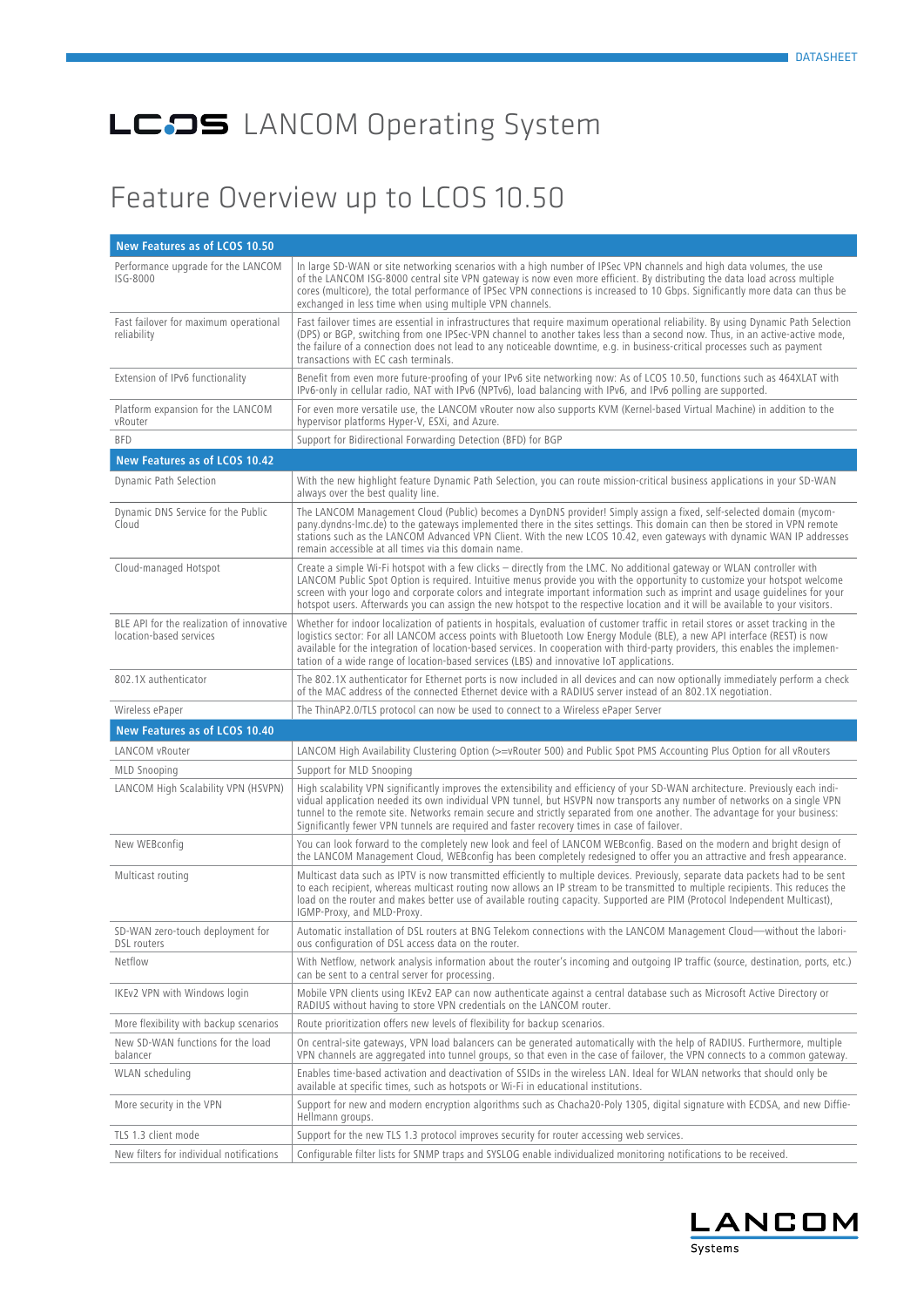| New Features as of LCOS 10.32                           |                                                                                                                                                                                                                                                                                                                                                                                                                                                                 |  |
|---------------------------------------------------------|-----------------------------------------------------------------------------------------------------------------------------------------------------------------------------------------------------------------------------------------------------------------------------------------------------------------------------------------------------------------------------------------------------------------------------------------------------------------|--|
| Wireless ePaper USB                                     | The module LANCOM Wireless ePaper USB enables routers, access points or wireless LAN controllers (WLC-4006+) to wireless<br>ePaper functionality. Supplement your devices with modern digital signage applications - without much effort.                                                                                                                                                                                                                       |  |
| ThinAP 2.0 protocol                                     | Support for the ThinAP 2.0 protocol for connecting wireless ePaper access points to a central wireless ePaper<br>server                                                                                                                                                                                                                                                                                                                                         |  |
| New Features as of LCOS 10.30                           |                                                                                                                                                                                                                                                                                                                                                                                                                                                                 |  |
| SD-WAN - Application Routing                            | Enjoy significant performance gains when you operate modern business applications in the cloud (e.g. Office 365, SalesForce,<br>etc). SD-WAN Application Routing detects cloud-based applications and routes them directly to the Internet (local break-out).<br>This relieves the VPN path to the headquarters as well as the headquarters' Internet line.                                                                                                     |  |
| SD-WAN - Layer-7 Application Control<br>in the firewall | Keep control of which applications can operate on your network. Defining application-related rules in the firewall allows you to<br>decide which Internet applications are allowed, blocked, limited or prioritized.                                                                                                                                                                                                                                            |  |
| WLC functions in the vRouter (vWLC)                     | You decide which role your LANCOM vRouter should play: VPN gateway or WLAN controller. The LANCOM vRouter now sup-<br>ports the role of a virtual WLC (vWLC). This fully virtualizes the functions of a WLAN controller on virtualization platforms such<br>as VMWare ESXi or Microsoft Hyper-V. The number of managed access points depends on the vRouter license category.                                                                                   |  |
| <b>TLS 1.3</b>                                          | Support of the new TLS 1.3 protocol increases the security of device access via WEBconfig.                                                                                                                                                                                                                                                                                                                                                                      |  |
| Elliptic Curve Digital Signature<br>Algorithm (ECDSA)   | IKEv2 now supports the Elliptic Curve Digital Signature Algorithm (ECDSA) authentication method. Shorter keys combined with<br>high-efficiency encryption provide the same security.                                                                                                                                                                                                                                                                            |  |
| IKEv2 split DNS                                         | Split DNS allows DNS to resolve specific internal domains to a VPN tunnel, with other DNS requests using a public DNS server.                                                                                                                                                                                                                                                                                                                                   |  |
| IKEv2 fragmentation                                     | Fragmentation of IKEv2 messages (per RFC 7383) is handled by the VPN router itself, eliminating the need for the transport<br>network to fragment IKE packets.                                                                                                                                                                                                                                                                                                  |  |
| Enhanced client reservations in the<br>DHCPv6 server    | In the DHCPv6 server, client addresses or prefixes can now be assigned either by means of DUID, MAC address, interface ID (as<br>per RFC 3315) or remote ID (as per RFC 4649).                                                                                                                                                                                                                                                                                  |  |
| Double the number of Public Spot users                  | For particular routers of the LANCOM 178x and 179x series with the Public Spot Option, the number of users is increased from<br>64 to 128.                                                                                                                                                                                                                                                                                                                      |  |
| New Features as of LCOS 10.20                           |                                                                                                                                                                                                                                                                                                                                                                                                                                                                 |  |
| WPA3                                                    | The latest generation of Wi-Fi encryption - WPA3 (Wi-Fi Protected Access) - now offers you more security for your Wi-Fi<br>infrastructure. As the successor to WPA2, WPA3 offers important extensions and security features for small ("WPA3-Personal")<br>and large networks ("WPA3-Enterprise"). With LCOS 10.20, all LANCOM access points and Wi-Fi routers support the new Wi-Fi<br>security standard.                                                      |  |
| LEPS-U & LEPS-MAC                                       | Keep control of who is in your Wi-Fi. With LEPS-U (LANCOM Enhanced Passphrase Security - User), individual clients or entire<br>groups each receive a unique Wi-Fi password for an SSID. Using LEPS-MAC, you additionally authenticate the clients by their<br>MAC address-ideal for secure corporate networks.                                                                                                                                                 |  |
| Client Management                                       | Client Management steers Wi-Fi clients to the best available access point and frequency band. This feature improves the quality<br>of wireless networks of all sizes—whether they operate stand-alone or orchestrated by the LANCOM Management Cloud. The<br>popular Band Steering and Client Steering, which so far were separate features, have now been combined and even operate<br>without a WLAN controller.                                              |  |
| Auto Updater                                            | The Auto Updater keeps your installations up-to-date automatically: If desired, LANCOM devices can search for new software<br>updates, and download and install them without any user interaction. You can choose whether to install only security updates,<br>release updates, or all updates automatically. If automatic updates are not desired, the feature can still be used to check for<br>new updates, which can then be installed with a single click. |  |
| WAN Policy-Based NAT                                    | WAN Policy-Based NAT allows an easy assignment of static WAN IPv4 addresses to desired services. Due to a NAT action in the<br>firewall rules internal addresses are masked behind a WAN address from the Internet access provider. Ideal for scenarios e.g.<br>for the operation of mail servers and web servers with different WAN addresses.                                                                                                                 |  |
| DSL bridge mode                                         | VDSL routers now operate optionally in DSL bridge mode. This allows a device to work purely as a DSL modem. Ideal for<br>scenarios where multiple DSL connections are operated on one router.                                                                                                                                                                                                                                                                   |  |
| LANCOM vRouter                                          | Managing the vRouters is now even easier, because firmware updates are easy to import as a UPX file.                                                                                                                                                                                                                                                                                                                                                            |  |
| Layer-3 tunneling                                       | As an alternative to the WLAN controller, layer-3 tunnels can now be established from the access point to a router (based on<br>L2TPv3). This allows traffic to be directed through an existing infrastructure (routers, switches) without the use of complex<br>VLANs.                                                                                                                                                                                         |  |
| OCSP responder                                          | Maximum security with VPN access: Smart Certificate is the easy way to create digital certificates with your LANCOM device-<br>without any need for an external certificate authority. This feature has now been extended to include the OCSP (Online<br>Certificate Status Protocol) network protocol, which enables clients to automatically and efficiently query the integrated CA for<br>the status of X.509 certificates.                                 |  |
| LISP (Locator / ID Separation Protocol)<br>support      | The Locator / ID Separation Protocol (LISP) is a new routing architecture. LISP allows the implementation of highly scalable<br>networks with an integrated routing protocol, tunneling, and overlays. Ideal for service providers or enterprise networks.                                                                                                                                                                                                      |  |
| Public Spot CSV import                                  | Public Spot management is now even easier: Hotspot users are easily imported and exported by text file (CSV).                                                                                                                                                                                                                                                                                                                                                   |  |
| Enhanced Open                                           | Thanks to the introduction of additional data encryption, Enhanced Open improves the security of clients in open Wi-Fis such as<br>hotspots in cafés or hotels.                                                                                                                                                                                                                                                                                                 |  |

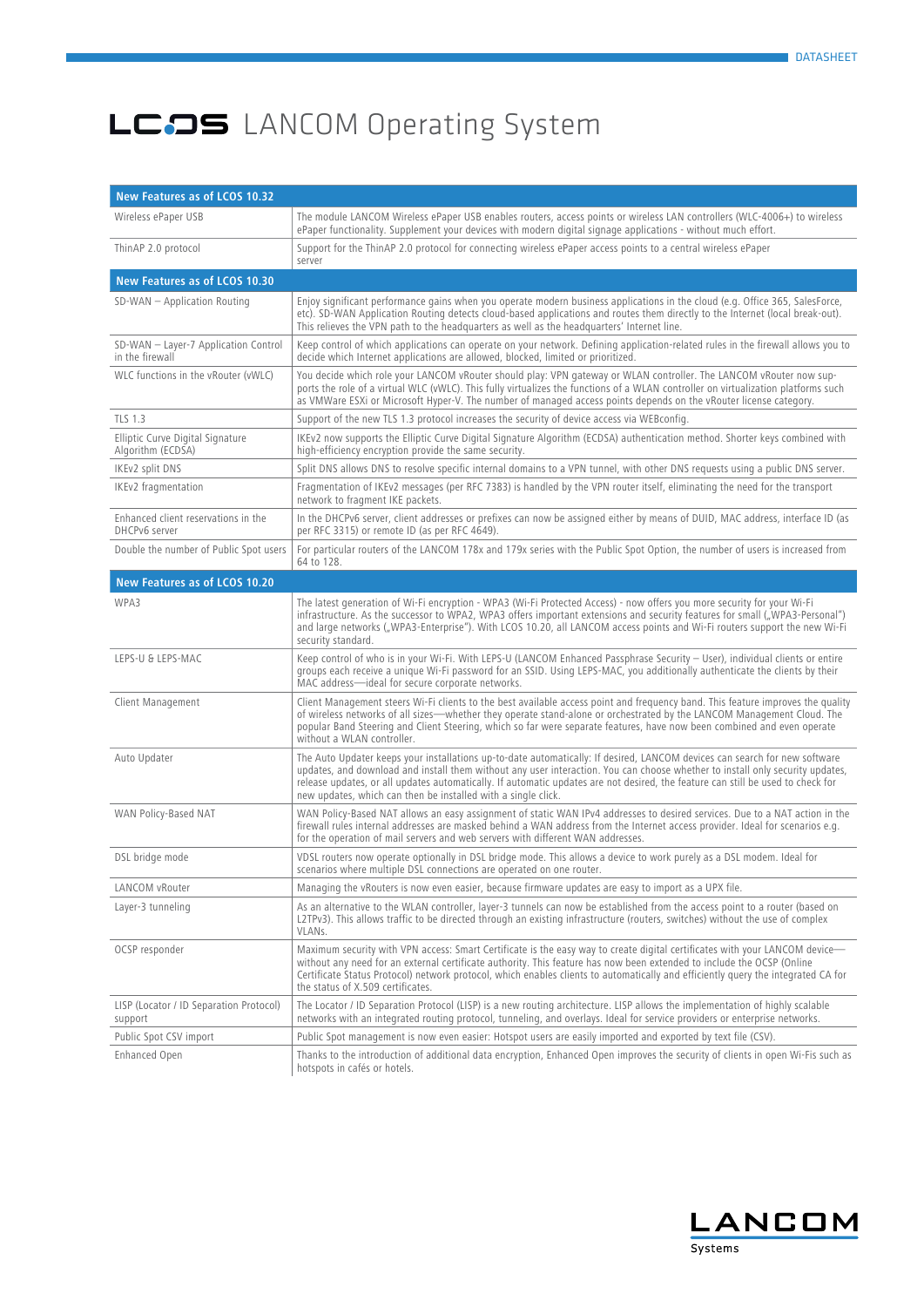| New Features as of LCOS 10.12                                    |                                                                                                                                                                                                                                                                                                                                                                                                                                                                                                                                                                    |
|------------------------------------------------------------------|--------------------------------------------------------------------------------------------------------------------------------------------------------------------------------------------------------------------------------------------------------------------------------------------------------------------------------------------------------------------------------------------------------------------------------------------------------------------------------------------------------------------------------------------------------------------|
| <b>VPN</b><br>IKE <sub>v2</sub>                                  | More VPN performance and security<br>Support of AES-GCM for IKEv2<br>$\rightarrow$<br>Support of the elliptic curve Diffie-Hellmann groups (ECDH) 19, 20, 21, and the ECC Brainpool curves 28, 29, and 30 for<br>$\left\langle \right\rangle$<br>IKE <sub>v2</sub><br>Support of RADIUS CoA for IKEv2<br>ゝ<br>Load balancer for IKEv2 for even load distribution in large enterprise scenarios<br>ゝ<br>Additional backup mechanics for VPN<br>ゝ<br>VPN setup wizard for IKEv2, incl. 1-click configuration of the LANCOM Advanced VPN Client for IKEv2 connections |
| IPv6<br>DHCPv6                                                   | Freely configurable DHCPv6 options                                                                                                                                                                                                                                                                                                                                                                                                                                                                                                                                 |
| LACP                                                             | LACP (Link Aggregation Control Protocol) offers a huge added value in terms of reliability. LACP allows bundling of Ethernet<br>connections to a virtual link. Ideal for the installation of redundant connections: If a physical link fails, data traffic will still be<br>transmitted over the other cable. In addition, the possible transmission speed of redundantly connected devices is increased.                                                                                                                                                          |
| VolP                                                             | With overlap dialing you are able to significantly reduce the idle time between dialing the telephone number and call establish-<br>ment: already during the dialing process, telephone number parts will be sent to the agency.                                                                                                                                                                                                                                                                                                                                   |
| IPv6                                                             | Variables for IPv6 LAN address and prefix in the action table                                                                                                                                                                                                                                                                                                                                                                                                                                                                                                      |
| ICMPv4 und ICMPv6                                                | Rate limiting for ICMPv4 and ICMPv6 is available                                                                                                                                                                                                                                                                                                                                                                                                                                                                                                                   |
| <b>NTP</b>                                                       | $\rightarrow$<br>Support of MD5 in NTP client and server<br>$\rightarrow$<br>NTP server for each ARF net available                                                                                                                                                                                                                                                                                                                                                                                                                                                 |
| <b>OSPF</b>                                                      | Efficient, dynamic routing for internal networks: The routing protocol OSPF (Open Shortest Path First) provides the best path<br>selection for all connected internal routers due to the exchange of their best paths from their routing table.                                                                                                                                                                                                                                                                                                                    |
| <b>OCSP</b>                                                      | OCSP check in the TLS / Rollout agent                                                                                                                                                                                                                                                                                                                                                                                                                                                                                                                              |
| <b>TACACS</b>                                                    | Support for TACACS shell authorization                                                                                                                                                                                                                                                                                                                                                                                                                                                                                                                             |
| Content Filter                                                   | An extension of selectable categories to block web contents grants you now even more security against unwanted Internet<br>misuse in your network. Furthermore, the LANCOM Content Filter now enables to filter web content from IPv6 addresses.                                                                                                                                                                                                                                                                                                                   |
| WLAN                                                             | The automatic conversion option from Multicast to Unicast data streams enables multiple Wi-Fi clients to stream judder-free,<br>high-resolution video applications. For applications, e.g. Multicast IPTV services, you benefit from an improved performance<br>and a significant quality improvement.                                                                                                                                                                                                                                                             |
| Public Spot<br>Smart Ticket                                      | More security for the Smart Ticket functionality in the Public Spot: Having already been able to allow and block country codes,<br>you can now do the same with individual area codes. This way the abuse of expensive value-added numbers when requesting<br>access to your Public Spot is prevented.                                                                                                                                                                                                                                                             |
| <b>New Features as of LCOS 10.0</b>                              |                                                                                                                                                                                                                                                                                                                                                                                                                                                                                                                                                                    |
| Support for the<br>LANCOM Management Cloud                       | The LANCOM Management Cloud is the world's first hyper-integrated management system for the intelligent organization,<br>optimization, and control of your entire network architecture. State-of-the-art software-defined networking technology<br>drastically simplifies the provision of integrated networks $-$ the manual configuration of individual devices is now a thing of the<br>past.                                                                                                                                                                   |
| Bonjour proxy                                                    | The Bonjour protocol offers Wi-Fi clients the fast and automatic discovery of network devices, so that printing and streaming<br>applications (such as Airprint, Airplay, etc.) work without prior manual configuration. This is even better when it functions<br>across networks: The Bonjour proxy allows the Bonjour protocol to operate across layer-2 boundaries. In this way you can<br>implement ZeroConf services even in scenarios that operate with network virtualization (ARF).                                                                        |
| Layer-7 application detection                                    | Layer-7 application detection gives you the opportunity to comfortably track used applications and services (e.g. Netflix,<br>Youtube, etc.) within the complete network via LANmonitor or the LANCOM Management Cloud – a real benefit for a<br>widespread monitoring.                                                                                                                                                                                                                                                                                            |
| Support for Radius CoA<br>(change of authorization) in the Wi-Fi | RADIUS CoA operates on the wireless LAN to throttle the bandwidth available to associated clients even for current sessions,<br>and can even log the client off. This gives administrators more control, for example if data-volume budgets are exceeded.                                                                                                                                                                                                                                                                                                          |
| WLC<br>Skript rollout depending on<br>LCOS version               | WLC-controlled script rollouts for particular LCOS versions can be defined, thus configurations of different LCOS versions can be<br>migrated to a Wi-Fi installation.                                                                                                                                                                                                                                                                                                                                                                                             |
| Public Spot<br>E-Mail request on login                           | The Public Spot usage can be made conditional on a user registration by requesting the user's e-mail address.                                                                                                                                                                                                                                                                                                                                                                                                                                                      |
| Public Spot<br>Multi-language login page                         | The title of the Public Spot login page can be stored in six different languages. You can choose between German, English,<br>Italian, Spanish, and Dutch. The language of the Public Spot login page's title depends on the user-defined browser language.                                                                                                                                                                                                                                                                                                         |
| Public Spot<br>PMS module                                        | The PMS module gives the opportunity to let the user accept the Public Spot's terms of use on the PMS login page, too.<br>Additionally, the maximum transmit- and receive bandwidth can be configured for each tariff.                                                                                                                                                                                                                                                                                                                                             |
| <b>RADIUS</b><br>Configurable WAN access                         | The access to the RADIUS service over an IPv4 connection can be limited.                                                                                                                                                                                                                                                                                                                                                                                                                                                                                           |
| RADIUS<br>New attributes                                         | The LANCOM RADIUS server supports the attributes "Tunnel password" and "LCS routing tag", which can be defined within<br>the user accounts. This gives the opportunity to store user data centralized on the company's own RADIUS server, and thus<br>minimize the configuration efforts for VPN scenarios.                                                                                                                                                                                                                                                        |
| VoIP / SIP<br>Voice Call Manager with IPv6 support               | As of LCOS 10.0 the Voice Call Manager supports the IPv6 protocol.                                                                                                                                                                                                                                                                                                                                                                                                                                                                                                 |
| VoIP / SIP<br>$VolP + 10$ option                                 | Besides the general SIP lines upgrade within the Voice Call Manager from 20 to 25, you can add further lines with the<br>LANCOM VoIP $+10$ option (up to 55).                                                                                                                                                                                                                                                                                                                                                                                                      |
| VoIP / SIP<br>LAN encryption                                     | LCOS 10.0 provides an extension for the Session Border Controller: Thanks to new encryption facilities for VoIP data within the<br>local network, SIP client communication is maximum secure within the LAN, too.                                                                                                                                                                                                                                                                                                                                                  |

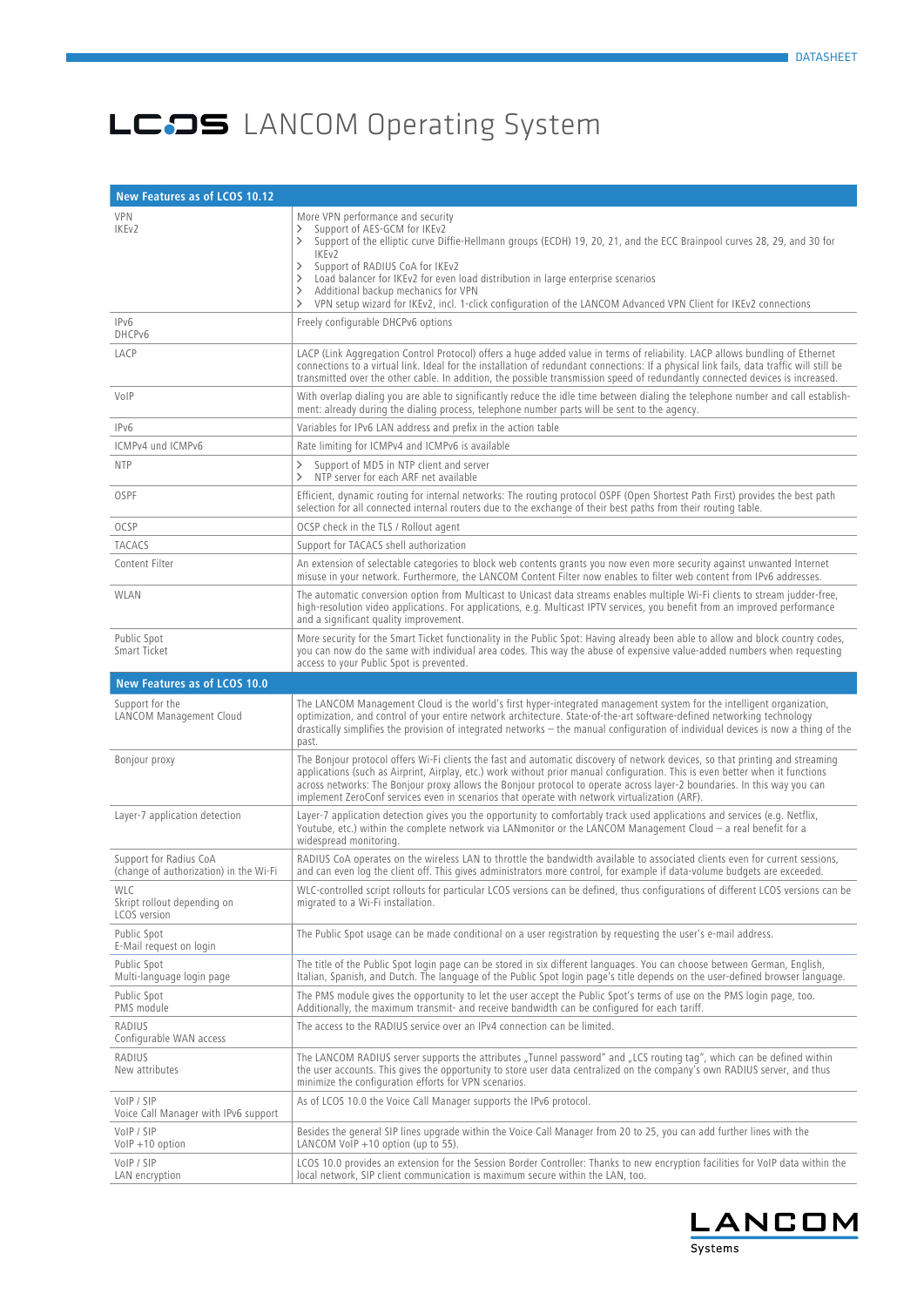| VoiP / SIP<br>LAN SIP trunk                                            | Using the internal SIP trunk termination, SIP PBXs can be operated at external VoIP lines via Session Border Controller.                                                                                                                                                                                                                                                                                                                                                                                   |
|------------------------------------------------------------------------|------------------------------------------------------------------------------------------------------------------------------------------------------------------------------------------------------------------------------------------------------------------------------------------------------------------------------------------------------------------------------------------------------------------------------------------------------------------------------------------------------------|
| VoIP / SIP<br>SIPS and SRTP                                            | The Voice Call Manager gives the opportunity to configure SIPS (Session Initiation Protocol Security) as well as SRTP (Secure<br>Real-Time Transport Protocol) for encrypted SIP user authentication data transmission.                                                                                                                                                                                                                                                                                    |
| VoIP / SIP<br>UDP packet processing                                    | The processing of incoming UDP packets can be controlled if the provider line uses UDP for the communication with the<br>registrar.                                                                                                                                                                                                                                                                                                                                                                        |
| New Features as of LCOS 9.24                                           |                                                                                                                                                                                                                                                                                                                                                                                                                                                                                                            |
| DECT Extension for LANCOM All-IP<br>Solutions                          | The base station LANCOM DECT 510 IP is the ideal solution for the integration of Gigaset DECT handsets in small and medium<br>companies. Connected to the LANCOM router, LCOS 9.24 supports the automatic setup and configuration of the base station<br>with up to 6 DECT handsets. So they can be easily registered with individually allocated call numbers. Thereby, LANCOM DECT<br>510 IP combines wireless telephony with outstanding HD voice quality.                                              |
| Integration of AIRISTAFLOW RTLS<br>systems                             | As of now, LCOS 9.24 allows the integration of AiRISTAFLOW Real Time Location Systems into LANCOM infrastructures. Hence,<br>from now on persons, objects, and devices can be positioned professionally and reliably within their Wi-Fi environment. Positio-<br>ning of patients in medical centers, tracking of mobile machines in a warehouse or even tracing of work tools-the compatibility<br>between LANCOM and AIRISTAFLOW offers you realtime localization for any business or application field. |
| MWI (Message Waiting Indicaton)                                        | The MWI extension of the LANCOM Voice Call Manager enables signalling of voice- and text messages on your provider's<br>mailbox on the Internet (if supported by the provider). If there is a message left, the recipient will be informed automatically via<br>message indication on the SIP device.                                                                                                                                                                                                      |
| Call Forking                                                           | The Call Forking extension of the LANCOM Voice Call Manager enables simultaneous call signalling for incoming calls on one<br>single line to multiple assigned extensions. If a call is answered by an extension, the other extensions will recognize that, so<br>there is no notification about a missed call.                                                                                                                                                                                            |
| Support for RADIUS CoA (Change of<br>Authorization) within Public Spot | In scenarios with external hotspot servers, RADIUS CoA is able to throttle the available bandwidth of a registered client or even<br>log it off. So the hotspot provider gains better control for asserting his terms of use, e.g. when data volume is exceeded.                                                                                                                                                                                                                                           |
| New Features as of LCOS 9.20                                           |                                                                                                                                                                                                                                                                                                                                                                                                                                                                                                            |
| SNMPv3                                                                 | LANCOM customers now benefit from improved security in network monitoring thanks to SNMPv3 (Simple Network Manage-<br>ment Protocol version 3). This protocol combines user-friendly device monitoring with strong security thanks to its encrypted<br>data communications. And since it is enabled automatically, there is no need for you to make any configuration changes.                                                                                                                             |
| Maximum Wi-Fi quality                                                  | Noticeable improvements in the performance, reliability, and range of LANCOM access points, Wi-Fi routers, and WLAN<br>controllers: As of LCOS 9.20, all Wi-Fi devices support the highlight features Airtime Fairness, Adaptive RF Optimization, the<br>Wireless Intrusion Detection System, and many others. What's more, substantial quality improvements give LANCOM users and<br>administrators the best ever Wi-Fi experience.                                                                       |
| IKEv2                                                                  | IKEv2 ensures that VPN tunnel establishment is faster and more secure. For the first time, encrypted VPN networking is now<br>possible between IPv6-based sites, including those using mixed operation with IPv4.                                                                                                                                                                                                                                                                                          |
| IKEv1 with IPv6 support                                                | As well as supporting IKEv2, LCOS 9.20 also supports IKEv1 for negotiating VPN connections between IPv6 networks.                                                                                                                                                                                                                                                                                                                                                                                          |
| <b>BGP</b>                                                             | Efficient VPN-based site connectivity thanks to dynamic routing in medium to large-scale networks. BGP (Border Gateway<br>Protocol) ensures that all networked routers communicate effectively by sharing the best paths from their routing tables.                                                                                                                                                                                                                                                        |
| Logging of DNS queries                                                 | Client-side DNS requests are optionally sent to an external SYSLOG server for logging and analysis.                                                                                                                                                                                                                                                                                                                                                                                                        |
| Performance measurement with iPerf                                     | iPerf, a tool integrated into LCOS, allows you to precisely measure the maximum and momentary TCP and UDP throughputs<br>between two devices on the network. The bandwidth losses derived from this can be used to identify and correct bottlenecks on<br>the network.                                                                                                                                                                                                                                     |
| Higher complexity for device passwords                                 | Improved security with a new password policy requiring at least eight characters consisting of letters, digits and special<br>characters.                                                                                                                                                                                                                                                                                                                                                                  |
| Wi-Fi<br>Adaptive RF Optimization                                      | Dynamic selection of the best available Wi-Fi channel: Optimized wireless LAN throughput in case of interference as the access<br>point dynamically selects the best Wi-Fi channel.                                                                                                                                                                                                                                                                                                                        |
| Wi-Fi<br>Airtime Fairness                                              | Improved exploitation of the Wi-Fi bandwidth: The fair sharing of wireless transmission times between all of the active clients<br>uses the available bandwidth to maximum effect and improves Wi-Fi performance.                                                                                                                                                                                                                                                                                          |
| Wi-Fi<br>Wireless IDS                                                  | Detection of attacks or unusual behavior of clients in the wireless LAN infrastructure by permanently monitoring the radio field.<br>If attack-like events occur with a certain frequency within a set period of time, alerts are sent via e-mail, SYSLOG message,<br>SNMP, or LANmonitor.                                                                                                                                                                                                                 |
| Wi-Fi<br><b>Adaptive Transmission Power</b>                            | Ideal for professional backup scenarios in wireless environments: If an access point fails, the transmission power of the remai-<br>ning access points is increased automatically, so that full Wi-Fi coverage is assured at all times.                                                                                                                                                                                                                                                                    |
| Wi-Fi<br>Configurable data rates per SSID                              | Communication data rates between the access point and Wi-Fi clients can now be tightly controlled for a genuine gain in<br>flexibility. For instance, data rates made unusable by environmental conditions can be excluded from use.                                                                                                                                                                                                                                                                       |
| Wi-Fi<br>Flexible access models for Public Spot<br>accounts            | The bandwidth that was booked for the Public Spot can now be displayed on vouchers. Also the validity period (time of expiry)<br>of vouchers can be set with shorter time units (days, hours, minutes), which is ideal for scenarios with higher customer frequen-<br>cies and shorter linger times.                                                                                                                                                                                                       |
| Wi-Fi<br>Controller-less Wi-Fi-Management                              | LANCOM Management Cloud and LANCOM Large Scale Rollout & Management (LSR) offer automatic setup and configuration<br>allocation ("Zero-touch Deployment"), as well as LANCOM access point management, even without WLAN controller.                                                                                                                                                                                                                                                                        |
| Support for the LANCOM Battery Pack                                    | The LANCOM Battery Pack allows up to two connected LANCOM routers or access points to remain powered up for at least two<br>hours if the normal power supply should fail.                                                                                                                                                                                                                                                                                                                                  |
| Assigning VLAN per ISP                                                 | VLANs can be defined per Internet Service Provider. They are tested for corresponding WAN connections and used if the test<br>was successful.                                                                                                                                                                                                                                                                                                                                                              |

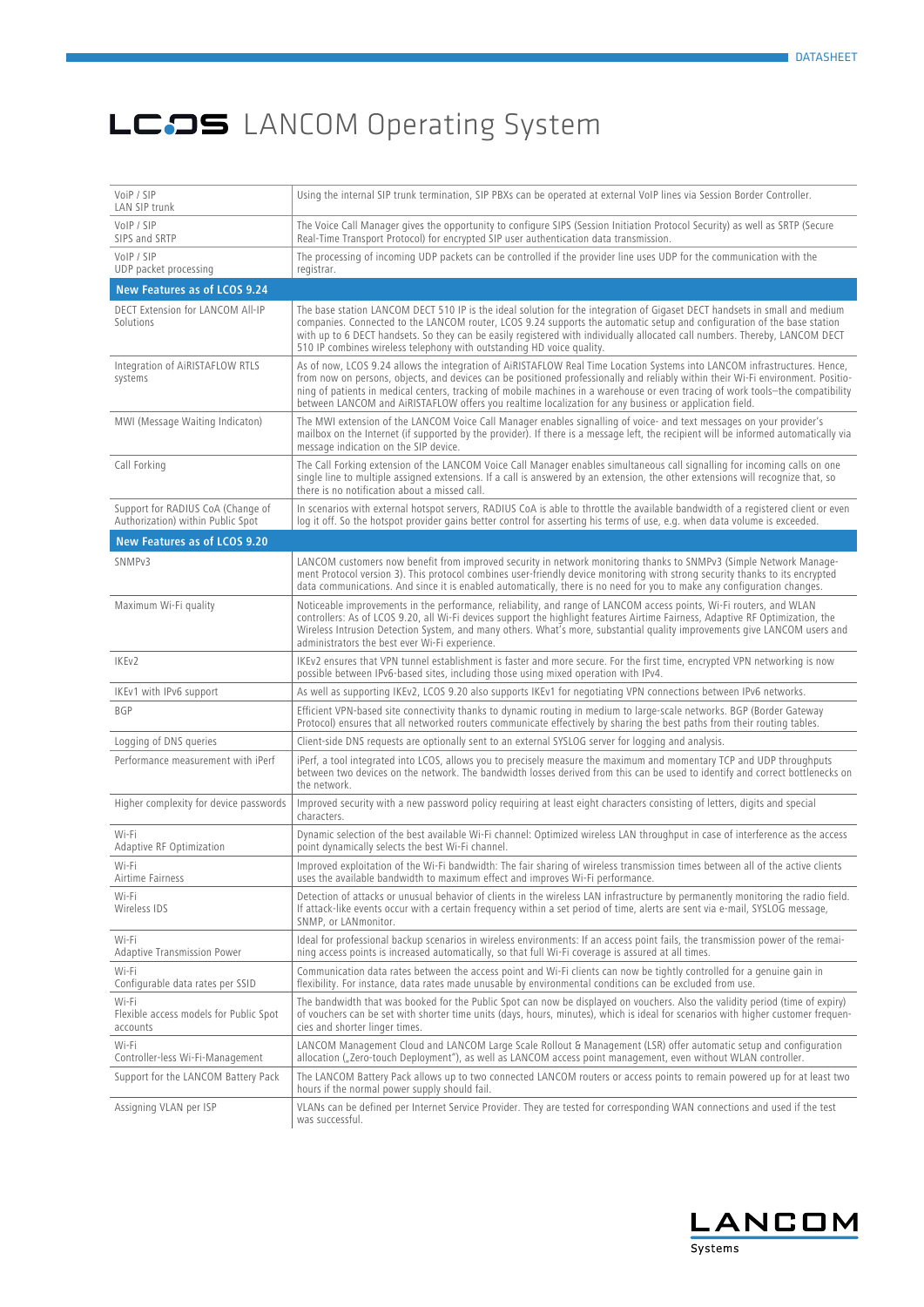| Features as of LCOS 9.10                     |                                                                                                                                                                                                                                                                                                                                                                                                                                                                                                                                                                                                                                                                                                                                                                                    |  |
|----------------------------------------------|------------------------------------------------------------------------------------------------------------------------------------------------------------------------------------------------------------------------------------------------------------------------------------------------------------------------------------------------------------------------------------------------------------------------------------------------------------------------------------------------------------------------------------------------------------------------------------------------------------------------------------------------------------------------------------------------------------------------------------------------------------------------------------|--|
| Smart Certificate                            | LANCOM sets a milestone for security<br>Maximum security for VPN accesses: As of now, all users benefit from the user-friendly functionality to create digital certificates<br>- an external certificate authority (CA) is no longer necessary. VPN connections can be set up and securely encrypted with self-<br>produced certificates. This maximum of security is included in all LANCOM central site VPN gateways, WLAN controllers, and all<br>current LANCOM routers with the LANCOM VPN 25 Option.                                                                                                                                                                                                                                                                         |  |
| High Availability Clustering                 | Grouping and central management of multiple WLAN controllers and central site VPN gateways:<br>Group several WLAN controllers or central site VPN gateways to a high-availability cluster! With the LANCOM High Availability<br>Clustering Options you can combine several devices to one cluster. As a consequence, there are many advantages like the<br>central management and convenient configuration alignment (Config Sync) of all cluster devices. This is particularly beneficial<br>for setting up intelligent backup scenarios since only one WLAN controller or central site VPN gateway has to be configured -<br>an enormous time saver for administrators. Furthermore, you benefit from an automatic load balancing and the enrollment of<br>cluster certificates. |  |
| <b>GRE</b> tunnel                            | With Generic Routing Encapsulation (GRE) packages are embedded and transported between two end points via a tunnel                                                                                                                                                                                                                                                                                                                                                                                                                                                                                                                                                                                                                                                                 |  |
| Ethernet over GRE tunnel                     | The "virtual Ethernet cable" $-$ ideal for the connection of two networks via layer-2 tunnel e.g. with encrypted IPSec VPN                                                                                                                                                                                                                                                                                                                                                                                                                                                                                                                                                                                                                                                         |  |
| TR-069 support                               | Zero-touch management' - The TR-069 protocol allows automated provisioning and secure remote management of a router in<br>provider environment.                                                                                                                                                                                                                                                                                                                                                                                                                                                                                                                                                                                                                                    |  |
| Public Spot                                  | The current and maximum number of Public Spot users is displayed in the LANmonitor with an additional notification at 90<br>% used capacity<br>You can set more than 4 GB data volume limit in the Public Spot volume budget and additionally print the defined budget<br>$\rightarrow$<br>per user on the voucher<br>Vastly simplified access for the generation of Public Spot vouchers due to an automatic forwarding to the respective<br>ゝ<br>interface<br>Input set of passwords for Public Spot users can be configured<br>The CSV export function of the Public Spot wizard can be configured<br>ゝ<br>The Public Spot XML interface now supports advanced VLAN handling<br>ゝ                                                                                               |  |
| Wi-Fi                                        | The usable bandwidth per SSID (download and upload) can be granted to each client equally<br>$\rightarrow$<br>16 individual SSIDs can be configured per Wi-Fi radio module - 15 SSIDs for IEEE 802.11ac modules<br>ゝ<br>PPPoE-Intermediate-Agent for PPPoE-Snooping, to process PPPoED packets.<br>$\rightarrow$                                                                                                                                                                                                                                                                                                                                                                                                                                                                   |  |
| Wireless Quality Indicators                  | Visual display of transmit and receive quality of the Wi-Fi for an easy classification of the signal quality.                                                                                                                                                                                                                                                                                                                                                                                                                                                                                                                                                                                                                                                                      |  |
| <b>IEEE 802.11ac</b>                         | Support for point to point connections (up to 1 km) and the client mode for all IEEE 802.11ac devices                                                                                                                                                                                                                                                                                                                                                                                                                                                                                                                                                                                                                                                                              |  |
| <b>WLAN</b> Controller                       | The automatic assignment of configurations by a WLAN controller to new access points via a WAN connection can be<br>$\left\langle \right\rangle$<br>configured<br>Shows the certificate status of new access points<br>Wireless ePaper and iBeacon configuration can be set via the WLC<br>ゝ<br>The LEDs of administrated Wi-Fi devices can be centrally deactivated via the WLAN controller<br>$\rightarrow$<br>The table for centralized firmware management has been extended by a date entry<br>Channel and frequency display per client<br>$\rightarrow$<br>WLAN controllers profiles were split in Wi-Fi profiles and advanced profiles for better usuability<br>ゝ                                                                                                           |  |
| SCEP                                         | More security for using certificates:<br>The SCEP algorithms AES192 and AES256 for encryption and SHA256, SHA384, and SHA512 for signature control are<br>supported<br>Wizard for certificate revocation<br>$\rightarrow$<br>Configurable One Time Password for SCEP<br>ゝ                                                                                                                                                                                                                                                                                                                                                                                                                                                                                                          |  |
| SSL / TLS                                    | The cipher suite for SSL and TLS can be set to always prefer PFS instead of using the client preferences.                                                                                                                                                                                                                                                                                                                                                                                                                                                                                                                                                                                                                                                                          |  |
| Load Balancer - Client Binding               | Conntected sessions, as seen in online banking are being recognized and then bundled and maintained on a single WAN line.                                                                                                                                                                                                                                                                                                                                                                                                                                                                                                                                                                                                                                                          |  |
| RADIUS                                       | Support for additional RADIUS attributes<br>Additional methods to determine realms out of user names<br>ゝ<br>Comments field for RADIUS clients<br>RADIUS client may use additional source ports on demand<br>><br>Accounting-On and Accounting-Off packages are being sent for each start and shutdown of an SSID<br>ゝ                                                                                                                                                                                                                                                                                                                                                                                                                                                             |  |
| DHCPv6                                       | Support for the PD-Exclude option in the DHCPv6 client                                                                                                                                                                                                                                                                                                                                                                                                                                                                                                                                                                                                                                                                                                                             |  |
| L2TP                                         | Configurable loopback address for L2TP                                                                                                                                                                                                                                                                                                                                                                                                                                                                                                                                                                                                                                                                                                                                             |  |
| <b>RIP</b>                                   | Configurable loopback address for RIP                                                                                                                                                                                                                                                                                                                                                                                                                                                                                                                                                                                                                                                                                                                                              |  |
| Content Filter                               | Content Filter notifications per e-mail can now be sent directly or daily.                                                                                                                                                                                                                                                                                                                                                                                                                                                                                                                                                                                                                                                                                                         |  |
| Encrypted configuration for LANconfig        | Configuration files of LANconfig can be encrypted and saved securely while being password protected. In addition, communica-<br>tion protocols have been set to encrypted protocols only by default.                                                                                                                                                                                                                                                                                                                                                                                                                                                                                                                                                                               |  |
| Monitoring of configuration changes          | Simple monitoring of configuration changes thanks to an easy view based on hash values, time stamps, and change counters.                                                                                                                                                                                                                                                                                                                                                                                                                                                                                                                                                                                                                                                          |  |
| Increased character limit for device<br>name | The character limit for the device names has been increased to support 64 characters.                                                                                                                                                                                                                                                                                                                                                                                                                                                                                                                                                                                                                                                                                              |  |
| TACACS+                                      | The command 'passwd' has been modified and allows a change of the local user passwords.                                                                                                                                                                                                                                                                                                                                                                                                                                                                                                                                                                                                                                                                                            |  |
| WAN                                          | Automatic detection of VDSL connections by Deutsche Telekom and therefore usage of VLAN-ID 7 for the WAN connection.                                                                                                                                                                                                                                                                                                                                                                                                                                                                                                                                                                                                                                                               |  |
| VoIP                                         | A proactive configuration of the All-IP Option is now possible, due to automated increases of the time intervals of repeated<br>registration attempts. Therefore, a lockout based on false registration attempts can be prevented and a seamless migration<br>from ISDN to All-IP is the result.                                                                                                                                                                                                                                                                                                                                                                                                                                                                                   |  |

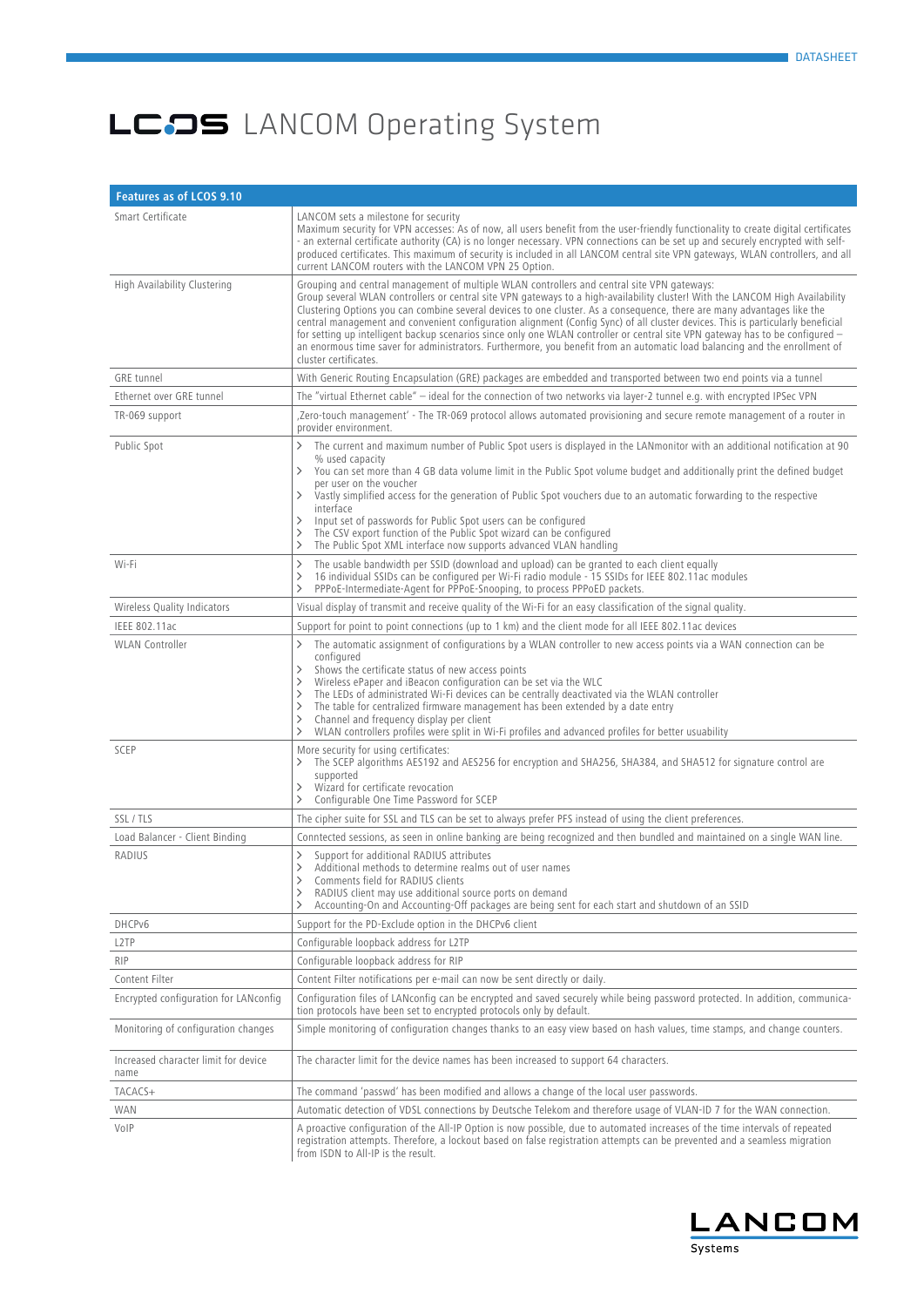| Features as of LCOS 9.04      |                                                                                                                                                                                                                                                                                                                                                                                                                                          |
|-------------------------------|------------------------------------------------------------------------------------------------------------------------------------------------------------------------------------------------------------------------------------------------------------------------------------------------------------------------------------------------------------------------------------------------------------------------------------------|
| Wireless ePaper management    | Management and monitoring for LANCOM E series access points and LANCOM Wireless ePaper Displays integrated in<br>LANconfig.                                                                                                                                                                                                                                                                                                              |
| All-IP Option                 | Upgrades routers (LANCOM 1781 series, 1631E, 831A) with telephony functions. Ensuring that existing ISDN terminal<br>devices and ISDN PBX systems can continue to be used without replacement with IP-based phone functions when using an<br>All-IP connection.                                                                                                                                                                          |
| iBeacon support               | iBeacon is a radio standard for indoor positioning. The iBeacon radio module, integrated in the LANCOM access points of<br>the E series, continuously sends radio signals which can be received by smart phones and tablet PCs with Bluetooth Low<br>Energy support (version 4.0). If there is a suitable end device in the operating range of the iBeacon, various location-based<br>services can be realized with a corresponding app. |
| Listen before Talk            | Conformance according to EN 300328 V1.8.1 in all Wi-Fi devices                                                                                                                                                                                                                                                                                                                                                                           |
| Clearmode support             | Support for the clearmode protocol for ISDN data applications                                                                                                                                                                                                                                                                                                                                                                            |
| Features as of LCOS 9.00      |                                                                                                                                                                                                                                                                                                                                                                                                                                          |
| Client Steering               | Wi-Fi clients are directed actively to the best available access point to provide the best overall load balancing and the highest<br>possible bandwidth for each client. Client Steering can be based on client number, frequency band, and signal strength.                                                                                                                                                                             |
| Auto WDS                      | Auto WDS allows wireless integration of access points in existing Wi-Fi infrastructure, including managment via WLAN control-<br>ler.                                                                                                                                                                                                                                                                                                    |
| Fast Roaming                  | Fast Roaming, based on IEEE 802.11r, allows fast roaming procedures between access points. This is possible by using IEEE<br>802.1X authentication or pre-shared keys in controller based Wi-Fi installations, which save the access keys temporarily and<br>distribute them to the managed access points.                                                                                                                               |
| Protected Management Frames   | Protection of Wi-Fi Management Frames, based on the standard IEEE 802.11w, against man-in-the-middle attacks by using<br>Message Ingegrity Codes (MIC)                                                                                                                                                                                                                                                                                   |
| Bandwidth limitation per SSID | The bandwidth available to Wi-Fi clients can be configured for each SSID individually.                                                                                                                                                                                                                                                                                                                                                   |
| RADIUS Accounting per SSID    | A RADIUS server can be set for each individual SSID.                                                                                                                                                                                                                                                                                                                                                                                     |
| Public Spot<br>XML Interface  | The bandwidth of connected Public Spot users can be changed during the session. In addition, the VLAN ID can be transmitted<br>during the login process.                                                                                                                                                                                                                                                                                 |
| Public Spot                   | The Public Spot user can be redirected to advertisement websites of the provider at configurable time intervals.                                                                                                                                                                                                                                                                                                                         |
| <b>WLC</b><br>CA Hierarchy    | The Certificate Authority (CA) can be structured hierarchically when using multiple WLAN controllers. This allows access points<br>to swap between different WLAN controllers without certificate conflicts. The Certificate Revocation Lists (CRL) can be shared<br>between the different devices.                                                                                                                                      |
| <b>WLC</b><br>Load Balancing  | When using multiple WLAN controllers the access points are distributed evenly among the different WLAN controllers to offer<br>the best load balancing. In case one WLAN controller breaks down the access points are redistributed among the remaining<br>WLAN controllers automatically. Once it is restored they are redistributed again.                                                                                             |
| WLC<br>Backup                 | A priority can be set for the WLAN Controller which allows operating in hot standby mode. Access points switch automatically<br>to the WLAN controller with the highest priority.                                                                                                                                                                                                                                                        |
| PRP                           | Packet loss of point-2-point connections can be reduced by using the Parallel Redundancy Protocol with dual radio access<br>points due to parallel data transmissions.<br>Supported devices:<br>$\geq$ IAP-322<br>OAP-322<br>$\rightarrow$<br><b>OAP-382</b><br>$\rightarrow$                                                                                                                                                            |
| L2TPv2                        | Support for the Layer 2 Tunneling Protocol version 2                                                                                                                                                                                                                                                                                                                                                                                     |
| DHCP                          | Support for DHCP option 82 to differentiate between Wi-Fi user groups by marking the DHCP messages resulting in different IP<br>address pools.                                                                                                                                                                                                                                                                                           |
| Content Filter                | Extracting the domain name from the HTTPS server certificate or using reverse DNS lookup of the IP address offers additional<br>options to filter HTTPS websites.                                                                                                                                                                                                                                                                        |
| <b>VDSL Vectoring</b>         | Support for VDSL Vectoring in the respective devices                                                                                                                                                                                                                                                                                                                                                                                     |
| IPv6                          | The enhancements for IPv6 include:<br>RAS connection via IPv6<br>$\rightarrow$<br>Dual Stack Lite (IPv4-in-IPv6-tunnel)<br>ゝ<br>IPv6 support for RADIUS server and client<br>$\rightarrow$<br>Additional loopback addresses<br>ゝ<br>Lightweight DHCPv6 Relay Agent<br>ゝ<br>RA Guard<br>$\rightarrow$<br>DHCPv6 Guard<br>$\rightarrow$                                                                                                    |
| LANconfig                     | The ports of the different management protocols (HTTP, HTTPS, TELNET, SSL, SNMP) can be configured via a single menu entry<br>in LANconfig.                                                                                                                                                                                                                                                                                              |
| LANmonitor                    | All Public Spot clients are clearly marked in LANmonitor                                                                                                                                                                                                                                                                                                                                                                                 |
| <b>SSL/TLS</b>                | Eliptic Curve Cryptography (ECC) for SSL und TLS, the algorithms can be chosen freely                                                                                                                                                                                                                                                                                                                                                    |
| SSH                           | Eliptic Curve Cryptography (ECC) for SSH. Additionally, special commands can sent via SSH (i.e. restart device, activate software<br>option, set time).                                                                                                                                                                                                                                                                                  |
| WWAN                          | The SIM PIN can be changed via LANconfig and CLI.                                                                                                                                                                                                                                                                                                                                                                                        |

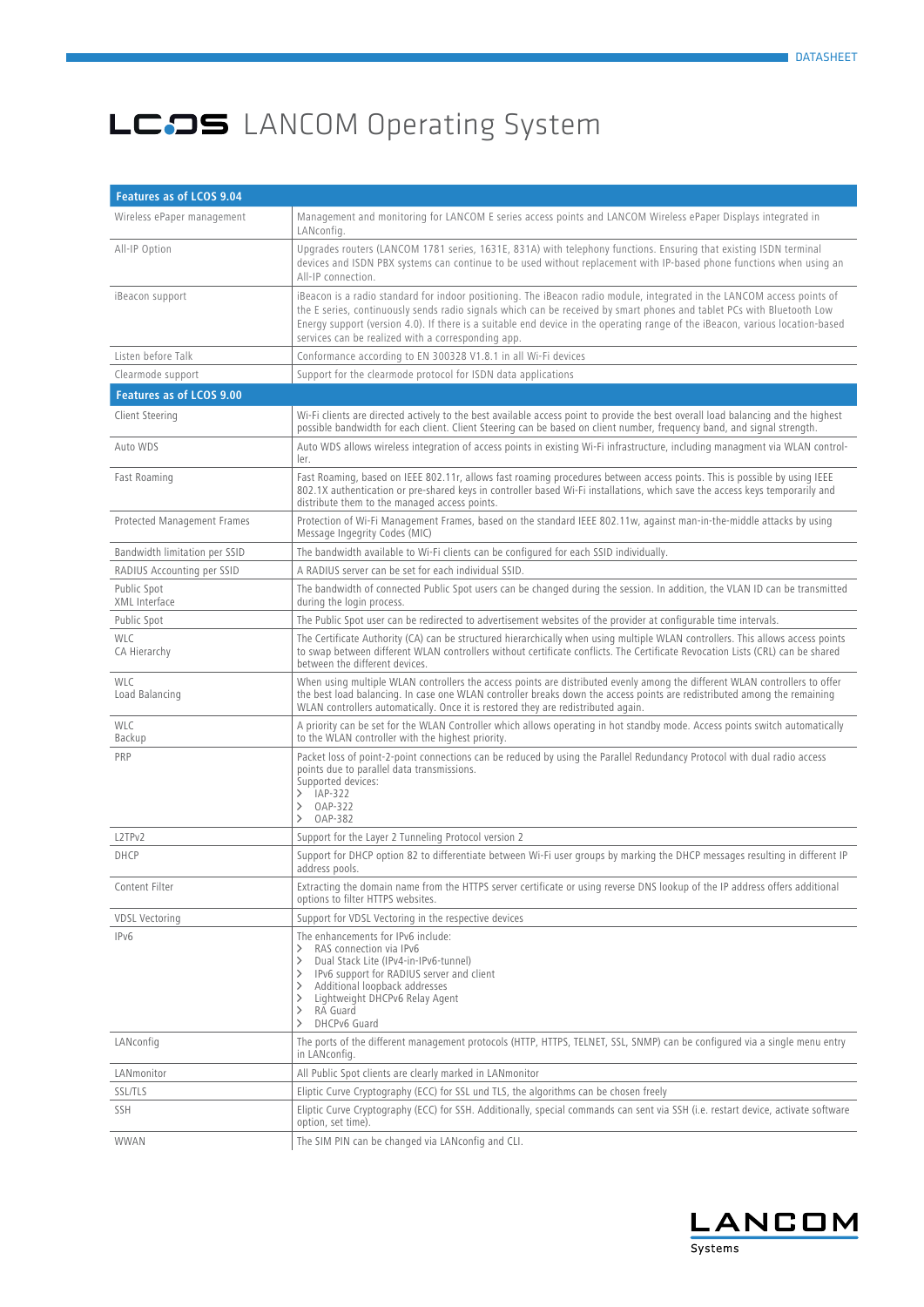| <b>Features as of LCOS 8.84</b> |                                                                                                                                                                                                                                                                                                                                                                                                                                                                                                                                                                                                                                                                                                                                                                                                                                                                                                                                            |  |  |
|---------------------------------|--------------------------------------------------------------------------------------------------------------------------------------------------------------------------------------------------------------------------------------------------------------------------------------------------------------------------------------------------------------------------------------------------------------------------------------------------------------------------------------------------------------------------------------------------------------------------------------------------------------------------------------------------------------------------------------------------------------------------------------------------------------------------------------------------------------------------------------------------------------------------------------------------------------------------------------------|--|--|
| Wi-Fi                           | The base data rate used to send multicast and broadcast packets is not fixed anymore. Instead it is determined dynamically<br>according to the data rates of the clients currently logged in. This way the best available data rate can be used. To increase the<br>reliability of DHCP responses in the Wi-Fi broadcast packets can be changed into unicast packets.                                                                                                                                                                                                                                                                                                                                                                                                                                                                                                                                                                      |  |  |
| <b>Adaptive Noise Immunity</b>  | By using adaptive noise immunity an access point can cut out sources of interferences in the radio field and focusses on<br>clients with a sufficent signal strength. Therefore, Wi-Fi clients profit by having a higher data throughput available due to less<br>interferences.                                                                                                                                                                                                                                                                                                                                                                                                                                                                                                                                                                                                                                                           |  |  |
| Opportunistic Key Caching       | Opportunistic key caching allows fast roaming processes between access points. Wi-Fi installations utilizing a WLAN controller<br>and IEEE 802.1X authentication cache the access keys of the clients and are transmitted by the WLAN controller to all manan-<br>ged access points.                                                                                                                                                                                                                                                                                                                                                                                                                                                                                                                                                                                                                                                       |  |  |
| <b>RADIUS</b>                   | RADIUS authentication can be used to log in to a device. In addition, users can be deactivated in the internal RADIUS server<br>without deleting them.                                                                                                                                                                                                                                                                                                                                                                                                                                                                                                                                                                                                                                                                                                                                                                                     |  |  |
| Public Spot                     | The numerous novelties in the public spot consist of:<br>display of an error page when the Internet connection is inactive<br>$\left\langle \right\rangle$<br>additional default languages in the public spot: German, English, Spanish, Italian, French and Dutch<br>$\rightarrow$<br>the option to set language specific texts for different parameters for the public spot<br>$\rightarrow$<br>integration of a specifc logout URL to allow an easy logout of the public spot<br>ゝ<br>the acceptance of the terms of service can be demanded for all public spot modes<br>$\rightarrow$<br>the ticket page may contain conditional HTML code that is used only with specific users or administrators<br>$\rightarrow$<br>optional caching of templates can increase the performance of the public spot<br>ゝ<br>new variables for LAN MAC, gateway IP and client IP used when forwarding to an external hotspot gateway<br>$\rightarrow$ |  |  |
| Public Spot<br>Smart Ticket     | Templates for the smart ticket login can be generated and configured in the LANCOM public spot on HTML basis.                                                                                                                                                                                                                                                                                                                                                                                                                                                                                                                                                                                                                                                                                                                                                                                                                              |  |  |
| IPv6                            | The IPv6 WAN address can be used as a script variable in the LANconfig action table. This allows the usage of dynamic IPv6<br>addresses, for example dynamic DNS services. Furthermore, the IPv6 prefix can be delegated from the WWAN into the LAN, al-<br>lowing the Clients to use the /64 prefix of the WWAN in the LAN. Meaning, a router can be operated in an IPv6 celluar network<br>without DHCPv6 prefix delegation and neighbor discovery proxy (ND-Proxy).                                                                                                                                                                                                                                                                                                                                                                                                                                                                     |  |  |
| <b>SMTP Client</b>              | The LCOS SMTP Client now supports the following authentication methods and protocols: SMTP over TLS, STARTTLS, CRAM-<br>MD5 for a SSL based encryption of the login credentials of an email server.                                                                                                                                                                                                                                                                                                                                                                                                                                                                                                                                                                                                                                                                                                                                        |  |  |
| LCMS                            | Additional wizard for VoIP provider.                                                                                                                                                                                                                                                                                                                                                                                                                                                                                                                                                                                                                                                                                                                                                                                                                                                                                                       |  |  |
| LCMS<br>Quick Config Rollback   | Quick and easy rollback to previous configurations is possible thanks to an automated backups of the configuration files in<br>LANconfig.                                                                                                                                                                                                                                                                                                                                                                                                                                                                                                                                                                                                                                                                                                                                                                                                  |  |  |
| Hotspot 2.0                     | Hotspot 2.0 can now be configured on LANCOM WLAN controllers.                                                                                                                                                                                                                                                                                                                                                                                                                                                                                                                                                                                                                                                                                                                                                                                                                                                                              |  |  |
| <b>LTE</b>                      | The available frequency bands for LTE connections can be set manually.                                                                                                                                                                                                                                                                                                                                                                                                                                                                                                                                                                                                                                                                                                                                                                                                                                                                     |  |  |
| <b>SSH</b>                      | LANCOM devices will generate an individual SSH key after a reset. The generation can be triggered via the CLI, too.                                                                                                                                                                                                                                                                                                                                                                                                                                                                                                                                                                                                                                                                                                                                                                                                                        |  |  |
| SMS                             | Cellular routers can now send and receive SMS. The management can be comfortably conducted via LANmonitor. Additionally,<br>notifications can be sent by SMS at defined network events. SMS can be sent via HTTP with URL parameters, too. Therefore, a<br>cellular router can be utilized as an SMS gateway.<br>Automated dispatch of SMS for smart ticket. Sending the public spot login credentials for smart ticket can be done directly via<br>the celluar router - without the need of an external SMS gateway.<br>Suitable for installations with a maximum throughput of 10 SMS per minute.                                                                                                                                                                                                                                                                                                                                        |  |  |
| SYSLOG                          | SYSLOG has been expanded to cover extensive information about the process of connecting to cellular networks, DSL synchroni-<br>sation, and the start-up of plain IP connections.                                                                                                                                                                                                                                                                                                                                                                                                                                                                                                                                                                                                                                                                                                                                                          |  |  |
| <b>LANCOM CC Router</b>         | After running the CC start-up wizard the fingerprint of the used SSH keys can be saved.                                                                                                                                                                                                                                                                                                                                                                                                                                                                                                                                                                                                                                                                                                                                                                                                                                                    |  |  |
| Volume Budget                   | The used data volume of WAN connections can be monitored and different actions can be triggered once certain thresholds are<br>passed.<br>This feature is only available for the following devices:<br>1781er series<br>⟩<br>L-45x series<br>$\rightarrow$<br>1780EW-3G, 1780EW-4G<br>$\rightarrow$<br>9100+ VPN, 7100+ VPN, 9100 VPN, 7100 VPN<br>$\rightarrow$<br>$\rightarrow$<br>WLC-4006+<br>IAP-321, IAP-321-3G, IAP-3G<br>ゝ<br>OAP-322, OAP-321, OAP-321-3G, OAP-3G<br>ゝ<br>$\rightarrow$<br>831A, 1631E                                                                                                                                                                                                                                                                                                                                                                                                                            |  |  |
| Rollout Wizard                  | A default rollout wizard is now available on all LANCOM devices which can be used to obtain rollout configurations.                                                                                                                                                                                                                                                                                                                                                                                                                                                                                                                                                                                                                                                                                                                                                                                                                        |  |  |
| Features as of LCOS 8.82        |                                                                                                                                                                                                                                                                                                                                                                                                                                                                                                                                                                                                                                                                                                                                                                                                                                                                                                                                            |  |  |
| Hotspot 2.0                     | The new Wi-Fi standard IEEE 802.11u (Hotspot 2.0) allows for a seamless transition from the cellular network into Wi-Fi<br>hotspots. Authentication methods using SIM card information, certificates or username and password, enable an automatic,<br>encrypted login to Wi-Fi hotspots of roaming partners - without the need to manually enter login credentials.                                                                                                                                                                                                                                                                                                                                                                                                                                                                                                                                                                       |  |  |
| Wi-Fi                           | The ARP/NDP handling of Access Points was improved to allow storing of multiple IPv6 address per MAC address. In addition,<br>broadcasts and multicasts can be deactivated for a radio cell. Furthermore, band steering can be configured in profiles of a<br>WLAN controller.                                                                                                                                                                                                                                                                                                                                                                                                                                                                                                                                                                                                                                                             |  |  |
| Public Spot                     | One of the improvements is an easy login to a Public Spot by just accepting the terms of service. A temporary user with limited<br>bandwidth or online time is created in the background. Additionally, the source VLAN and the NAS port ID can be transmitted<br>in the Public Spot URL to allow different welcome pages based on the information given. Additionally, a VLAN can be assigned<br>to a Public Spot user dynamically after a successful login.                                                                                                                                                                                                                                                                                                                                                                                                                                                                              |  |  |
| Public Spot<br>Re-Login         | The Public Spot identifies known Wi-Fi clients for an automatic authentication. After an initial authentication, the hotspot<br>stores the relevant client information so that there is no need for an additional manual entering of login credentials - signifi-<br>cantly increased comfort for regular quests.                                                                                                                                                                                                                                                                                                                                                                                                                                                                                                                                                                                                                          |  |  |

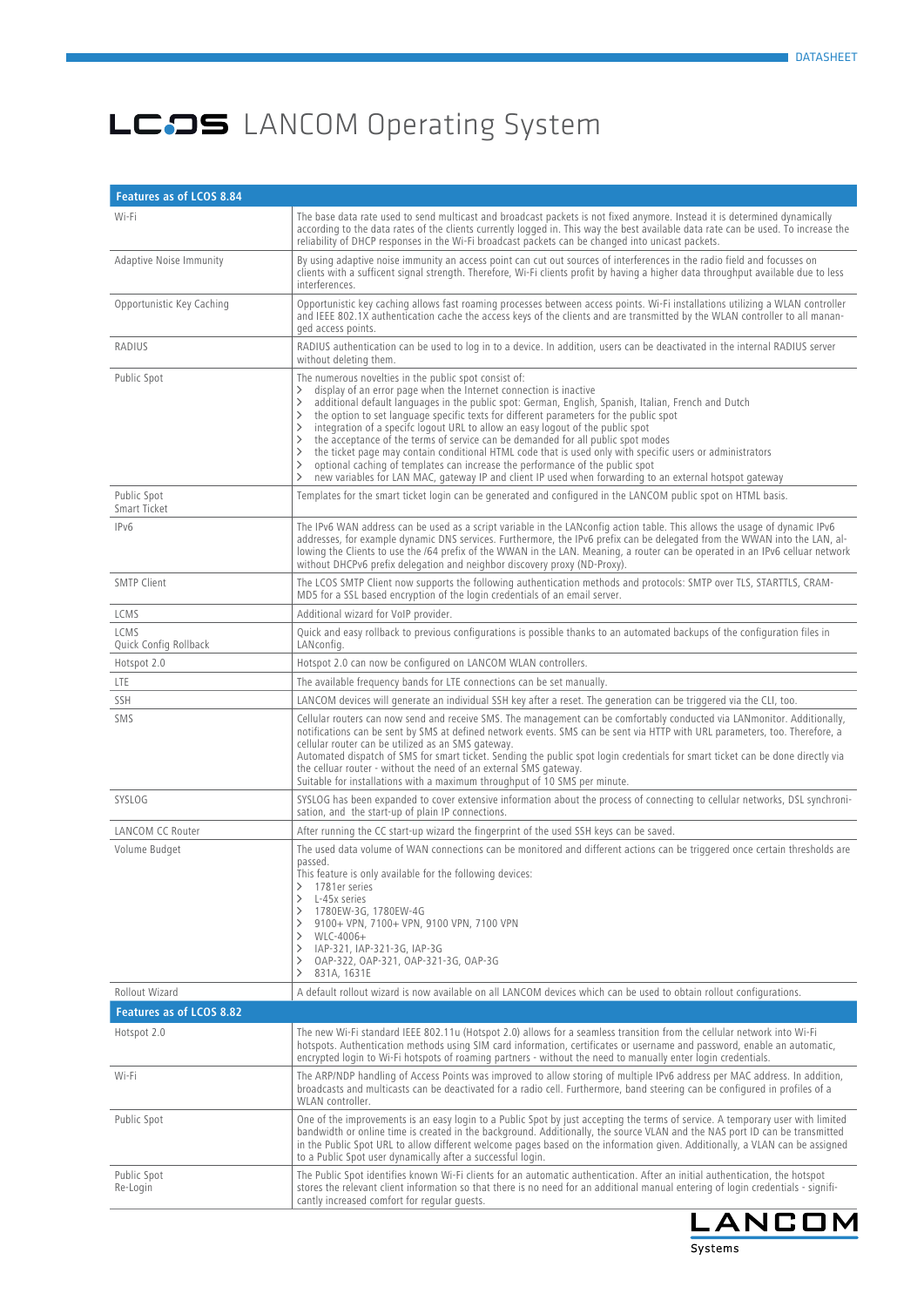| Public Spot<br>Bandwidth Management                    | The available bandwidth for Public Spot user groups (e.g. "gold", "silver", "bronze") can be individually configured: An ideal<br>functionality for preferring "premium users" and for limiting the bandwidth for standard accounts.                                                                                                                                                                                                    |
|--------------------------------------------------------|-----------------------------------------------------------------------------------------------------------------------------------------------------------------------------------------------------------------------------------------------------------------------------------------------------------------------------------------------------------------------------------------------------------------------------------------|
| Public Spot<br>WISPr                                   | Wireless Internet Service Provider roaming allows smart clients to connect to a Public Spot without the need of manual input of<br>login credentials on a website.                                                                                                                                                                                                                                                                      |
| RADIUS                                                 | The maximum length of the realm entry for RADIUS forwarding was increased to 64 characters. Additionally, a bandwidth<br>limitation can be set for all clients connected via LAN or Access Points directly connected to the LAN.                                                                                                                                                                                                        |
| SYSLOG                                                 | The amount of stored entries in the internal SYSLOG server was increased to over 20,000. The maximum age of entries can now<br>be defined in hours, days, and months.                                                                                                                                                                                                                                                                   |
| ARF per DNS                                            | DNS forwarding can be configured separately for each ARF network.                                                                                                                                                                                                                                                                                                                                                                       |
| DHCPv6                                                 | The DHCPv6 server of LANCOM devices includes the 'reconfigure' feature, which is used by the DHCPv6 server to force clients<br>to renew various information, such as IP addresses, prefixes or DNS server.                                                                                                                                                                                                                              |
| LANconfig with SSH                                     | SSH can be used as an additional protocol in LANconfig to configure or to upload firmwares or files to a device.                                                                                                                                                                                                                                                                                                                        |
| WWAN                                                   | A login that was denied by the cellular provider, is clearly communicated to the user via LCOS, LANmonitor and SYSLOG.                                                                                                                                                                                                                                                                                                                  |
| Firewall                                               | The source routing tag can be used in the firewall to set up rules for different ARF contexts independently from each other.                                                                                                                                                                                                                                                                                                            |
| Public Spot<br><b>PMS Accounting Plus</b>              | This option simplifies the charging of hotspot fees. The LANCOM Public Spot option is an add-on extra that can be installed on<br>LANCOM devices. In combination with a property management system (PMS), it enables quests to register and pay for Internet<br>quest access. This is carried out via the FIAS interface, which provides direct communication between a LANCOM device and<br>FIAS-based systems such as Micros Fidelio. |
| <b>Features as of LCOS 8.80</b>                        |                                                                                                                                                                                                                                                                                                                                                                                                                                         |
| IPv6<br>Dual Stack                                     | IPv6 functionality can be enabled and disabled globally. IPv6 functions can be used additionally to IPv4.<br>Operation modes: IPv4, IPv4/IPv6, IPv6<br>Supported IPv6 address types: link local, global unicast. unique local                                                                                                                                                                                                           |
| IPv6<br>Router                                         | Possible step-by-step migration of the network configuration by using the seperated IPv6 router with a designated routing<br>table.                                                                                                                                                                                                                                                                                                     |
| IPv6<br>Internet connection                            | Available methods to establish an IPv6 internet connection:<br>IPv6 tunnel using an IPv4 network<br>$\rightarrow$<br>Native IPv6 over PPP (IPv6CP) with address configuration by the autoconfiguration and with multi link PPP support<br>ゝ<br>Native IPv6 over IPoE with either static automatic address configuration, autoconfiguration or DHCPv6<br>ゝ<br>(DSLoL only with native IPv6 in exclusive mode available)                  |
| IPv6<br>Tunnel technologies                            | The following IPv6 tunnel technologies are available to realize an IPv6 internet connection by using an IPv4 connection.<br>6to4 tunnel<br>ゝ<br>6in4 tunnel<br>$\rightarrow$<br>6rd tunnel with either static configuration or dynamic configuration by DHCPv4<br>ゝ                                                                                                                                                                     |
| IPv6<br>over PPP (IPv6CP)                              | IPv6 can be used at a single IPv6 PPP session or in a dual stack IPv4/IPv6 session.                                                                                                                                                                                                                                                                                                                                                     |
| IPv6<br><b>DHCPv6 Server</b>                           | Supports stateless and stateful mode. Supported options: IPv6 address (IA_NA), Prefix Delegation (IA_PD), DNS Server, DNS<br>Search List, and Rapid Commit                                                                                                                                                                                                                                                                              |
| IPv6<br><b>DHCPv6 Client</b>                           | Supports stateless and stateful mode. Supported options: IPv6 address (IA_NA), Prefix Delegation (IA_PD), DNS Server, DNS<br>Search List, FQDN, Rapid Commit, and Reconfigure.                                                                                                                                                                                                                                                          |
| IPv6<br>DHCPv6 Relay Agent                             | Forwarding of DHCPv6 messages between DHCPv6 clients and DHCPv6 servers in different networks.                                                                                                                                                                                                                                                                                                                                          |
| IPv6<br>Stateless Address Autoconfiguration<br>(SLAAC) | Automatic configuration of an IPv6 address by using the MAC address of received router advertisements according to EUI-64.                                                                                                                                                                                                                                                                                                              |
| IP <sub>v</sub> 6<br>Neighor Discovery Protocol (NDP)  | Responsible for automatic detection of network devices and the corresponding IPv6 addresses in the same network segment.<br>Possible configuration of multiple subnets by using router advertisements according to the delegated prefix of the provider.<br>Operation modes: Router, Host                                                                                                                                               |
| IPv6 Firewall                                          | Fully configurable stateful inspection firewall.                                                                                                                                                                                                                                                                                                                                                                                        |
| IPv6<br>LCOS applications                              | Supported applications to date: WEBconfig, SSH, Telnet, DNS, TFTP<br>Additional applications will be supported with further development.                                                                                                                                                                                                                                                                                                |
| IPv6<br>LANconfig support                              | IPv6 support for LANconfig consists of the search and configuration of devices over IPv6.<br>Operating modes: IPv4, IPv4/IPv6, IPv6                                                                                                                                                                                                                                                                                                     |
| <b>Band Steering</b>                                   | Band Steering allows dual radio Access Point to assign a preferred frequency band to a client (2.4 GHz or 5 GHz). This allows<br>to suppress probe responses in the non-preferred band to clients that are already known to be able to operate in the preferred<br>band.                                                                                                                                                                |
| Spectral Scan                                          | Using Spectral Scan (via WEBconfig) allows a spectral analysis of the wireless medium directly at the Access Point. This can be<br>used to identify and analyse interferences. The feature is available for the following devices:<br>L-45x series<br>≻<br>L-32x series<br>$\rightarrow$<br>1781AW, 1781EW<br>ゝ<br>1780EW-3G<br>ゝ                                                                                                       |
| DFS                                                    | Conformance to DFS as of ETSI 301 893 version 1.6.1 - DFS 4                                                                                                                                                                                                                                                                                                                                                                             |
| UUID info element for Wi-Fi APs                        | Access Points can include a UUID element in their beacons which identifies them as a LANCOM Access Point. The UUID element<br>is dependent on the device, so an Access Point with two Wi-Fi modules will send the same UUID on both modules.                                                                                                                                                                                            |
| RADIUS server per SSID                                 | An individual RADIUS server can be assigned to each SSID profile in the WLC configuration.                                                                                                                                                                                                                                                                                                                                              |
| Alternative WLC via DNS                                | Managed Access Poins can obtain addresses of alternative WLCs via DNS.                                                                                                                                                                                                                                                                                                                                                                  |

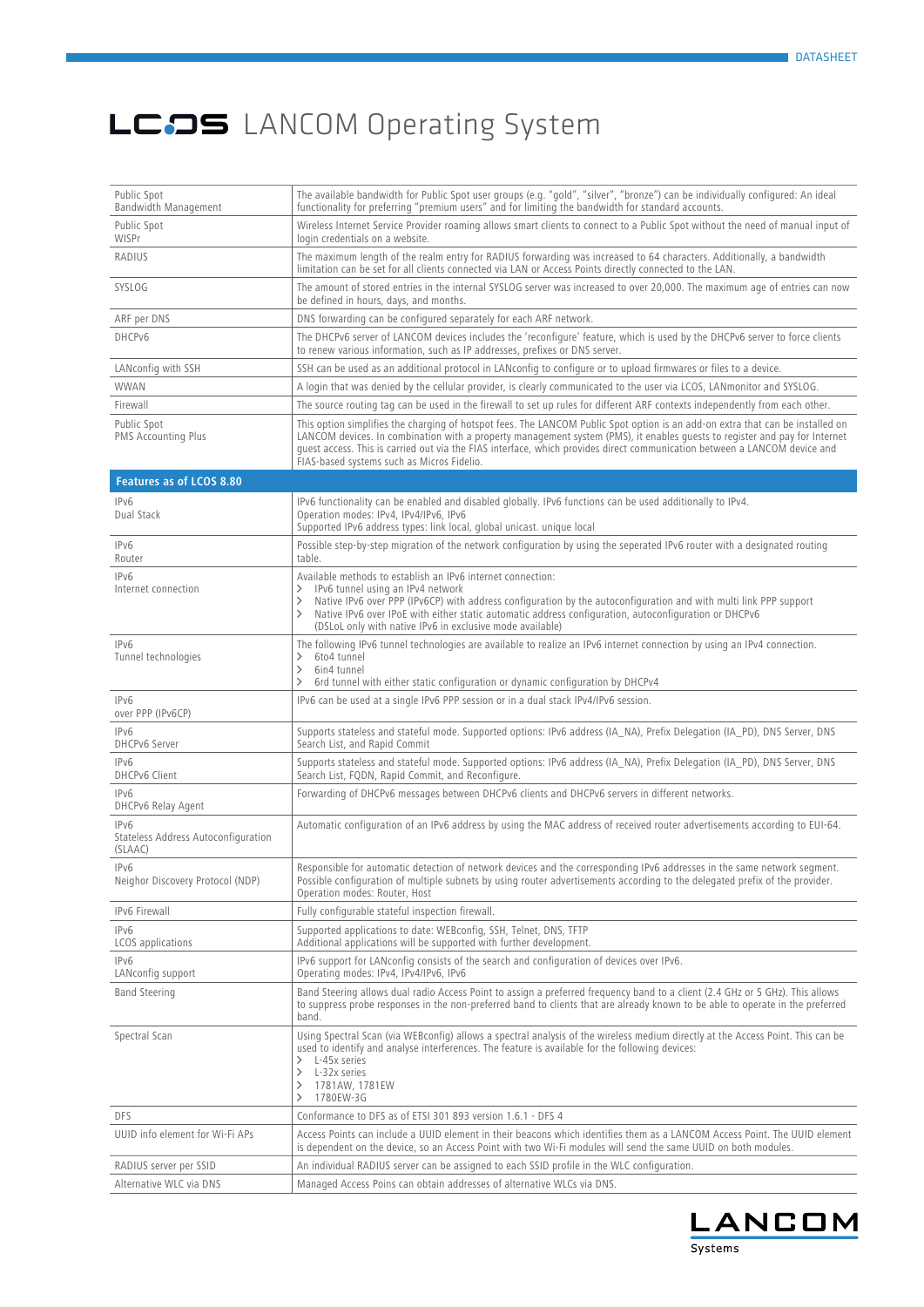| Public Spot                                  | Funktionality of the Public Spot was improved by adding a setup wizard and the option to let users request the login credentials<br>via e-mail or mobile with the Smart Ticket system. A new set of rules for specific users has been implemented which allows<br>the administration of the user management. Furthermore, the new user wizard allows to set the number of multiple logins and<br>if the user name is case-sensitive or not. In Addition, the free network table was expanded and supports now wildcards and<br>domains that can be reached via multiple IP addresses. Furthermore, an XML interface is available for communication with an<br>external hotspot gateway. |
|----------------------------------------------|-----------------------------------------------------------------------------------------------------------------------------------------------------------------------------------------------------------------------------------------------------------------------------------------------------------------------------------------------------------------------------------------------------------------------------------------------------------------------------------------------------------------------------------------------------------------------------------------------------------------------------------------------------------------------------------------|
| SYSLOG, boot log, and event log              | SYSLOG, boot log and event log can be saved boot persistent.<br>This feature is only available for the following devices:<br>1781 series<br>$\rightarrow$<br>1681 series<br>$\rightarrow$<br>L-45x series<br>$\rightarrow$<br>1780EW-3G<br>$\rightarrow$<br>9100 VPN, 7100 VPN<br>ゝ<br>WLC-4100, WLC-4025+<br>ゝ<br>IAP-321, IAP-321-3G, IAP-3G<br>ゝ<br>OAP-321, OAP-321-3G, OAP-3G<br>$\rightarrow$                                                                                                                                                                                                                                                                                     |
| Logging of configuration changes             | Configuration changes done by command line interface on a LANCOM device can now be logged via SYSLOG.                                                                                                                                                                                                                                                                                                                                                                                                                                                                                                                                                                                   |
| Packet capture in WEBconfig                  | Possibility to generate packet dumps by remote on a LANCOM device and to save them locally. These can be later analyzed by<br>Wireshark or similar tools.                                                                                                                                                                                                                                                                                                                                                                                                                                                                                                                               |
| <b>VPN</b>                                   | Additions in the VPN area include the support for Diffie Hellman Group 14 and intelligent pre-calculation of DH keys for faster<br>connecting.                                                                                                                                                                                                                                                                                                                                                                                                                                                                                                                                          |
| <b>IPSec</b>                                 | Replay Detection according to the IPSec standard to protect against replay attacks.                                                                                                                                                                                                                                                                                                                                                                                                                                                                                                                                                                                                     |
| SSH / SCP                                    | SSH / SCP can be used to upload certificates and configuration files to a LANCOM device. Furthermore, the crypto protocols and<br>key lengths used by SSH can be configured.                                                                                                                                                                                                                                                                                                                                                                                                                                                                                                            |
| LANCOM myVPN                                 | Additional configuration options are available for optaining a VPN profile. Optaining a VPN profile via the WAN connection can<br>be prohibited and in the brute force protection it can be set how many unsuccessful attempts are allowed.                                                                                                                                                                                                                                                                                                                                                                                                                                             |
| Fast roaming<br>for Wi-Fi APs in client mode | Wi-Fi Access Points operating in client mode now support PMK caching and preauthentication according to 802.1x to speed<br>up roaming. In addition, dual radio Access Points in client mode coordinate now the roaming procedure of the Wi-Fi module to<br>ensure that at least one will stay connected at all times.                                                                                                                                                                                                                                                                                                                                                                   |
| LLDP                                         | LLDP is used to automatically detect devices and their topology in the network.                                                                                                                                                                                                                                                                                                                                                                                                                                                                                                                                                                                                         |
| Scripting                                    | The TAB command used for scripting was extended. Now, an unknown column will not cause a syntax error but will be ignored<br>instead. This allows to use the same script for devices with a different feature set.                                                                                                                                                                                                                                                                                                                                                                                                                                                                      |
| GPS Time                                     | The GPS transmitted time can be used to set the system time.                                                                                                                                                                                                                                                                                                                                                                                                                                                                                                                                                                                                                            |
| Content Filter                               | The LANCOM Content Filter is using a Concurrent User Model, which checks how many user are using the content filter at any<br>given time and not how many user are allowed overall.                                                                                                                                                                                                                                                                                                                                                                                                                                                                                                     |
| LANmonitor                                   | LANmonitor now shows the active ethernet ports and IPv6 addresses. In addition the DHCP Server is displayed, including the<br>leases with time stamp.                                                                                                                                                                                                                                                                                                                                                                                                                                                                                                                                   |
| LANconfig                                    | LANconfig uses the built-in web browser to open WEBconfig by default. Furthermore, the usability of LANconfig has been<br>enhanced by including the Quickfinder in selection menus and the structure is easier accessible due to the new overview tables.<br>Generating secure passwords in LANconfig has been improved.                                                                                                                                                                                                                                                                                                                                                                |
| Features as of LCOS 8.62                     |                                                                                                                                                                                                                                                                                                                                                                                                                                                                                                                                                                                                                                                                                         |
| LANCOM myVPN                                 | LCOS now supports the LANCOM myVPN app. The myVPN app for iOS devices allows the complete configuration of IPSec VPN<br>on your device in just a few steps. Afterwards, the integrated VPN client can establish a secure VPN connection to a LANCOM<br>router. In the process of the configuration the app will download the VPN profile from the LANCOM router via HTTPS and will<br>automatically enter the profile data in the VPN client of the iOS device. (Availability via the Apple AppStore)                                                                                                                                                                                   |
| WLC-6 Option                                 | The WLC-6 option allows to use the LANCOM WLAN controller functions on a LANCOM router. Up to six LANCOM access points<br>and Wi-Fi routers can be managed centrally.<br>Supported routers: 1781EF, 1781A, 1781A-3G, 1781-4G                                                                                                                                                                                                                                                                                                                                                                                                                                                            |
| Public Spot                                  | Multi-login for new public spot users can now be set via the wizard or an URL command while generating it. This way a user<br>can use the same access information on multiple devices. Furthermore, additional information is shown in the user manage-<br>ment wizard: online-time, traffic, status, MAC address, and IP address.                                                                                                                                                                                                                                                                                                                                                      |
| VolP                                         | The default value regarding WAN access by SIP users has been changed to 'denied'. In addition, the wizard for adding new SIP<br>users has been updated and will now ask if access via WAN is wanted.                                                                                                                                                                                                                                                                                                                                                                                                                                                                                    |
| IKE and IPSec                                | The default proposal lists for IKE and IPSec have been revised. AES-256 bit was added to improve security when using default<br>settings.                                                                                                                                                                                                                                                                                                                                                                                                                                                                                                                                               |
| Wi-Fi                                        | The additional value 'tightened' was added to the selection of the setting supress SSID broadcast. If chosen, the access point<br>will only send probe responses to clients which use the correct SSID.                                                                                                                                                                                                                                                                                                                                                                                                                                                                                 |
| Features as of LCOS 8.60                     |                                                                                                                                                                                                                                                                                                                                                                                                                                                                                                                                                                                                                                                                                         |
| LCMS<br>Flexible Group Configuration         | The flexible group configuration of LANconfig offers easy generation of configuration templates for groups of LANCOM devices.<br>With these templates it is possible to configure multiple parameters on devices that share them and only individual parameters<br>have to be configured manually on each single device.                                                                                                                                                                                                                                                                                                                                                                |
| LCMS<br>CSV Import                           | By using the CSV import of LANconfig, multiple devices can be added at once. In addition, the CSV import can also be used to<br>create multiple configuration files for further usage.                                                                                                                                                                                                                                                                                                                                                                                                                                                                                                  |
| Public Spot                                  | New and improved wizards for user management simplify generating, administrating and deleting user accounts. One of those<br>is the voucher wizard with which it is possible to generate and print a whole batch of vouchers. In addition, export of the user<br>list of the public spot in the CSV format is available. Further improvements of the public spot are an extension of the forwarding<br>URL which can now consist of 251 characters and the option to set the size of the public spot station-table-limit manually.                                                                                                                                                      |
| Wi-Fi P2P Links                              | Up to 16 point to point links can now be configured for each WiFi module.                                                                                                                                                                                                                                                                                                                                                                                                                                                                                                                                                                                                               |

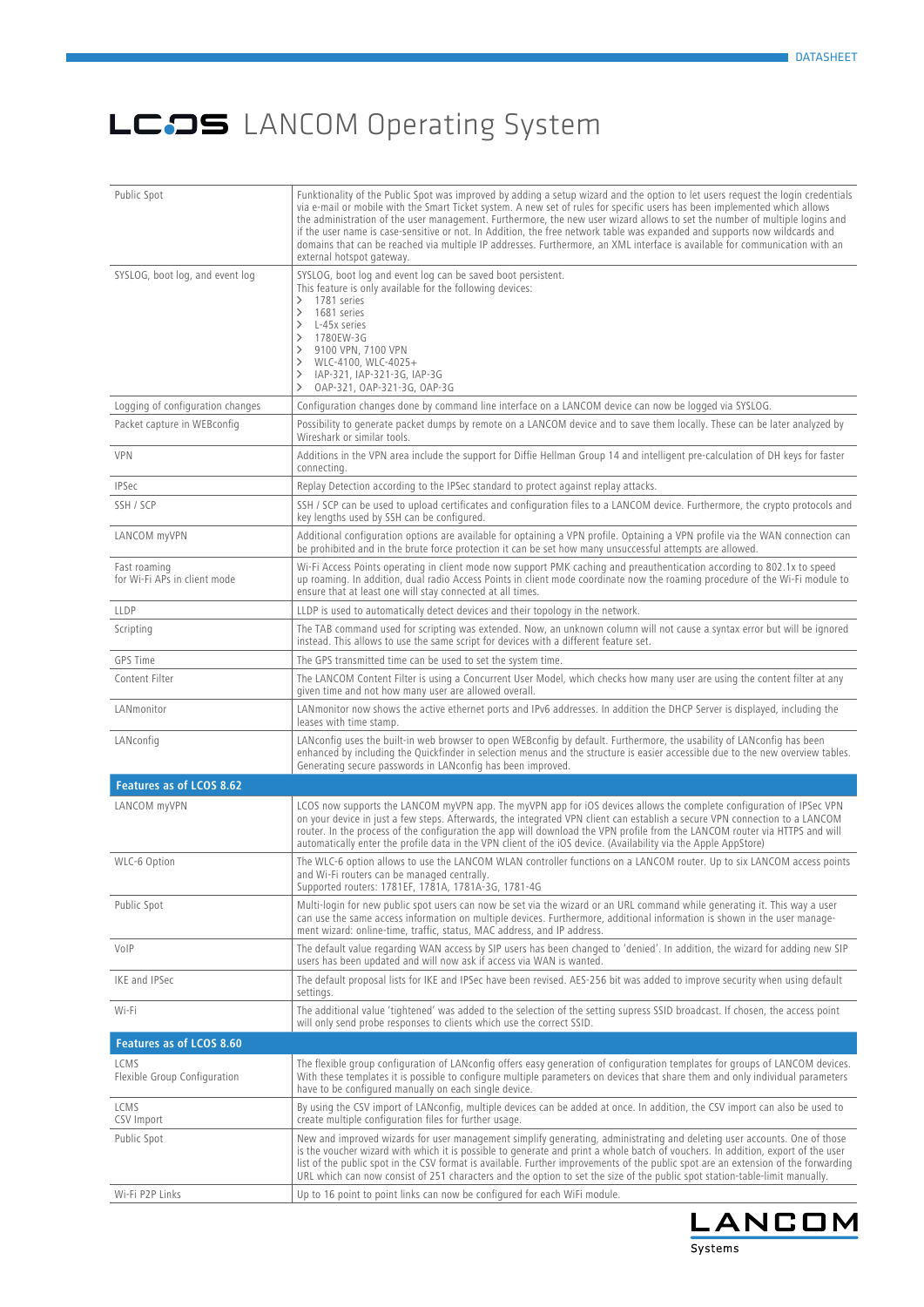| <b>WLAN</b> Controller                  | The RF field optimization was improved by using a new method to determine interferences.                                                                                                                                                                                                                                                                                                                                                                                                  |
|-----------------------------------------|-------------------------------------------------------------------------------------------------------------------------------------------------------------------------------------------------------------------------------------------------------------------------------------------------------------------------------------------------------------------------------------------------------------------------------------------------------------------------------------------|
| Wi-Fi Security                          | Clients which were assigned different VLANs by the 802.1x authentication are now unable to decrypt broadcasts and multicasts<br>meant for different VLANs due to VLAN specifc group keys.                                                                                                                                                                                                                                                                                                 |
| Wi-Fi 40 MHz mode                       | The 40 MHz modus in the 2,4 GHz frequency band was extended by a "good neighbor" funcionality, which is used as the new<br>default setting. This ensures the reduction of the channel bandwidth to 20 MHz in case of overlapping in the frequency band<br>when using 40 MHz channels.                                                                                                                                                                                                     |
| PPTP                                    | A PPTP tunnel can be encrypted by using an MPPE encryption. This allows mobile devices using the android operating system to<br>connect to the company's network via secured access.                                                                                                                                                                                                                                                                                                      |
| SYSINFO                                 | SYSINFO was expanded to show and transmit location and the first comment.                                                                                                                                                                                                                                                                                                                                                                                                                 |
| TLS 1.1 / 1.2                           | TLS 1.1 and 1.2 are supported to provide better security. The TLS protocol is used by LCOS in the following modules: HTTP over<br>SSL, Telnet over SSL, RADSEC, CAPWAP/DTLS, EAP-TLS/PEAP/TTLS.                                                                                                                                                                                                                                                                                           |
| Command Line Enhancements               | To ease the work with large tables using the command line it is now possible to jump into the table rows as if you would jump<br>into a new directory to get a list of the parameters. Additionally, various show and dir/ls commands can now be filtered similar<br>to traces.                                                                                                                                                                                                           |
| <b>DHCP Vendor Class</b>                | The DHCP vendor class identifier can now be set manually to increase compatibility to various ISPs.                                                                                                                                                                                                                                                                                                                                                                                       |
| PPPoA / IPoA Support                    | The LANCOM 1781 router series with integrated modem support now PPPoA and IPoA as WAN protocols.                                                                                                                                                                                                                                                                                                                                                                                          |
| <b>IPSec</b>                            | Unified and recommended default IPSec lifetimes are now being used.                                                                                                                                                                                                                                                                                                                                                                                                                       |
| LCOSCAP                                 | LCOSCAP offers the possibility to generate packet dumps by remote on a LANCOM device and to save them locally. These can<br>be later analyzed by Wireshark or similar tools.                                                                                                                                                                                                                                                                                                              |
| Advanced VPN Client<br>Seamless Roaming | By using a LANCOM Advanced VPN Client (Version 2.3) a VPN connection to a LANCOM router (LCOS 8.6) will be established<br>again without asking for new credentials after an internet connection loss. The new connection can even be established over a<br>different medium. Seamless roaming is especially interesting if one time passwords or RSA token are used for authentication.                                                                                                   |
| Feature and License Activation          | Extensions of the content filter license does not require a reboot of the device.                                                                                                                                                                                                                                                                                                                                                                                                         |
| SIP ALG                                 | The SIP ALG (Application Layer Gateway) acts as a proxy for SIP communication. For SIP calls the ALG opens the necessary ports<br>on the firewall for the corresponding media packets. By using automatic address translation for devices inside the LAN, the use<br>of STUN is no longer needed.<br>Available for the following devices: LANCOM 1781 series, 1780EW-3G, 1681V, 1631E, 831A, 7100 VPN, 9100 VPN, WLC-4006,<br>WLC-4025+, WLC-4100, IAP-3G, IAP-321-3G, OAP-3G, OAP-321-3G |
| Features as of LCOS 8.50                |                                                                                                                                                                                                                                                                                                                                                                                                                                                                                           |
| LANCOM QuickFinder                      | Search filter in LANconfig, including device configurations, LANmonitor and WLANmonitor. In a configuration you can search<br>for units, values and descriptions (selectable). All hits will be highlighted and the menu will be reduced to pages which contain<br>hits. When searching in WLANmonitor or the device list in LANconfig, views will be shortened to lines with hits. In LANmonitor<br>you can flick through the different hits easily.                                     |
| Layer-3 Tunneling                       | Layer-3 Tunneling in conformity with the CAPWAP standard allows the bridging of Wi-Fis per SSID to a separate IP subnet.<br>Layer-2 packets are encapsulated in Layer-3 tunnels and transported to a LANCOM WLAN controller. By doing this the access<br>point is independent of the present infrastructure of the network. Possible applications are roaming without changing the IP<br>address and compounding SSIDs without using VLANs.                                               |
| Content Filter                          | Filtering of HTTPS requests. New and easier to use override function requires just one click. Possible number of users is doubled<br>on all supported devices. Enhanced performance by software optimization.                                                                                                                                                                                                                                                                             |
| Programmable Rollout Wizard             | Allows the programming of a customized wizard to simplify the rollout in projects. Support for customized templates and logos<br>provide a way to generate a brand specific look. Available for LANCOM 1681V, 1711+ VPN, 1721+ VPN, 1751 UMTS, 1811n<br>Wireless, 1821n Wireless.                                                                                                                                                                                                         |
| <b>OCSP Client</b>                      | Check X.509 certifications by using OCSP (Online Certificate Status Protocol) in real time as an alternative to CRLs.                                                                                                                                                                                                                                                                                                                                                                     |
| Public Spot Option                      | The Public Spot Option (max. 64 users) is now available for the routers 1711+ VPN and 1721+ VPN, too.                                                                                                                                                                                                                                                                                                                                                                                     |
| WLC Public Spot Option                  | The WLC Public Spot Option (unlimited number of users) is now available for the central site gateways 7100 VPN and 9100<br>VPN, too.                                                                                                                                                                                                                                                                                                                                                      |
| SYSINFO                                 | SYSINFO provides additional information. Hash value for the current configuration, time stamp of the last configuration change,<br>a persistent counter of the number of configuration changes and the output of the value CONFIG_STATUS.                                                                                                                                                                                                                                                 |
| Load Commands                           | LoadFirmware, LoadConfig and LoadScript can now be executed conditionally in case certain requirements are met. For examp-<br>le, the command LoadFirmware could be executed on a daily basis and check each time if the current firmware is up to date<br>or if a new version is available. In addition, LoadFile was implemented and allows the upload of files including certificates and<br>secured PKCS-12 containers. HTTP and HTTPS are now supported by all commands as well.     |
| <b>SSL/TLS</b>                          | HTTPS client authentication by certificate.                                                                                                                                                                                                                                                                                                                                                                                                                                               |
| <b>HTTPS Server</b>                     | Option to choose if an uploaded certificate or the default certificate is used by the HTTPS server.                                                                                                                                                                                                                                                                                                                                                                                       |
| Configuration Dialog                    | Any viewed page of a configuration is saved in a history. It can be easily accessed by a drop down menu or by simply flicking<br>through it.                                                                                                                                                                                                                                                                                                                                              |
| <b>Trace Application</b>                | The trace window can be opened in LANconfig from the , device' menu for the selected device.                                                                                                                                                                                                                                                                                                                                                                                              |
| Automatic Software Update               | Voluntary automatic updates for LCMS. Search online for LCOS updates for devices managed by LANconfig on the myLANCOM<br>download server (myLANCOM account mandatory). Updates can be applied directly after the download or at a later time.                                                                                                                                                                                                                                             |

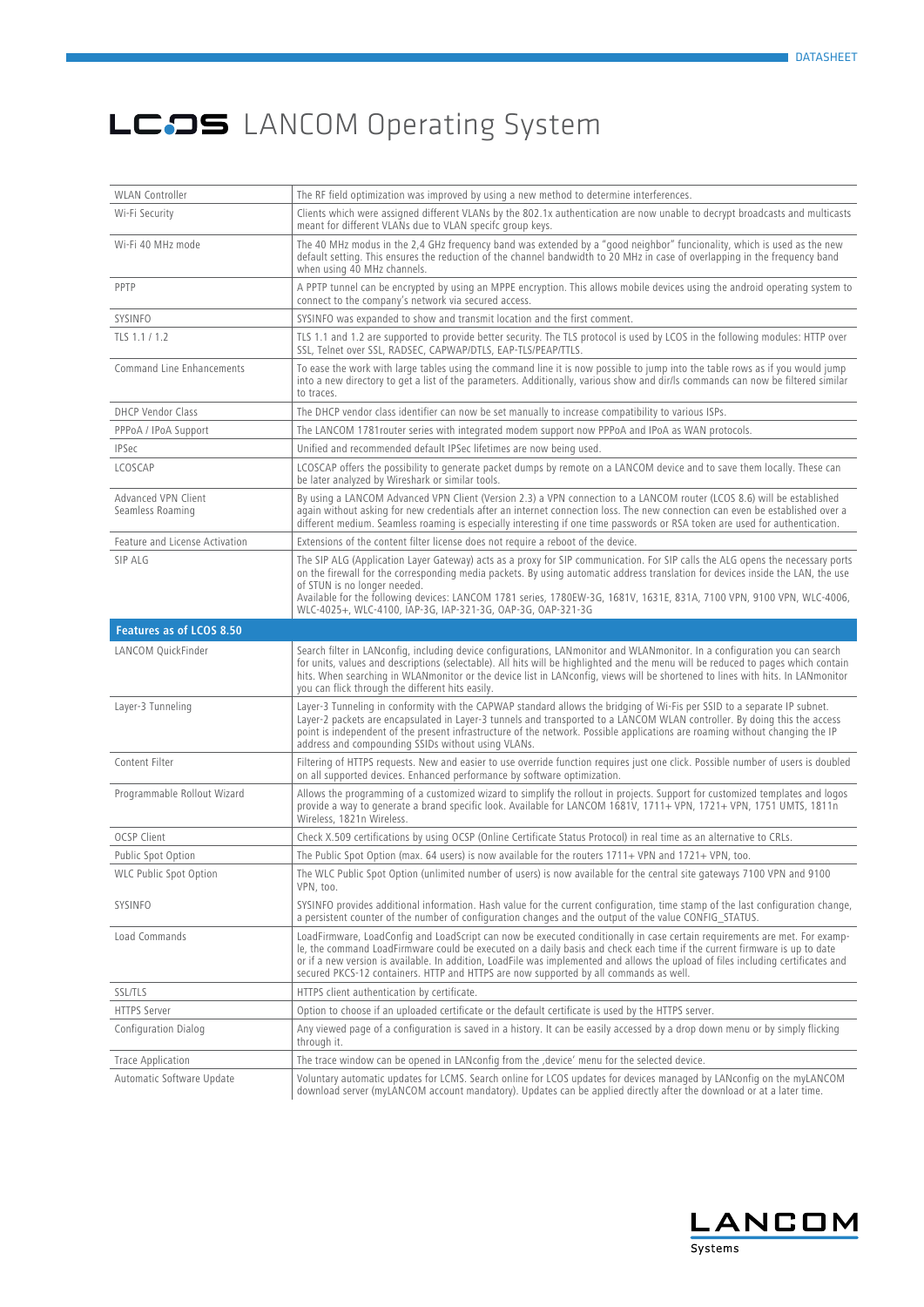| Features as of LCOS 8.00        |                                                                                                                                                                                                                                                                                                                                                                                                                                                                                                                                                                                                                                                                                                                                                                                                                                                                                                                                                                                                           |
|---------------------------------|-----------------------------------------------------------------------------------------------------------------------------------------------------------------------------------------------------------------------------------------------------------------------------------------------------------------------------------------------------------------------------------------------------------------------------------------------------------------------------------------------------------------------------------------------------------------------------------------------------------------------------------------------------------------------------------------------------------------------------------------------------------------------------------------------------------------------------------------------------------------------------------------------------------------------------------------------------------------------------------------------------------|
| Content filter<br>(Option)      | Optional content filter for web surfing through an HTTP proxy. Configuration of filter profiles for different categories and ca-<br>tegory groups. Allocation of time profiles. Customization with your own black and white lists, which also work with wildcards.<br>Optional override mechanisms per category/category group make it easy to handle exceptions. Filter profiles can be applied<br>flexibly with the aid of firewall actions. Individual adaptation to show blocking/error in each language, or by linking to a<br>separate web server. Convenient configuration and organization of filter profiles with LANconfig. Preset profiles for standard<br>applications. E-mail/Syslog/SNMP notification of license expiry. Wizard for quick and easy setup of the content filter function<br>in standard environments. Statistical reports of content filter usage (category hitlist and allocation, top ten of visited web sites,<br>maximum and average response times, etc.) in LANmonitor |
| <b>IPSec over HTTPS</b>         | New item for VPN tunnels; this alternative transmits VPN data via TCP over port 443 (like HTTPS). Encapsulates IPSec VPN in<br>TCP over port 443 which can go through firewalls in networks where e. g. port 500 for IKE is blocked. Suitable for client-to-site<br>connections (with LANCOM Advanced VPN Client 2.22 or later) and site-to-site connections (LANCOM VPN gateways or routers<br>with LCOS 8.0 or later). With the function "IPSec over HTTPS" activated, a LANCOM Advanced VPN Client initially attempts to<br>establish a conventional IPSec tunnel (low overhead). If this doesn't work, IPSec is encapsulated in TCP over port 443. IPSec<br>over HTTPS is based on the VPN Path Finder technology from NCP                                                                                                                                                                                                                                                                            |
| WLC/load balancing              | LANCOM Wireless LAN controllers now also support load balancing for WAN connections, allowing multiple connections to be<br>bundled for better performance                                                                                                                                                                                                                                                                                                                                                                                                                                                                                                                                                                                                                                                                                                                                                                                                                                                |
| WLC/802.1X                      | RADIUS accounting as per IEEE 802.1X can be configured for any SSID individually managed by a Wireless LAN controller                                                                                                                                                                                                                                                                                                                                                                                                                                                                                                                                                                                                                                                                                                                                                                                                                                                                                     |
| WLC/channel load display        | WLANmonitor displays the load on each channel where LANCOM access points are managed by wireless LAN controllers                                                                                                                                                                                                                                                                                                                                                                                                                                                                                                                                                                                                                                                                                                                                                                                                                                                                                          |
| Wi-Fi/DFS                       | Recognition of new radar patterns in Wi-Fi according to ETSI 301 893 v. 1.5                                                                                                                                                                                                                                                                                                                                                                                                                                                                                                                                                                                                                                                                                                                                                                                                                                                                                                                               |
| Wi-Fi/Broken link detection     | If the link of a chosen LAN interface breaks down, a Wi-Fi module can be deactivated to let the associated clients search for a<br>new base station                                                                                                                                                                                                                                                                                                                                                                                                                                                                                                                                                                                                                                                                                                                                                                                                                                                       |
| DHCP                            | DHCP forwarding to multiple (redundant) DHCP servers                                                                                                                                                                                                                                                                                                                                                                                                                                                                                                                                                                                                                                                                                                                                                                                                                                                                                                                                                      |
| Alternative boot configuration  | During rollout devices can be preset with project- or customer-specific settings. Up to two boot- and reset-persistent memory<br>spaces can store customized configurations for customer-specific standard settings (memory space "1") or as a rollout confi-<br>quration (memory space <sub>n</sub> 2"). A short reset (more than 5 seconds) loads the customer-specific standard settings from memory<br>space 1 (if programmed; otherwise LANCOM factory settings). A long reset (more than 15 seconds) loads the rollout configura-<br>tion from memory space 2 (if programmed; otherwise LANCOM factory settings). A further option is the storage of a persistent<br>standard certificate for the authentication of connections during rollouts                                                                                                                                                                                                                                                     |
| USB setup                       | Automtatic upload of appropriate firmware and configuration files on insertion of USB memory (FAT filesystem) into USB<br>interfaces of LANCOM routers with factory settings. The function can be activated to be used during operation of configured<br>devices. The router checks the files' dates and versions against the current firmware before upload                                                                                                                                                                                                                                                                                                                                                                                                                                                                                                                                                                                                                                              |
| Internal HTTP/HTTPS file server | HTML pages, images and templates for Public Spot pages, vouchers, information pages of the Content Filter can be stored on a<br>USB memory (FAT file system) in a specific folder as an alternative for the limited internal LANCOM router memory                                                                                                                                                                                                                                                                                                                                                                                                                                                                                                                                                                                                                                                                                                                                                         |
| SNMP/MIB                        | New concept for a single, unified LANCOM enterprise MIB for new LANCOM products with LCOS (initially for LANCOM L-32x<br>series and LANCOM Wireless LAN controllers); simplifies the integration into third-party management and monitoring solutions<br>based on SNMP. Central provision of the MIB via LANCOM                                                                                                                                                                                                                                                                                                                                                                                                                                                                                                                                                                                                                                                                                           |
| <b>SSL/TLS</b>                  | Improved security for all services with TLS negotiation (e.g. HTTPS configuration, CAPWAP, load commands via HTTPS) as per<br>RFC 5746. Provides protection from potential weaknesses in TLS key renegotiation                                                                                                                                                                                                                                                                                                                                                                                                                                                                                                                                                                                                                                                                                                                                                                                            |
| SSH & Telnet client             | SSH client functionality compatible to OpenSSH under Linux and Unix operating systems for accessing third-party components<br>from a LANCOM router. Also usable when working with SSH to login to the LANCOM device. Support for certificate- and<br>password-based authentication. Generates its own key with sshkeygen. SSH client functions are restricted to administrators<br>with appropriate rights. Telnet client function to access/administer third-party devices or other LANCOM devices at the com-<br>mand line                                                                                                                                                                                                                                                                                                                                                                                                                                                                              |
| Internet Access Setup Wizard    | Additional setup of IPTV settings for non-VDSL connections offering T-Entertain                                                                                                                                                                                                                                                                                                                                                                                                                                                                                                                                                                                                                                                                                                                                                                                                                                                                                                                           |
| LANconfig/(W)LANmonitor         | Program windows are displayed in the style used by the operating system. New full-color icons in high resolution. Tree view<br>of the settings pages in the configuration window provides guick access to all settings. Interactive full-text filter for the device<br>list in LANconfig that allows a quick selection of/restriction to relevant entries. New password fields which optionally display<br>the password in plain text and can generate complex passwords. Editing of meta parameters in configuration file headers for<br>automatic configuration upload from USB storage. New application help for LANconfig (W)LANmonitor and Trace                                                                                                                                                                                                                                                                                                                                                     |
| Features as of LCOS 7.80        |                                                                                                                                                                                                                                                                                                                                                                                                                                                                                                                                                                                                                                                                                                                                                                                                                                                                                                                                                                                                           |
| XAUTH with RADIUS connection    | Connection of XAUTH to RADIUS servers provides the central management of the control over VPN-client access on a per-<br>connection basis. Authentication of VPN-client access additionally by OTP token                                                                                                                                                                                                                                                                                                                                                                                                                                                                                                                                                                                                                                                                                                                                                                                                  |
| VPN/certificates                | Simultaneous support for multiple certification authorities with the management of up to nine parallel certificate hierarchies,<br>each with a CA certificate and with reference to CRLs. Indices for simplified addressing of individual certificates, especially<br>when working with the command-line prompt. Wildcards for certificate checks of parts of the identity in the subject, enabling<br>the economical authentication of remote sites in large installations with parallel certificate hierarchies                                                                                                                                                                                                                                                                                                                                                                                                                                                                                         |
| VPN/PPTP                        | Revised algorithms multiply the performance of central-site VPN gateways working with multiple remote stations, especially for<br>VPN and PPTP connections. Up to 32 alternative remote stations, each with its own routing tag, can be defined as a backup<br>for PPTP and VPN connections. Automatic selection may be sequential, or dependant on the last connection, or random (load<br>balancing)                                                                                                                                                                                                                                                                                                                                                                                                                                                                                                                                                                                                    |
| Dos                             | Threshold for half-opened connections for central site devices raised to 1,000                                                                                                                                                                                                                                                                                                                                                                                                                                                                                                                                                                                                                                                                                                                                                                                                                                                                                                                            |
| DHCP cluster                    | Depending on the routing context, DHCP servers can be switched into cluster mode if different DHCP servers are active in<br>the context's network. All DHCP negotiations carried out by other DHCP servers are monitored, enabling DNS requests to be<br>resolved independently of the DHCP server which was originally used for DNS registration                                                                                                                                                                                                                                                                                                                                                                                                                                                                                                                                                                                                                                                         |
| Routing                         | Packets sent in response to LCOS service requests (e.g. for Telnet, SSH, SNTP, SMTP, HTTP(S), SNMP, etc.) via Ethernet can be<br>routed directly to the requesting station (default) or to a target determined by ARP lookup                                                                                                                                                                                                                                                                                                                                                                                                                                                                                                                                                                                                                                                                                                                                                                              |

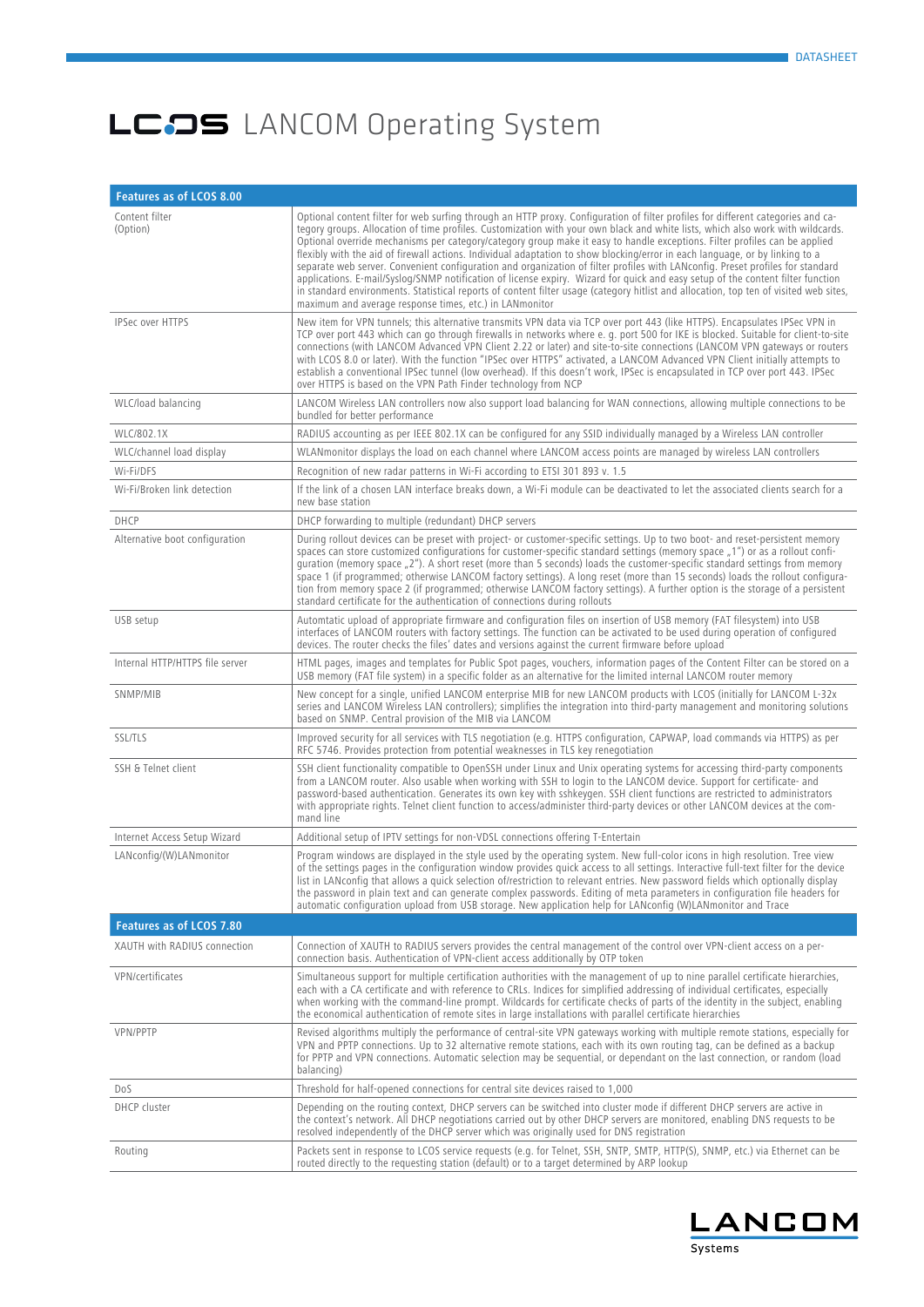| ARF                                          | Support for up to 16 ARF contexts (networks) for the 1700 and 1800 series. The routing tag for a packet arriving from a local<br>router is determined by a series of comparisons (in descending order): If the tag matches with a defined network, then the tag<br>is retained; if only one network is defined for the interface where the packet arrived, then the interface tag is taken; if a reverse<br>ARP lookup finds a next hop belonging to a defined network, then its tag is used; alternatively, the tag can be determined from<br>the routing table                                                                                                                                                                                                                                                                                                                                                                                                                                                                                                       |
|----------------------------------------------|------------------------------------------------------------------------------------------------------------------------------------------------------------------------------------------------------------------------------------------------------------------------------------------------------------------------------------------------------------------------------------------------------------------------------------------------------------------------------------------------------------------------------------------------------------------------------------------------------------------------------------------------------------------------------------------------------------------------------------------------------------------------------------------------------------------------------------------------------------------------------------------------------------------------------------------------------------------------------------------------------------------------------------------------------------------------|
| ARF/Wi-Fi                                    | Allocation to a special ARF context for IAPP to enable the exchange of roaming information between access points, instead of<br>transmitting to all ARF contexts defined for an access point (default)                                                                                                                                                                                                                                                                                                                                                                                                                                                                                                                                                                                                                                                                                                                                                                                                                                                                 |
| Wi-Fi profiles in client mode                | For access points and Wi-Fi routers in client mode, different Wi-Fi profiles can be defined which are independent of the SSID.<br>The profile can be selected depending on signal strength (default) or in a pre-defined sequence of profiles which are indepen-<br>dent of signal strength                                                                                                                                                                                                                                                                                                                                                                                                                                                                                                                                                                                                                                                                                                                                                                            |
| Voice Call Manager                           | Independent settings for DiffServ marking of signaling (SIP) and media streams (RTP)                                                                                                                                                                                                                                                                                                                                                                                                                                                                                                                                                                                                                                                                                                                                                                                                                                                                                                                                                                                   |
| COM-port forwarding                          | Data can be forwarded from devices connected via the serial port either with newline conversion for detection and normaliza-<br>tion of line breaks (default), or in a binary mode which ignores line breaks. TCP keepalive as per RFC 1122, keepalive interval,<br>retransmission timeout and count are configurable                                                                                                                                                                                                                                                                                                                                                                                                                                                                                                                                                                                                                                                                                                                                                  |
| Ethernet interfaces                          | Ethernet interfaces can be set to idle when not in use or, additionally, they can be completely electrically disabled                                                                                                                                                                                                                                                                                                                                                                                                                                                                                                                                                                                                                                                                                                                                                                                                                                                                                                                                                  |
| SNMP optimization                            | Optimization of SNMP processing and communication with LAN/WLANmonitor. Information for LANmonitor is transmitted only<br>in the form of SNMP traps, which avoids having to repeatedly transmit large tables                                                                                                                                                                                                                                                                                                                                                                                                                                                                                                                                                                                                                                                                                                                                                                                                                                                           |
| TACACS+                                      | CRON, action-table and script processing can be diverted to avoid TACACS+, so relieving TACACS+ servers of these exceptional<br>actions when rolling-out large installations                                                                                                                                                                                                                                                                                                                                                                                                                                                                                                                                                                                                                                                                                                                                                                                                                                                                                           |
| Management in general                        | Extended management information relating to device configuration; 8 commentary fields for storing project-specific identities                                                                                                                                                                                                                                                                                                                                                                                                                                                                                                                                                                                                                                                                                                                                                                                                                                                                                                                                          |
| CPU load display                             | The time period for averaging the CPU load can be set to 1s, 5s, 60s or 300s. The default value is 60s according to the HOST-<br>RESOURCES-MIB                                                                                                                                                                                                                                                                                                                                                                                                                                                                                                                                                                                                                                                                                                                                                                                                                                                                                                                         |
| LANconfig                                    | Firmware updates and the saving/uploading of configurations for LANCOM managed switches can be directly initiated by LAN-<br>config. The DHCP server supports DHCP options with ARF context-specific types and values. These values can now be set with<br>LANconfig as well. The automatic cleanup of the RADIUS server's user table can be set in LANconfig                                                                                                                                                                                                                                                                                                                                                                                                                                                                                                                                                                                                                                                                                                          |
| LANmonitor/WLANmonitor                       | In the tree view for large tables (e.g. for VPN and PPTP connections), LANmonitor only displays the most recent changes. The<br>full scope of entries are accessed and viewed in a separate table view. The processing and display of large tables in LANmoni-<br>tor and WLANmonitor has been optimized                                                                                                                                                                                                                                                                                                                                                                                                                                                                                                                                                                                                                                                                                                                                                               |
| Features as of LCOS 7.70                     |                                                                                                                                                                                                                                                                                                                                                                                                                                                                                                                                                                                                                                                                                                                                                                                                                                                                                                                                                                                                                                                                        |
| VPN/hardware acceleration                    | With LCOS 7.7 the VPN hardware accelration in routers of 1700 and 1800 series is activated, even without VPN-25 Option. The<br>limit of simultaneous VPN connections, however, stays the same (depending on device model and VPN-25 Option)                                                                                                                                                                                                                                                                                                                                                                                                                                                                                                                                                                                                                                                                                                                                                                                                                            |
| Public Spot                                  | Re-Design of the Public Spot wizard to optimize printing of vouchers. New parameters for time and traffic budgets as well as<br>the start of accounting for flexible tariffs with Wi-Fi vouchers                                                                                                                                                                                                                                                                                                                                                                                                                                                                                                                                                                                                                                                                                                                                                                                                                                                                       |
| TACACS+                                      | Support for TACACS+ protocol for authentication, authorization and accounting (AAA) with reliable connections and encrypted<br>payload. Authentication and authorization are separated completely. LANCOM access rights are converted to TACACS+ levels.<br>With TACACS+ access can be granted per parameter, path, command or functionality for LANconfig, WEBconfig or Telnet/<br>SSH. Each access and all changes of configuration are logged. Access verification and logging for SNMP Get and Set requests.<br>WEBconfig supports the access rights of TACACS+ and choice of TACACS+ server at login. LANconfig provides a device login<br>with the TACACS+ request conveyed by the addressed device. Authorization to execute scripts and each command within them<br>by checking the TACACS+ server's database. Redundancy by setting several alternative TACACS+ servers. Configurable option<br>to fall back to local user accounts in case of connection drops to the TACACS+ servers. Compatibility mode to support several<br>free TACACS+ implementations |
| <b>BFWA</b>                                  | Support for Broadband Fixed Wireless Access in 5.8 GHz band with up to 4 Watts transmitter power for Wi-Fi point-to-point<br>links according to IEEE 802.11n. (The use of BFWA is subject to country specific regulation.)                                                                                                                                                                                                                                                                                                                                                                                                                                                                                                                                                                                                                                                                                                                                                                                                                                             |
| Outdoor Wi-Fi                                | Enhanced DFS pattern matching and performance for IEEE 802.11n. New profile for Ireland in 5.8 GHz band with 2 Watts<br>transmitter power without DFS                                                                                                                                                                                                                                                                                                                                                                                                                                                                                                                                                                                                                                                                                                                                                                                                                                                                                                                  |
| LANmonitor                                   | Graph with timeline for Tx and Rx rates of WAN or point-to-point links, Rx and link signal strength as well as throughput of<br>point-to-point links, CPU usage, free memory and temperature (not available for all devices) in a separate window. Icon to mark<br>parameters in the LANmonitor view that can be displayed with a graph. Selection of sequences in the tracked timeline and<br>comparison table with minimum, maximum and average. Acoustic indication tones for signal strength played in the dialog for<br>point-to-point link antenna setup. DHCP table with manual refresh to view current DHCP leases, available in device's context<br>menu. Trace icon in toolbar. Trace with dual view for comparison of trace logs. Additional display of radio band and channel at<br>Wi-Fi interfaces                                                                                                                                                                                                                                                       |
| U-APSD/WMM Power Save                        | Extension of power saving according to IEEE 802.11e by Unscheduled Automatic Power Save Delivery (equivalent to WMM Po-<br>wer Save). U-APSD supports the automatic switch of clients to a doze mode between predicted voice packet arrival due to the<br>previous negotiation of a service profile (for supporting terminal devices, especially for Voice over WLAN). Display of U-APSD<br>capability per SSID in status menu and display of negotiated category for each client in the station table in status menu                                                                                                                                                                                                                                                                                                                                                                                                                                                                                                                                                  |
| <b>IGMP Snooping</b>                         | Support for Internet Group Management Protocol (IGMP) in the Wi-Fi bridge for Wi-Fi SSIDs and LAN interfaces for specific<br>switching of multicast packets (devices with integrated Wi-Fi only). Multicast groups of ports (SSIDs, LAN interfaces) and router<br>ports to route multicast packets over layer-3-networks. Detailled configuration of request, request-reply and advertisement<br>interval as well as robust-ness. Automated detection of multicast groups. Configurable action for multicast packets without<br>registration (router-ports-only, flood, discard). Configuration of static multicast group members per VLAN Id. Configuration of<br>query simulation for multicast membership per VLAN Id                                                                                                                                                                                                                                                                                                                                               |
| Draeger Validation                           | Suitability of LANCOM devices with Wi-Fi and IGMP snooping for wireless patient data transmission in medical environments                                                                                                                                                                                                                                                                                                                                                                                                                                                                                                                                                                                                                                                                                                                                                                                                                                                                                                                                              |
| <b>RADIUS Accounting</b>                     | Command to reset all counters of active accounts, e. q. for accurate billing of periods by resetting with a CRON job                                                                                                                                                                                                                                                                                                                                                                                                                                                                                                                                                                                                                                                                                                                                                                                                                                                                                                                                                   |
| RADIUS Server                                | Extension of user accounts with switchable multi-login, expiration at realtive or absolute date, time and traffic budgets as well<br>as restriction to service type                                                                                                                                                                                                                                                                                                                                                                                                                                                                                                                                                                                                                                                                                                                                                                                                                                                                                                    |
| Enlarged temperature ranger for<br>L-305/310 | Limiting of interface speed to Fast Ethernet when the temperature exceeds the allowed limit (+35°C) to extend the temperatur<br>range to $+45^{\circ}$ C                                                                                                                                                                                                                                                                                                                                                                                                                                                                                                                                                                                                                                                                                                                                                                                                                                                                                                               |

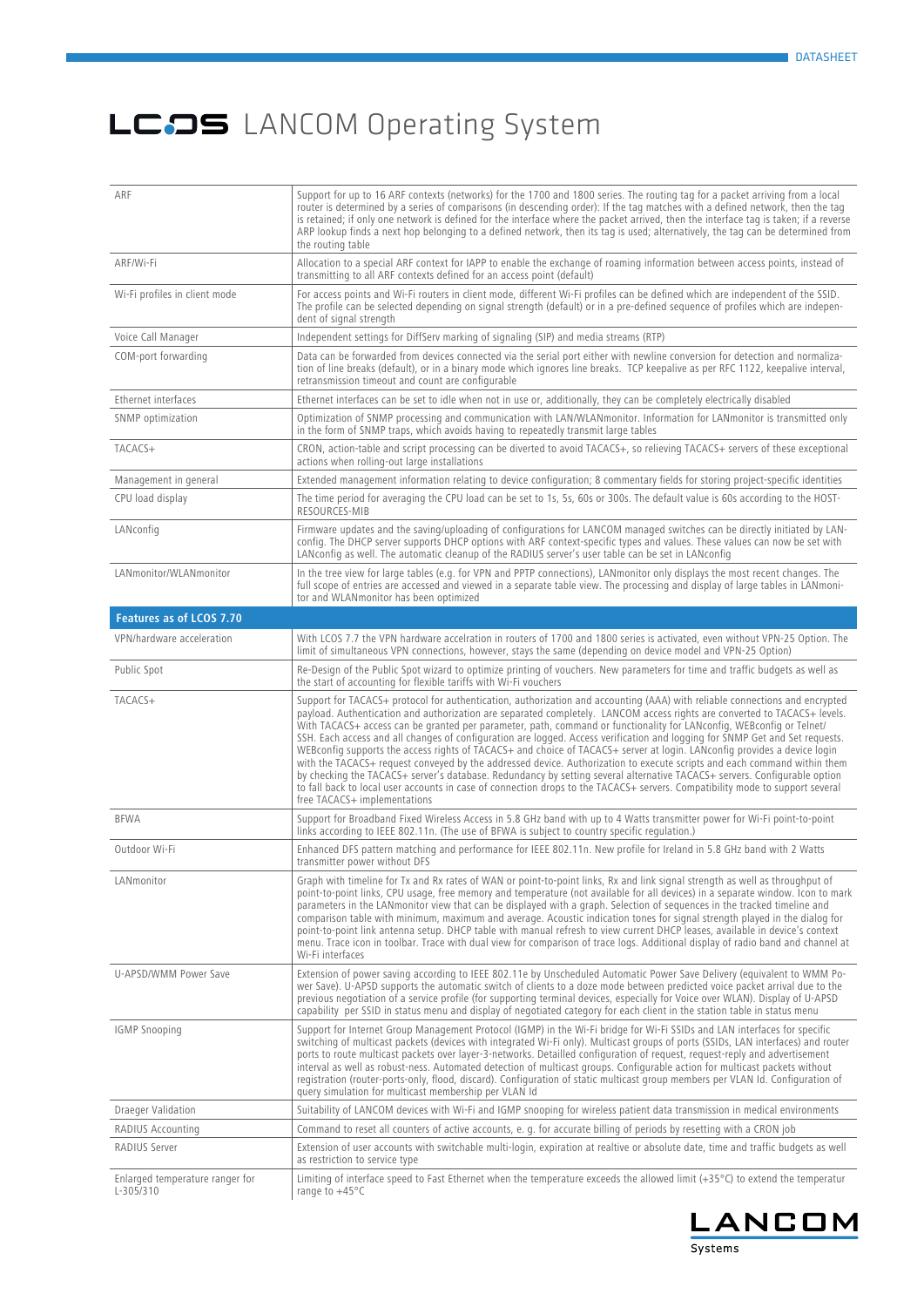| Telnet/SSH (CLI)                                               | Extension of , mailto' command to execute commands and attach their output at specific events (connection up/down, CRON<br>job)                                                                                                                                                                                                                                                                                                  |
|----------------------------------------------------------------|----------------------------------------------------------------------------------------------------------------------------------------------------------------------------------------------------------------------------------------------------------------------------------------------------------------------------------------------------------------------------------------------------------------------------------|
| UMTS/LANconfig                                                 | Upload of firmwares provided as upx files for UMTS modules in LANCOM 1751 UMTS within LANconfig, even for a group of<br>multiple uploads                                                                                                                                                                                                                                                                                         |
| Voice Call Manager                                             | In case of call forwarding the Caller ID can be set to the internal number of the user or to the original Caller ID where the<br>provider line supports this or to an individual number per each subscriber                                                                                                                                                                                                                      |
| Features as of LCOS 7.60                                       |                                                                                                                                                                                                                                                                                                                                                                                                                                  |
| Router / ARF                                                   | Automatic learning of routing tags for ARF contexts from the routing table                                                                                                                                                                                                                                                                                                                                                       |
| Firewall                                                       | New trigger for firewall rules depending on backup status, e.g. simplified rule sets for low-bandwidth backup lines                                                                                                                                                                                                                                                                                                              |
| QoS / session limits                                           | Limitation of the number of session per remote site (ID). Setting relative bandwidth limits for QoS in percent. Bandwidth control<br>and QoS also for UMTS connections                                                                                                                                                                                                                                                           |
| <b>RIP</b>                                                     | The names of RIP sources can use wildcards, which simplifies the configuration in large installations                                                                                                                                                                                                                                                                                                                            |
| PPP                                                            | Setting of the protocol for PPP authentication. MS-CHAPv2 support. Optional connection to RADIUS server for MS-CHAPv1 and<br>MS-CHAPv2                                                                                                                                                                                                                                                                                           |
| COM-port server and forwarding                                 | COM-port server for DIN and USB interfaces on LANCOM routers and access points. For multiple serial devices connected to it,<br>the server also manages its own virtual COM ports via Telnet (RFC 2217) for remote maintenance (works with popular virtual<br>COM-port drivers compliant with RFC 2217)                                                                                                                          |
| IPSec VPN backup                                               | Backup of VPN connections across different hierarchy levels, e.g. in case of failure of a central VPN concentrator and re-routing<br>to multiple distributed remote sites. Any number of VPN remote sites can be defined (the tunnel limit applies only to active<br>connections)                                                                                                                                                |
| Certificates                                                   | New OpenSSL implementation with FIPS-140-certified algorithms. Secure Key Storage protects a private key (PKCS12) from theft                                                                                                                                                                                                                                                                                                     |
| XAUTH                                                          | XAUTH client for registering LANCOM routers and access points at XAUTH servers incl. IKE-config mode. XAUTH server enables<br>clients to register via XAUTH at LANCOM routers                                                                                                                                                                                                                                                    |
| WLC monitoring & management                                    | Standardized and combined monitoring view of WLAN Controller clusters. Internal storage of up to three script files (max.<br>64K) for provisioning access points without a separate HTTP server. Automatic monitoring of all devices in a cluster simply by<br>selecting one controller in the cluster                                                                                                                           |
| Public Spot                                                    | Support for public certificates and certificate chains from positions of trust for Public Spots. This allows popular browsers to<br>access trustworthy login pages with secure access (HTTPS) without warnings from LANCOM devices.                                                                                                                                                                                              |
| SIP registrar                                                  | Configurable registration (with/without) and line monitoring (inactive, automatic, with re-registration, with OPTIONS requests)<br>for SIP trunk, link, remote gateway and SIP-PBX line                                                                                                                                                                                                                                          |
| SIP proxy                                                      | Switchable support for privacy/call screening (call number suppression) per line compliant with RFC 3325 or with remote party<br>ID. Implementation depending on subscriber settings (CLIR). Support for Request URI (RFC 3261)                                                                                                                                                                                                  |
| New WEBconfig                                                  | Completely reworked Web interface for LANCOM router and access point configuration. Similar to LANconfig with a system<br>overview, syslog and events display, symbols in the menu tree, quick access with side tabs. WEBconfig now also features new<br>Wizards for basic configuration, security, Internet access, LAN-LAN coupling + online help                                                                              |
| HTTPS client                                                   | For downloading firmware and configuration files from an HTTPS server, e.g. for roll-out management                                                                                                                                                                                                                                                                                                                              |
| New firewall GUI                                               | New graphical user interface for configuring the object-oriented firewall in LANconfig: Tabular presentation with symbols<br>for rapid understanding of objects, choice of symbols for objects, objects for actions/Quality of Service/remote sites/services,<br>default objects for common scenarios, individual object definition (e.g. for user groups)                                                                       |
| Simplified config management                                   | Exchange of configuration files between similar devices, e.g. for migrating existing configurations to new LANCOM products.<br>New, non-modal help window that can dock with the configuration window. Context-sensitive help display. Configurable tool<br>bar (add/remove symbols, size settings, show/hide subtitles) with new symbols for storage and properties.                                                            |
| LANmonitor                                                     | Optimized, sorted display of VPN connections. Display and storage of internal Syslog buffer (events) from LANCOM devices                                                                                                                                                                                                                                                                                                         |
| Trace Wizard / diagnosis files                                 | Improvement of graphical TRACES with Wizards for standard diagnostics. Export of diagnostic files for support purposes (inclu-<br>ding bootlog, sysinfo and device configuration without passwords)                                                                                                                                                                                                                              |
| Features as of LCOS 7.50                                       |                                                                                                                                                                                                                                                                                                                                                                                                                                  |
| WLAN controller 802.11n access point<br>support                | Direct support for the LANCOM L-300 series Access Points via LANCOM WLAN Controller (without additional licenses)                                                                                                                                                                                                                                                                                                                |
| WLAN Controller firmware<br>deployment                         | Central firmware distribution to multiple LANCOM wireless routers and LANCOM access points by the WLAN Controller (firm-<br>ware provision from web server required).                                                                                                                                                                                                                                                            |
|                                                                | Automatic Firmware update on the Access Points is also possible. The Controller checks every day, depending on the defined<br>policy, for the latest Firmware and compares it with the versions in the devices. This can also be activated using Cron jobs. If<br>there is a Firmware mismatch, then the Controller downloads the matching Firmware from the server and updates the corres-<br>ponding Access Points and Routers |
| WLAN Controller script distribution                            | Enables the complete configuration of non-Wi-Fi specific functions such as redirects, protocol filter, ARF etc.                                                                                                                                                                                                                                                                                                                  |
| WLAN Controller RF management and<br>automatic RF optimization | The channel deployment can be static or can be automated. Upon activation of the RF Optimization setting, the Access Points<br>search for an optimal channel in the 2.4 GHz band. The selected channels are sent to the Controller which saves these channels<br>on the corresponding Access Points. RF Optmization can also be activated for individual Access Points.                                                          |
|                                                                | Transmit power setting static between 0 to -20 dB.                                                                                                                                                                                                                                                                                                                                                                               |
|                                                                | Alarm notification in case of Access Point failure by LED, e-mail, SYSLOG and SNMP traps                                                                                                                                                                                                                                                                                                                                         |
| Wi-Fi Public Spot                                              | Easy set-up of quest accounts with just a few mouse clicks using the Voucher-Wizard. The vouchers can be printed over any<br>standard printer on the network. The Voucher-Wizard can be adapted to the hotel or clinic by uploading the individual logo.<br>Function works without external RADIUS and accounting servers                                                                                                        |

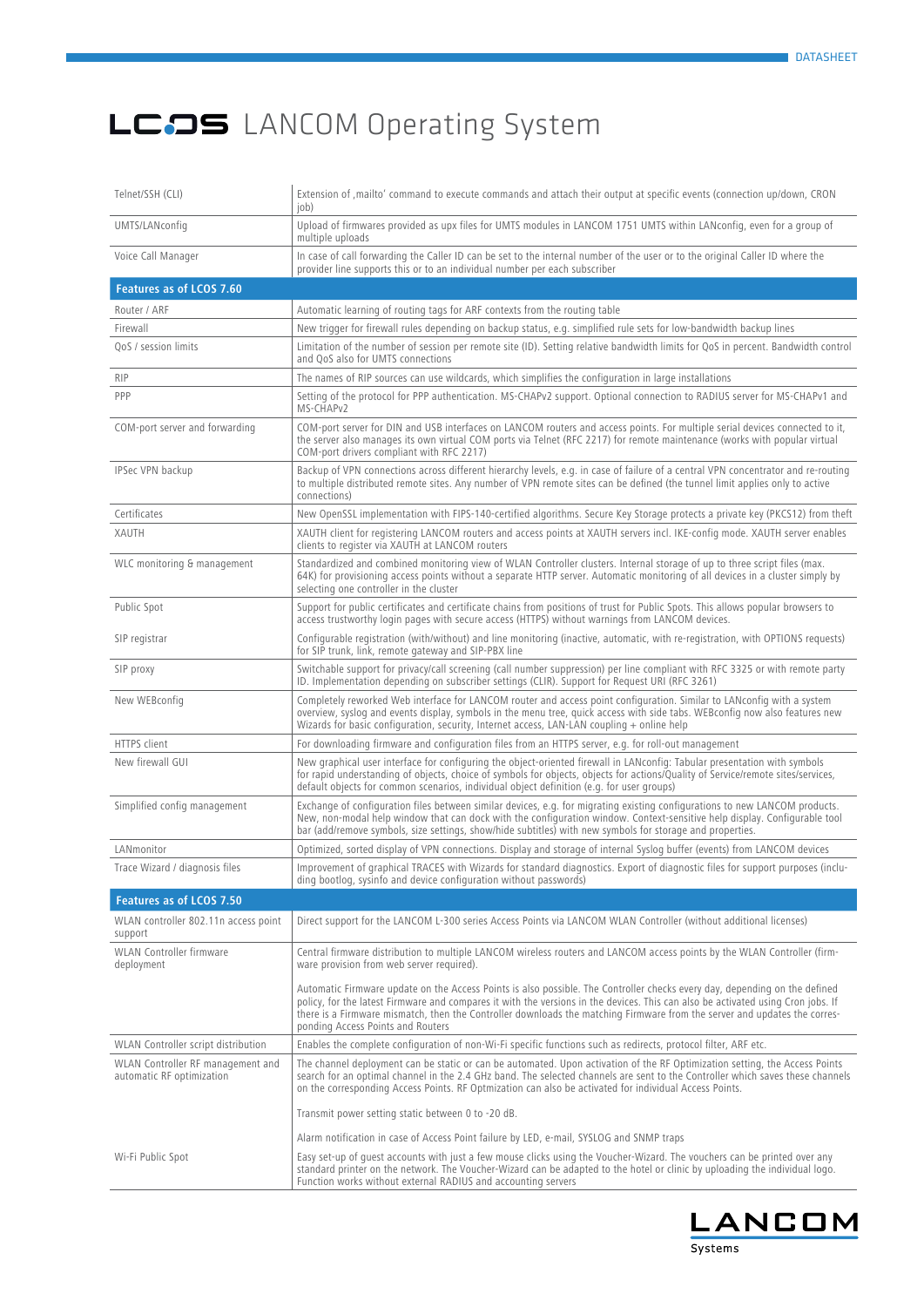| LANconfig                                         | Revised wizards for basic settings, Internet and Wi-Fi. Preferences for LANconfig can be saved and restored per user or globally<br>for several users or per project. The new multi-column view allows for immediate overview of core device information (name,<br>description, address, device status, progress, device type, hardware release, serial number, MAC address, firmware version,<br>FirmSafe, 1. image version, 2. image version). Columns can be hidden and the view can be sorted by each column. From LCOS<br>7.54: Automatic storage of the current configuration before firmware updates, detection and display of the new LANCOM ES-<br>2126/ES-2126P managed switches. |
|---------------------------------------------------|---------------------------------------------------------------------------------------------------------------------------------------------------------------------------------------------------------------------------------------------------------------------------------------------------------------------------------------------------------------------------------------------------------------------------------------------------------------------------------------------------------------------------------------------------------------------------------------------------------------------------------------------------------------------------------------------|
| LANmonitor                                        | Advanced diagnostic functionality with TRACES directly from within LANmonitor. Convenient dialog windows for configuration<br>and filter settings for output. Revocation of certificates within LANmonitor. Sorted view of VPN connections. From LCOS 7.54:<br>Search function within TRACE tasks. Monitoring of the new managed switches LANCOM ES-2126/ES-2126P                                                                                                                                                                                                                                                                                                                           |
| WEBconfig                                         | New setup wizards for Internet configuration, Wi-Fi and Public Spot Management rollout wizard Rollout support for LANCOM<br>devices in large scale projects.                                                                                                                                                                                                                                                                                                                                                                                                                                                                                                                                |
| Management Rollout Wizard                         | Support for large project rollouts. After pre-configuration with basic settings, the LANCOM device is provisioned with a project-<br>and location specific configuration when installed on location                                                                                                                                                                                                                                                                                                                                                                                                                                                                                         |
| VoIP Media Proxy                                  | Termination and interconnection of multiple media streams. Control of SIP-connection media sessions. IP address and port<br>translation for media stream packets. Connection of parties at media stream level where a call transfer in SIP (REFER) is not<br>possible.                                                                                                                                                                                                                                                                                                                                                                                                                      |
| Dynamic routing                                   | Extended RIPv2 including HopCount, Poisoned Reverse, Triggered Update for LAN (acc. to RFC 2453) and WAN (acc. to RFC<br>2091) as well as filter options for propagation of routes                                                                                                                                                                                                                                                                                                                                                                                                                                                                                                          |
| Specific DNS forwarding                           | Separate entry for backup DNS servers per forwarding rule                                                                                                                                                                                                                                                                                                                                                                                                                                                                                                                                                                                                                                   |
| VPN certificates                                  | Support for digital, multi-level X.509 certificates, compatible with Microsoft Server/Enterprise Server and OpenSSL. Now certifi-<br>cate hierarchies are supported when the certificates are uploaded in a single PKCS#12 file via WEBconfiq (HTTPS) or LANconfig                                                                                                                                                                                                                                                                                                                                                                                                                          |
| RADSEC                                            | Secure communication between RADIUS server and client with certificate based authentication                                                                                                                                                                                                                                                                                                                                                                                                                                                                                                                                                                                                 |
| Wi-Fi point-to-point connections                  | Radio modules with assigned names (radio ID). Now the configuration of point-to-point connections allows to use the radio IDs<br>as references instead of MAC addresses                                                                                                                                                                                                                                                                                                                                                                                                                                                                                                                     |
| Wi-Fi background scanning                         | Custom adjustment of scanning time/filter for faster roaming decisions                                                                                                                                                                                                                                                                                                                                                                                                                                                                                                                                                                                                                      |
| DFS                                               | Conformance to DFS as of ETSI 301 893 version 1.3 for all Wi-Fi devices with 5 GHz radio brought to market from April 2008 on<br>5-GHz radio modules                                                                                                                                                                                                                                                                                                                                                                                                                                                                                                                                        |
| Dynamic DNS update<br>with GnuDIP client          | As of LCOS 7.54, the GnuDIP protocol is supported for updating DNS servers with dynamic IP addresses. The protocol offers<br>security that is superior to DynDNS (Salt and MD5 Digest). The GnuDIP server with self-signup functions and DNS Dynamic<br>Update Protocol for DNS servers is available as open-source software                                                                                                                                                                                                                                                                                                                                                                |
| Firmware compression                              | A new compression algorithm improves the use of flash ROM for firmware storage with LCOS 7.54                                                                                                                                                                                                                                                                                                                                                                                                                                                                                                                                                                                               |
| SIP proxy                                         | Support for early and late initiation of SDP negotiation (as of LCOS 7.56)                                                                                                                                                                                                                                                                                                                                                                                                                                                                                                                                                                                                                  |
| ADSL multi-mode                                   | New ADSL line code and support for various line codes for ADSL, ADSL2 and ADSL2+ in one firmware (as of LCOS 7.56)                                                                                                                                                                                                                                                                                                                                                                                                                                                                                                                                                                          |
| Features as of LCOS 7.20                          |                                                                                                                                                                                                                                                                                                                                                                                                                                                                                                                                                                                                                                                                                             |
| <b>VoIP PBX</b>                                   | PBX functions integrated into all LANCOM VoIP routers: Hold call, transfer call, connect call to and from any internal and<br>external subscriber (SIP, analog, ISDN); call forwarding immediately, on busy or after a wait time for all internal subscribers;<br>suppression of second calls (busy-on-busy); group calls with parallel or sequential ringing (group cascading); FAX over with<br>T.38; multi-login to reach a subscriber via multiple terminal devices using one telephone number                                                                                                                                                                                          |
| 1-Click-VPN                                       | "1-Click VPN" for VPN-connection configuration between LANCOM routers by drag&drop in LANconfig.<br>"1-Click VPN Client" for simple configuration of VPN-client dial-in, including automatic generation of an import profile for<br>LANCOM Advanced VPN Client by LANconfig                                                                                                                                                                                                                                                                                                                                                                                                                 |
| Advanced Routing and Forwarding<br>(ARF)          | Virtualized LANCOM routing engine: Depending on the device, up to 64 independent routing contexts can be provided, each<br>with independent interfaces, IP networks, VLANs, rules for routing, firewall and QoS, DHCP server, DNS settings, etc. Dedicated<br>firewall rules can allow a controlled transition between these (normally strictly separated) contexts for shared use of IP infra-<br>structure (server, printer, etc.).                                                                                                                                                                                                                                                       |
| SCEP                                              | Automatic creation, rollout and renewal of certificates via SCEP (Simple Certificate Enrollment Protocol). In combination with<br>LANCOM Pro-Adaptive VPN, self-configuring certificate-based networks can be rolled out fully automatically.                                                                                                                                                                                                                                                                                                                                                                                                                                               |
| Integrated RADIUS/EAP server                      | Integrated RADIUS/EAP server for self-sufficient 802.1x authentication with EAP-TLS, EAP-TTLS, PEAP, MSCHAP and MSCHAPv2.                                                                                                                                                                                                                                                                                                                                                                                                                                                                                                                                                                   |
| Rapid Spanning Tree                               | Support for rapid spanning tree for fast path resolution in case of redundant layer 2 connections.                                                                                                                                                                                                                                                                                                                                                                                                                                                                                                                                                                                          |
| Wi-Fi client roaming improvements                 | New expert settings for fine tuning the roaming behavior when in Wi-Fi client mode                                                                                                                                                                                                                                                                                                                                                                                                                                                                                                                                                                                                          |
| <b>WLAN Controllers</b>                           | As of LCOS 7.20, all LANCOM Wi-Fi access points and Wi-Fi routers support operations with LANCOM WLAN Controllers.                                                                                                                                                                                                                                                                                                                                                                                                                                                                                                                                                                          |
| Uninterrupted 5 GHz<br>Wi-Fi connections with DFS | As of LCOS 7.20, the limitation requiring 5-GHz outdoor radio paths operated with DFS to be interrupted for one minute every<br>24 hours no longer applies. The connection can now be operated for any length of time on the channel selected by the DFS<br>algorithm until a radar signal is detected.                                                                                                                                                                                                                                                                                                                                                                                     |
| Extended port forwarding                          | Inverse masking can now be defined for multiple IP addresses and can be bound to TCP and/or UDP.                                                                                                                                                                                                                                                                                                                                                                                                                                                                                                                                                                                            |
| HTTP tunnel for remote-maintenance<br>access      | A TCP/HTTP tunnel can be used to access LAN devices after authentication.                                                                                                                                                                                                                                                                                                                                                                                                                                                                                                                                                                                                                   |
| Extended VLAN support                             | Support for Ethernet frames with multiple VLAN tags (Q-in-Q) and support for VLAN over (V)DSL WAN connections                                                                                                                                                                                                                                                                                                                                                                                                                                                                                                                                                                               |
| Fuzzy CRON actions                                | Timed control can be varied, for example, for the staggering of time-controlled connections to multiple devices.                                                                                                                                                                                                                                                                                                                                                                                                                                                                                                                                                                            |
| New UMTS cards                                    | Support for UMTS cards "Option GT 3G CDMA - HSDPA 7.2 Ready" and "web 'n' walk ExpressCard II (Option GE0201)"                                                                                                                                                                                                                                                                                                                                                                                                                                                                                                                                                                              |
| Configurable reset button                         | The behavior of the reset button is configurable (reset & boot, boot only, or ignore) for the protection of devices in public areas.                                                                                                                                                                                                                                                                                                                                                                                                                                                                                                                                                        |
| Bridge groups                                     | Interfaces such as Ethernet ports, SSIDs or point-to-point connections can now be individually connected to one another                                                                                                                                                                                                                                                                                                                                                                                                                                                                                                                                                                     |

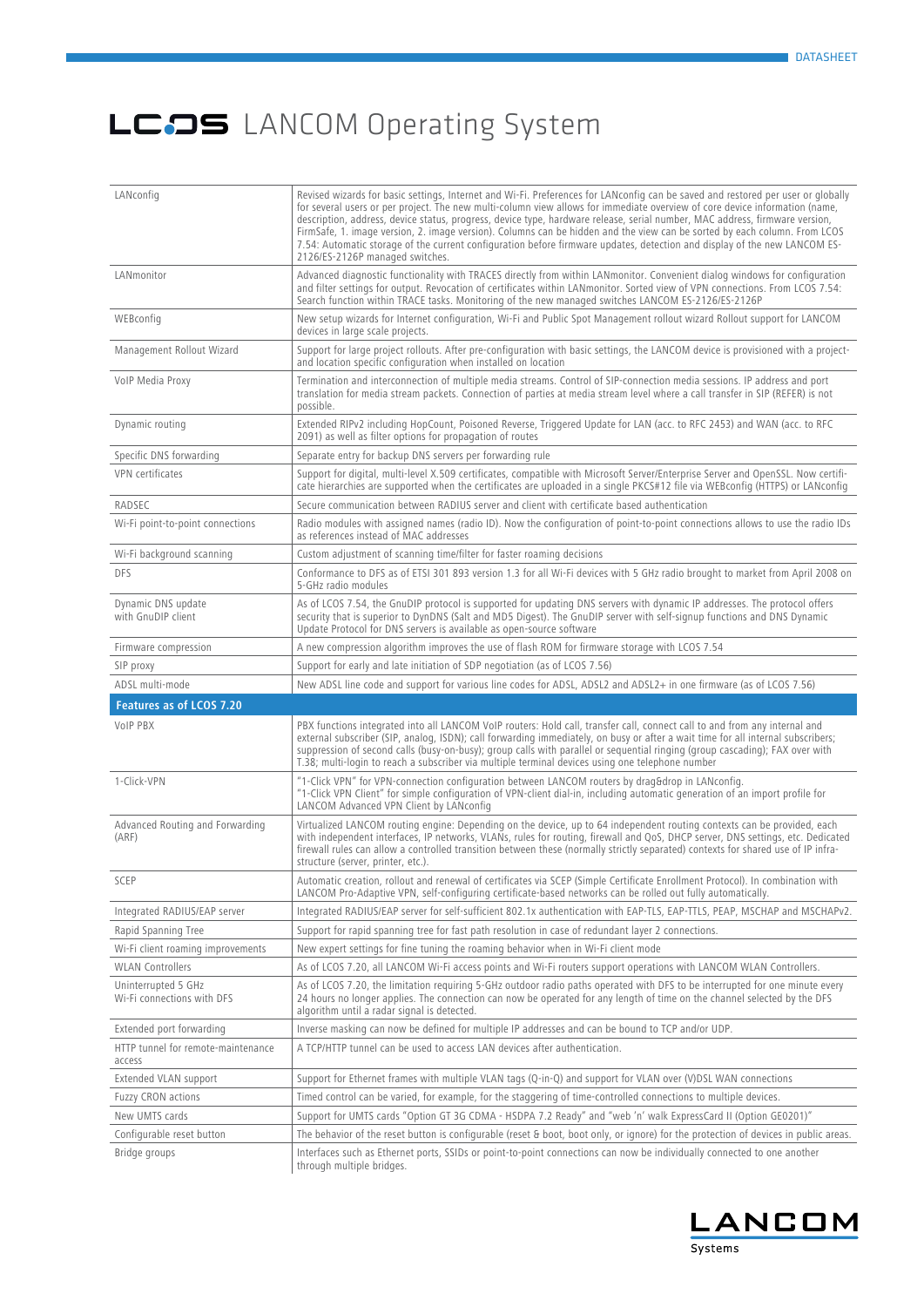| Features as of LCOS 6.24       |                                                                                                                                                                                                                                                                                                                                                                                                                                                                                                                                                                                                                                                                                                                                                                            |
|--------------------------------|----------------------------------------------------------------------------------------------------------------------------------------------------------------------------------------------------------------------------------------------------------------------------------------------------------------------------------------------------------------------------------------------------------------------------------------------------------------------------------------------------------------------------------------------------------------------------------------------------------------------------------------------------------------------------------------------------------------------------------------------------------------------------|
| WLANmonitor                    | The new WLANmonitor detects and displays roque Wi-Fi access points. Displayed information includes: channel occupied,<br>network name, Wi-Fi MAC address, encryption method and signal strength at the access points which detected the roque AP or<br>client.                                                                                                                                                                                                                                                                                                                                                                                                                                                                                                             |
| Wi-Fi background scanning      | The detection or roque access points and channel properties is carried out almost unnoticeably (few ms) for all Wi-Fi channels<br>during normal AP operation                                                                                                                                                                                                                                                                                                                                                                                                                                                                                                                                                                                                               |
| Wi-Fi client detection         | Roque Wi-Fi client detection based on probe requests.                                                                                                                                                                                                                                                                                                                                                                                                                                                                                                                                                                                                                                                                                                                      |
| Fast client roaming            | With background scanning, mobile access points in client mode can switch to alternative access points which offer a better<br>signal before the connection to the first access point fails.                                                                                                                                                                                                                                                                                                                                                                                                                                                                                                                                                                                |
| WPA2 fast roaming              | Pre-authentication and PMK caching for fast 802.1x authentication                                                                                                                                                                                                                                                                                                                                                                                                                                                                                                                                                                                                                                                                                                          |
| LED display for signal quality | In addition to the standard display (the number of associated clients), devices can now directly display the signal strength of a<br>Wi-Fi client or over a point-to-point connection. This can be of help when setting up transmission paths, for example.                                                                                                                                                                                                                                                                                                                                                                                                                                                                                                                |
| 802.1x supplicant              | Authentication of an access point in Wi-Fi client mode at another access point via 802.1x (EAP-TLS, EAP-TTLS and PEAP).                                                                                                                                                                                                                                                                                                                                                                                                                                                                                                                                                                                                                                                    |
| Automatic daylight-saving time | Although the NTP module internally works with UTC, the local time can automatically be adjusted for daylight-saving time.                                                                                                                                                                                                                                                                                                                                                                                                                                                                                                                                                                                                                                                  |
| Accounting snapshot            | Snapshot function for regular exact read-outs of values (connection time, online time, transfer volumes per station) at the close<br>of a billing period.                                                                                                                                                                                                                                                                                                                                                                                                                                                                                                                                                                                                                  |
| Public key SSH                 | Certificate-based SSH authentication (alternative to PSK)                                                                                                                                                                                                                                                                                                                                                                                                                                                                                                                                                                                                                                                                                                                  |
| Proadaptive VPN                | Proadaptive VPN Automated configuration and dynamic creation of all necessary VPN and routing entries based on a default<br>entry for site-to-site connections. Propagation of dynamically learned routes via RIPv2, if required.                                                                                                                                                                                                                                                                                                                                                                                                                                                                                                                                          |
| VPN certificate requests       | Extended Cisco interoperability in certificate-based IPSec installations by supporting an optional "CERTREQ" request.                                                                                                                                                                                                                                                                                                                                                                                                                                                                                                                                                                                                                                                      |
| New VoIP codecs                | Optimal voice coding with G.729 as a low-bitrate codec, for example for WAN connections over ADSL, and with the G.722<br>high-quality codec between ISDN and SIP. The codecs are available for all "VoIP integrated" devices and for "VoIP ready"<br>devices with the Advanced VoIP option.                                                                                                                                                                                                                                                                                                                                                                                                                                                                                |
| DTMF tone dialing              | Tone dialing (DTMF) by means of RFC 2976 (SIP INFO) or RFC 2833 (RTP payload for DTMF digits).                                                                                                                                                                                                                                                                                                                                                                                                                                                                                                                                                                                                                                                                             |
| AOC support                    | Transmission of AOC (advice of charge) information between the internal and external ISDN interfaces with appropriate "VoIP<br>integrated" products. Two types are supported: AOC-D for advice of charge during a call, and AOC-E for advice of charge at the<br>end of a call.                                                                                                                                                                                                                                                                                                                                                                                                                                                                                            |
| Features as of LCOS 6.10       |                                                                                                                                                                                                                                                                                                                                                                                                                                                                                                                                                                                                                                                                                                                                                                            |
| ISDN point-to-point connection | In addition to the support for ISDN point-to-multipoint connections, LANCOM now also supports ISDN point-to-point connec-<br>tions. Multiple connections can be collected together under a root number and extensions                                                                                                                                                                                                                                                                                                                                                                                                                                                                                                                                                      |
| SIP trunking                   | By using SIP trunking (ITU Q.1912), an appropriate SIP account can be used by multiple subscribers, each of which has an<br>individual extension number.                                                                                                                                                                                                                                                                                                                                                                                                                                                                                                                                                                                                                   |
| SIP remote gateway             | The ISDN interface of a LANCOM router with VoIP functions can be used as a local dial-in or dial-out point, for instance by a<br>central VoIP PBX.                                                                                                                                                                                                                                                                                                                                                                                                                                                                                                                                                                                                                         |
| Layer 2 / Layer 3 tagging      | The prioritization information in 802.1p VLAN frames on Ethernet (layer 2) can be set as layer 3 attributes (DiffServ), enabling<br>prioritization information to be transmitted from end to end along routes. Terminal devices emitting packets with 802.1p-<br>tagged frames will be answered with 802.1p frames.                                                                                                                                                                                                                                                                                                                                                                                                                                                        |
| 802.11e / WME                  | Support for wireless LAN Quality of Service according to Wireless Multimedia Extensions (WME) for prioritization in Wi-Fis.                                                                                                                                                                                                                                                                                                                                                                                                                                                                                                                                                                                                                                                |
| RADIUS server                  | A Wi-Fi access point with integrated RADIUS server can make its access control list (MAC address filter) available to further<br>access points.                                                                                                                                                                                                                                                                                                                                                                                                                                                                                                                                                                                                                            |
| Certificate Revocation Lists   | With a revocation list, certificates can be revoked prior to their expiry date. LANCOM VPN gateways with CRL support can query<br>certificate authority CRLs via HTTP, either at regular intervals or briefly before a certificate is due to expire.                                                                                                                                                                                                                                                                                                                                                                                                                                                                                                                       |
| RAS user template              | All certificate-controlled VPN client connections in Config Mode can now be operated via a single configuration setting (RAS<br>user template). It is no longer necessary to create configuration files on a per-client basis.                                                                                                                                                                                                                                                                                                                                                                                                                                                                                                                                             |
| USB printer port               | Enables USB printers to act as network printers. Support for RAW and LPR protocols. Bidirectional data exchange, for example<br>to send messages about toner level. Parallel print jobs are saved on the PCs and processed in sequence.                                                                                                                                                                                                                                                                                                                                                                                                                                                                                                                                    |
| <b>ISDN</b> leased lines       | As of this version, the formerly optional leased-line support is now a standard feature in all devices featuring ISDN.                                                                                                                                                                                                                                                                                                                                                                                                                                                                                                                                                                                                                                                     |
| Extended UMTS support          | In combination with the UMTS/VPN option, the "HSDPA-ready" UMTS cards Option GT Fusion+ and Option GT max are suppor-<br>ted. (Update: This option is activated as standard on all LANCOM 3550 Wireless models as of LCOS 6.14.)                                                                                                                                                                                                                                                                                                                                                                                                                                                                                                                                           |
| Features as of LCOS 6.02       |                                                                                                                                                                                                                                                                                                                                                                                                                                                                                                                                                                                                                                                                                                                                                                            |
| SIP proxy                      | Management of local SIP users with optional automatic registration/authentication. Mapping of public SIP-provider accounts<br>for shared use. Connection to up to four upstream SIP PBXs including line backup.<br>SIP connections from/to internal subscribers, SIP providers and SIP PBXs with automatic login of SIP users at SIP providers/<br>upstream SIP PBXs. Optional shared/individual password for authentication at an upstream SIP PBX. Automatic bandwidth<br>management and automatic configuration of the firewall for SIP connections. Backup connections via ISDN if the SIP line is<br>unavailable; set in the Voice Call Manager (VCM). Default DNS entry for the local SIP domains, support for service location<br>records (SRV) especially for SIP. |
| SIP/ISDN gateway               | Operation direct at ISDN exchange lines or at ISDN extension lines of existing PBXs. Local ISDN subscribers register as local SIP<br>users, and local ISDN subscribers automatically register as SIP users at upstream SIP PBXs. Number translation between inter-<br>nal numbers and MSN and automatic adaptation of caller numbers and called numbers at the transition. ISDN supplementary<br>services CLIP, CLIR, en-block dial, individual dialing with adjustable wait time until completion.                                                                                                                                                                                                                                                                        |

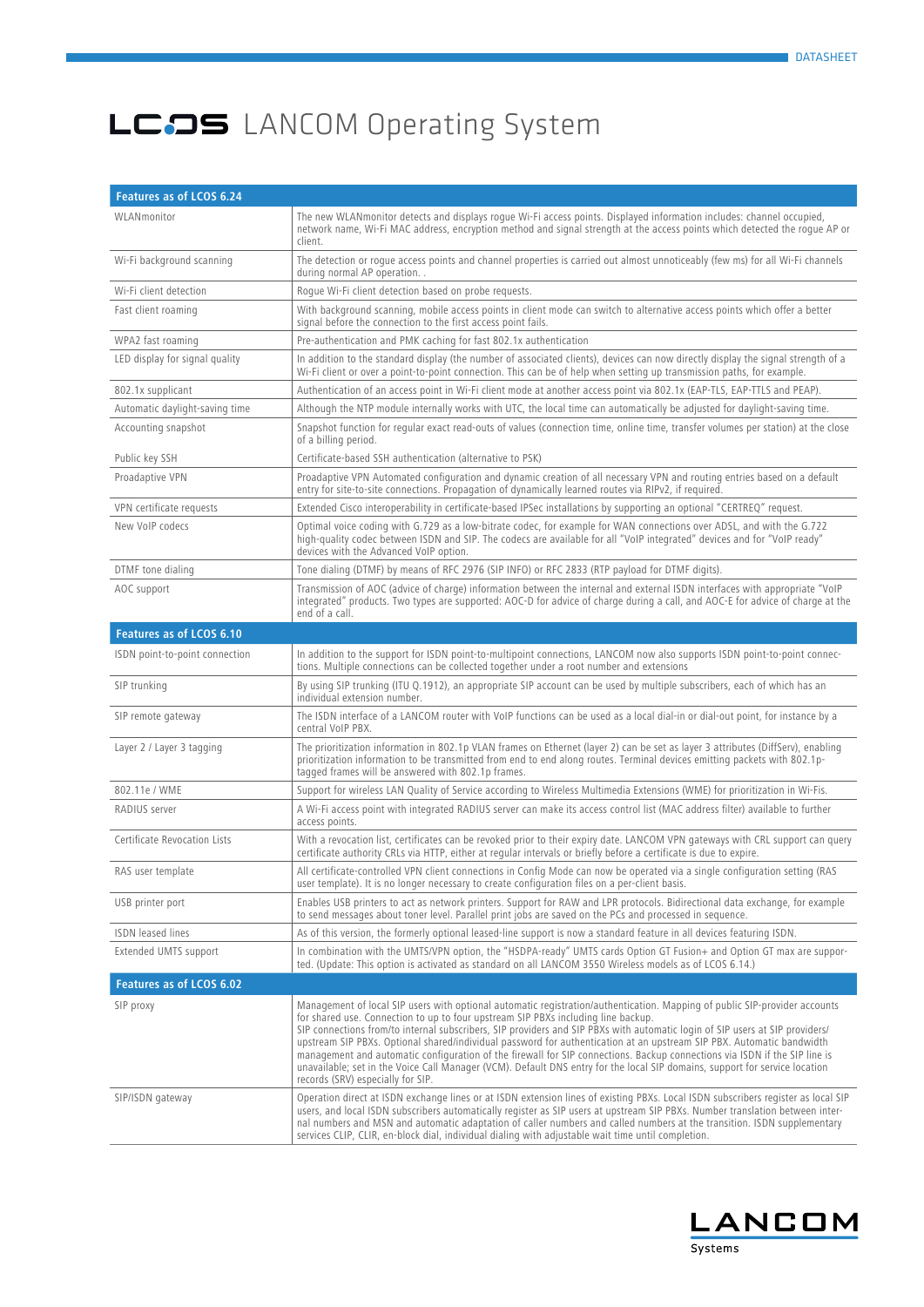| Voice Call Manager (VCM)        | Central switching of all incoming and outgoing calls. Number translation by mapping, numeral replacement and number<br>supplementation. Configuration of line and route selection, entry of multiple alternative routes (line backup). Routing based<br>on calling and called number, SIP domain and line. Manual routing by the user ("outside-line access codes"); routing with line-<br>selection keys on telephones or telephone number prefixes; targeted routing for individual telephone numbers (e.g. emergency<br>calls via local ISDN); separate routes for internal, local, long-distance or international calls; blocking of telephone numbers or<br>blocks of telephone numbers; inclusion of local SIP and ISDN subscribers into the number range of upstream SIP PBXs; internal<br>standard telephone number for undeliverable calls; supplement/remove line-related dialing prefixes or trunk numbers.                                                                                                                                                                                    |
|---------------------------------|-----------------------------------------------------------------------------------------------------------------------------------------------------------------------------------------------------------------------------------------------------------------------------------------------------------------------------------------------------------------------------------------------------------------------------------------------------------------------------------------------------------------------------------------------------------------------------------------------------------------------------------------------------------------------------------------------------------------------------------------------------------------------------------------------------------------------------------------------------------------------------------------------------------------------------------------------------------------------------------------------------------------------------------------------------------------------------------------------------------|
| VoIP Setup Wizard               | Installation Wizard in LANconfig for connections to SIP providers, SIP PBXs, SIP subscribers, ISDN subscribers and ISDN PBXs,<br>and VCM configuration.                                                                                                                                                                                                                                                                                                                                                                                                                                                                                                                                                                                                                                                                                                                                                                                                                                                                                                                                                   |
| VolP monitoring                 | Status display for VoIP subscribers, lines and connections; VoIP trace in the command-line interface.                                                                                                                                                                                                                                                                                                                                                                                                                                                                                                                                                                                                                                                                                                                                                                                                                                                                                                                                                                                                     |
| VoIP processing                 | G.168 echo cancellation, adaptive de-jitter buffer, inband tone signaling to the German standard, transparent pass-through<br>for negotiated codecs, interaction on codec negotiation between subscribers (filtering, optimization for quality or bandwidth),<br>voice coding to G.711 (a-law, u-law, 64 kbps) or G.726 (16, 24, 32, 40 kbps).                                                                                                                                                                                                                                                                                                                                                                                                                                                                                                                                                                                                                                                                                                                                                            |
| VoIP Quality of Service         | QoS adapted for voice connections with dynamic bandwidth reservation per connection and automatic selection of the voice<br>compression method. Prioritization (CoS), and DiffServ marking of voice packets, traffic shaping (incoming/outgoing) and<br>packet-size management of non-prioritized connections compared to VoIP                                                                                                                                                                                                                                                                                                                                                                                                                                                                                                                                                                                                                                                                                                                                                                            |
| Extended UMTS support           | In combination with the UMTS/VPN option, the "HSDPA-ready" UMTS cards Option GT 3G+ are supported (e.g. T-Mobile<br>"Mobile DSL Card").                                                                                                                                                                                                                                                                                                                                                                                                                                                                                                                                                                                                                                                                                                                                                                                                                                                                                                                                                                   |
| <b>Features as of LCOS 5.20</b> |                                                                                                                                                                                                                                                                                                                                                                                                                                                                                                                                                                                                                                                                                                                                                                                                                                                                                                                                                                                                                                                                                                           |
| $ADSL2+$                        | ADSL2+ A downstream speed of up to 24 Mbps can be achieved with the ADSL2+ standard, compliant with ITU G.992.5. A<br>software update to LCOS 5.20 featuring new ADSL line code makes the following products ADSL2+ compliant; LANCOM 821+,<br>LANCOM 1721 VPN and LANCOM 1821 Wireless ADSL (1821 from hardware release E).                                                                                                                                                                                                                                                                                                                                                                                                                                                                                                                                                                                                                                                                                                                                                                              |
| VRRP                            | VRRP (Virtual Router Redundancy Protocol) provides a manufacturer-independent redundancy protocol according to RFC<br>3768. Multiple VRRP-capable devices can be combined to form a standby group, generally with one device acting as master<br>and maintaining the connections. With this VRRP master set as the default gateway and reachable via virtualized MAC and IP<br>addresses, redundant routers provide network backup without the need to make manual changes in the LAN. As standard the<br>LANCOM VRRP function is triggered by device failure, although this can also be linked with the availability of individual remote<br>stations, or with the function of connections or interfaces. Another option is the parallel load-balancing operation of multiple<br>devices, which then act to back each other up. The short propagation time (standard 1s) and the virtualization of the default<br>gateway provides an extremely fast and transparent failover.                                                                                                                           |
| NAT-T                           | NAT-Traversal allows IPSec VPN applications to operate over connections using routers that do not support VPN pass-through.<br>The consistency of the TCP/IP header in ESP packets is automatically checked during the IKE negotiation. Where necessary, the-<br>se ESP packets are encapsulated in an additional IP header, so preventing VPN connections from being interrupted by devices<br>which don't carry out IPSec masquerading                                                                                                                                                                                                                                                                                                                                                                                                                                                                                                                                                                                                                                                                  |
| New UMTS cards                  | With LCOS 5.20 and an activated UMTS/VPN option, the LANCOM 3550 Wireless now supports the following UMTS data cards:<br>Novatel Wireless U530 and U630, Option GT 3G Fusion and Option GT 3G Quad.                                                                                                                                                                                                                                                                                                                                                                                                                                                                                                                                                                                                                                                                                                                                                                                                                                                                                                       |
| IEEE 802.11h                    | In Europe, compliance with the ETSI standard is a prerequisite for operating 5-GHz Wi-Fi connections with the maximum<br>approved transmission power of 1000mW, and LANCOM has supported the necessary mechanisms (e.g.TPC and DFS) for some<br>considerable time already. We have now supplemented this with improved channel swapping according to IEEE 802.11h.                                                                                                                                                                                                                                                                                                                                                                                                                                                                                                                                                                                                                                                                                                                                        |
| HTTPS remote configuration      | LANconfig now additionally supports encrypted remote configuration via HTTPS. This offers AES 256-bit protection when<br>updating configurations or when uploading scripts and firmware. For remote maintenance without encryption (e.g. when using<br>ISDN direct dial-in, or inside a VPN), HTTP can be used as an alternative to TFTP, thus enabling faster data transmission during<br>remote management.                                                                                                                                                                                                                                                                                                                                                                                                                                                                                                                                                                                                                                                                                             |
| <b>PPPoE Server</b>             | Layer-2 authentication of users or user groups with PPPoE clients is now supplemented by a PPPoE server function.                                                                                                                                                                                                                                                                                                                                                                                                                                                                                                                                                                                                                                                                                                                                                                                                                                                                                                                                                                                         |
| Wi-Fi bandwidth limitation      | The maximum allowable Wi-Fi transmit and receive data rates can be limited on a per-client basis.                                                                                                                                                                                                                                                                                                                                                                                                                                                                                                                                                                                                                                                                                                                                                                                                                                                                                                                                                                                                         |
| LAN / DMZ intrusion prevention  | The IP address checks of the intrusion detection module can now be applied to LAN and DMZ interfaces and allocated network<br>zones. The "strict" setting only accepts IP addresses allocated to the interface.                                                                                                                                                                                                                                                                                                                                                                                                                                                                                                                                                                                                                                                                                                                                                                                                                                                                                           |
| Spanning Tree                   | The Spanning Tree protocol helps Ethernet devices in any meshed network to establish redundant paths without undesirable<br>loops.                                                                                                                                                                                                                                                                                                                                                                                                                                                                                                                                                                                                                                                                                                                                                                                                                                                                                                                                                                        |
| Per client VLAN-ID              | A separate VLAN-ID can be allocated to each Wi-Fi client.                                                                                                                                                                                                                                                                                                                                                                                                                                                                                                                                                                                                                                                                                                                                                                                                                                                                                                                                                                                                                                                 |
| DHCP client IDs                 | When acting as a DHCP client, a LANCOM can supplement transmitted DHCP requests with a device name in the form of a<br>vendor class identifier. User-specific information can be transmitted as a user class ID.                                                                                                                                                                                                                                                                                                                                                                                                                                                                                                                                                                                                                                                                                                                                                                                                                                                                                          |
| WAN RIP propagation             | Dynamic routing entries learned by RIP can now be propagated over the WAN, too. A masquerading method and a routing tag<br>can optionally be defined for each remote site.                                                                                                                                                                                                                                                                                                                                                                                                                                                                                                                                                                                                                                                                                                                                                                                                                                                                                                                                |
| Features as of LCOS 5.00        |                                                                                                                                                                                                                                                                                                                                                                                                                                                                                                                                                                                                                                                                                                                                                                                                                                                                                                                                                                                                                                                                                                           |
| X.509 digital certificates      | Improved security for IPSec VPNs: Digital certificates can now be used for LAN-LAN coupling and VPN client dial-in connec-<br>tions. Supported are self-signed PKCS#12 soft certificates created by the Microsoft Certificate Services (Server or Enterprise<br>Server) or OpenSSL. Digital certificates have numerous advantages over the pre-shared key method:<br>VPN clients can be operated in the more secure IKE main mode<br>≻<br>Reciprocal certificate verification<br>≻<br>Additional information can be integrated into certificates (e.g. company name, division, etc.)<br>≻<br>$\left. \right.$<br>Time-limited validity<br>No more 'simple' passwords - lower susceptibility to dictionary attacks<br>≻<br>Support for Smartcards and tokens - prevents passwords being read from notebooks/PCs<br>≻<br>Integration in Active Directory environments $-$ central rights management<br>≻<br>The PKCS#12 files with root certificate, device certificate and private key can be uploaded to devices with WEBconfig via https.<br>The LANCOM Advanced VPN Client features an import function. |

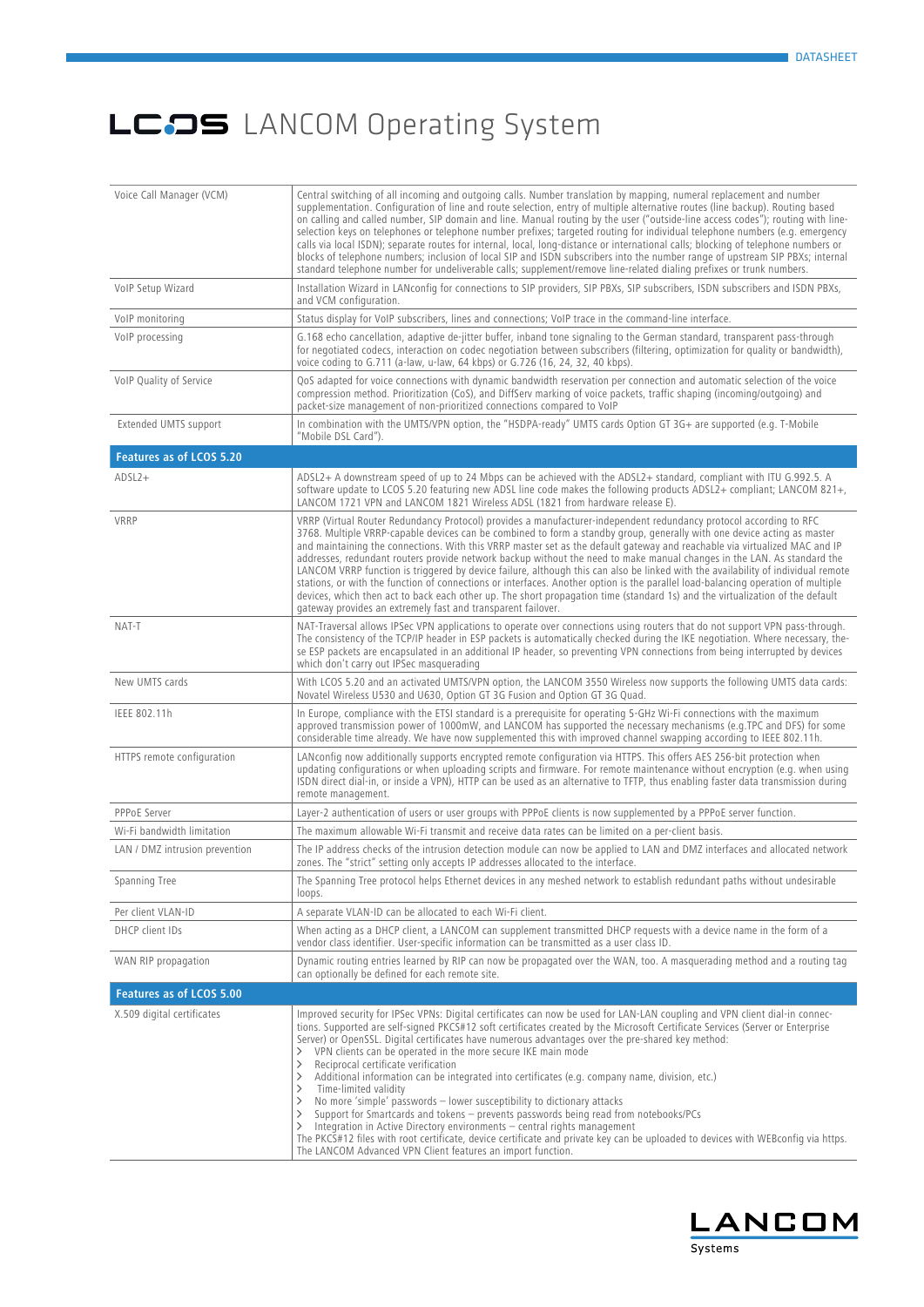| AES-256 and IPCOMP              | AES encryption now operates with bit depths of 128, 192 and 256 bits. Hardware AES acceleration can still be used with<br>appropriate devices. The Blowfish encryption depth now operates with up to 448 bits. IPCOMP offers data compression in the<br>VPN tunnel. Data throughput in the VPN tunnel can be accelerated with the compression algorithms LZS and Deflate.                                                                                                                                                                                                                                                                                                                                                                                                                                                                                                                                                                                                                                                                                                                           |
|---------------------------------|-----------------------------------------------------------------------------------------------------------------------------------------------------------------------------------------------------------------------------------------------------------------------------------------------------------------------------------------------------------------------------------------------------------------------------------------------------------------------------------------------------------------------------------------------------------------------------------------------------------------------------------------------------------------------------------------------------------------------------------------------------------------------------------------------------------------------------------------------------------------------------------------------------------------------------------------------------------------------------------------------------------------------------------------------------------------------------------------------------|
| Load balancing                  | Depending on the model, up to 4 external DSL modems or termination routers can be connected directly to the switch ports to<br>provide additional WAN ports. Automatic load balancing means that extra broadband connections can simply be plugged in for<br>an overall increase in performance. There is also complete redundancy in case of the failure of one or more lines.                                                                                                                                                                                                                                                                                                                                                                                                                                                                                                                                                                                                                                                                                                                     |
| ML-PPP                          | Up to 4 PPPoE connections (e.g. lines with DSL modems) can be combined with channel bundling. This increases not only the<br>transfer capacity but the effective maximum speed as well. For example, 4 PPPoE-based SHDSL connections with 2 Mbps each<br>can be unified to an 8-Mbps connection.                                                                                                                                                                                                                                                                                                                                                                                                                                                                                                                                                                                                                                                                                                                                                                                                    |
| Configurable switch ports       | Many models support the flexible programming of switch port functions. The operating modes are 'off', LAN port, separate<br>DMZ port, WAN port (for additional WAN interfaces for load balancing), and monitor port. A monitor port can be used for<br>diagnostics by outputting all of the traffic at the other Ethernet LAN and WAN ports.                                                                                                                                                                                                                                                                                                                                                                                                                                                                                                                                                                                                                                                                                                                                                        |
| Policy-based routing / tags     | The firewall can attach a tag to a data packet after initiation by any trigger or rule. These tags are processed in the extended<br>routing table. The result is fully flexible routing that was formerly based only on destination addresses. In combination with<br>load balancing, certain services such as VoIP, VPN or e-mail can be directed exclusively through certain lines. Depending on the<br>data type, one of a multitude of default routers can be addressed as determined by the sender address, DiffServ marking, or<br>depending on the protocol used.                                                                                                                                                                                                                                                                                                                                                                                                                                                                                                                            |
| Wi-Fi group configuration       | LANconfig makes administration easier with the central configuration of multiple grouped Wi-Fi access points. A group configu-<br>ration can be assigned to a group folder to centrally define uniform Wi-Fi parameters (e.g. encryption, access control lists) for<br>all of the devices in that group. Changes to the group configuration are carried out for all devices in the group. Discrepancies<br>from the group configuration are detected and an update suggested automatically. Devices can be integrated into a group<br>simply by drag and drop, and group parameters can be derived from a single device.                                                                                                                                                                                                                                                                                                                                                                                                                                                                            |
| WLANmonitor                     | The new WLANmonitor makes child's play of the centralized surveillance of Wi-Fi installations. For each Wi-Fi device, the<br>registered clients are displayed along with the frequency channel in use, the encryption settings, and the current signal quality,<br>and data rate. Simply clicking on a client marks the access point that it is logged on to. Non-authenticated clients are shown in<br>red along with the reason for the error.                                                                                                                                                                                                                                                                                                                                                                                                                                                                                                                                                                                                                                                    |
| Scripting                       | The new scripting interface allows command-line parameters to be transferred via script files.<br>Scripting offers the following advantages:<br>> For the first time, a portions of a configuration can be transferred to the device(s), such as firewall settings, access control<br>lists, VPN or DHCP/DNS settings<br>Scripts can be transferred between different software versions and different types of device<br>Batch programming of all LANCOM functions realizes new applications, such as a "test mode" for changing parameters<br>$\rightarrow$<br>with<br>the help of the "Flash off" and "Sleep" commands<br>Scripts are easy to read, clear and compact as only values that differ from the factory settings are listed<br>ゝ<br>Scripts contain LANCOM commands in plain text and can be edited with any text program. Even comments are generated<br>automatically.<br>Scripts are uploaded with Loadscript at the command line or via a LANconfig context menu item. The new Readscript command<br>allows the export of the commands executed for a configuration to a text file. |
| Delete Wizard                   | LANconfig now features a Wizard for the complete removal of unwanted connections and remote sites along with all related<br>configuration settings.                                                                                                                                                                                                                                                                                                                                                                                                                                                                                                                                                                                                                                                                                                                                                                                                                                                                                                                                                 |
| ISDN site verification          | Protection from break-ins with stolen devices-routers with an ISDN interface can call themselves back to establish if the<br>router is still situated at its intended location. If this check fails, then the device locks up and no data transfers will be possible,<br>for example over a VPN connection to the company.                                                                                                                                                                                                                                                                                                                                                                                                                                                                                                                                                                                                                                                                                                                                                                          |
| Wake-up on LAN                  | Supports device remote activation /remote PC wake-up upon receipt of activation packets.                                                                                                                                                                                                                                                                                                                                                                                                                                                                                                                                                                                                                                                                                                                                                                                                                                                                                                                                                                                                            |
| Transparent Wi-Fi client mode   | A MAC-transparent mode is available when operating a LANCOM access point as a Wi-Fi client. This allows MAC address-based<br>authentication in client mode as well.                                                                                                                                                                                                                                                                                                                                                                                                                                                                                                                                                                                                                                                                                                                                                                                                                                                                                                                                 |
| DFS blacklists / whitelists     | The DFS channel switching times in 5-GHz Wi-Fis can be optimized with lists of suitable channels.                                                                                                                                                                                                                                                                                                                                                                                                                                                                                                                                                                                                                                                                                                                                                                                                                                                                                                                                                                                                   |
| TFTP file names with variables  | The distribution of software, such as of individual device configurations and scripts, is aided by the inclusion of variables—<br>i.e. the respective MAC or IP address, device serial number or identifier—in the file names of the integrated TFTP servers and<br>clients.                                                                                                                                                                                                                                                                                                                                                                                                                                                                                                                                                                                                                                                                                                                                                                                                                        |
| Features as of LCOS 4.12        |                                                                                                                                                                                                                                                                                                                                                                                                                                                                                                                                                                                                                                                                                                                                                                                                                                                                                                                                                                                                                                                                                                     |
| <b>UMTS</b> support             | A UMTS data card can be operated in the external card bus of the LANCOM 3550 / 3050 Wireless models in combination<br>with the new LANCOM UMTS/VPN Option. Currently supported are the UMTS/GPRS data cards U-530 and U-630 from Novatel<br>Wireless. UMTS-based broadband access can be realized, for example for a 'mobile conference room' allowing Wi-Fi or LAN<br>access to the company's network from any location over UMTS and VPN. What's more, UMTS is an ideal backup as it offers<br>more speed, better reliability, and lower long-term running costs than the typical DSL backups via ISDN. The UMTS/Wi-Fi router<br>activates 5 VPN tunnels simultaneously for the UMTS/VPN.                                                                                                                                                                                                                                                                                                                                                                                                         |
| Features as of LCOS 4.00        |                                                                                                                                                                                                                                                                                                                                                                                                                                                                                                                                                                                                                                                                                                                                                                                                                                                                                                                                                                                                                                                                                                     |
| LEPS-extended Wi-Fi security    | The innovative LANCOM Enhanced Passphrase Security method (LEPS) is a new technology offering each and every Wi-Fi user<br>a separate WPA passphrase without the need of complex 802.1x infrastructure. Until now, it was necessary to issue all Wi-Fi<br>clients with the same password (i.e. if an employee departs from the company then all Wi-Fi clients have to be reconfigured)<br>or to operate an 802.1x infrastructure featuring an EAP-capable (Extended Authentication Protocol) RADIUS server. LEPS is<br>simple and yet ingenious. A LANCOM access point can manage an individual passphrase for each MAC address. Access to the<br>Wi-Fi is only permitted with the combination of the MAC address and its associated passphrase. LEPS functions with all WPA /<br>802.11i-capable clients. The access control list with the approved MAC addresses and individual passphrases can be stored in<br>the LANCOM access point or in any standard RADIUS server.                                                                                                                         |
| Wi-Fi hardware data compression | Effective immediately, all 54-Mbit LANCOM access points and 54-Mbit AirLancer client adapters can make use of their integra-<br>ted hardware data compression. This increases the effective data throughput rate in combination with bursting and turbo mode<br>from 40 Mbps (standard: 20 to 30 Mbps) to a value of 60 Mbps – even when using AES encryption at the same time.                                                                                                                                                                                                                                                                                                                                                                                                                                                                                                                                                                                                                                                                                                                     |

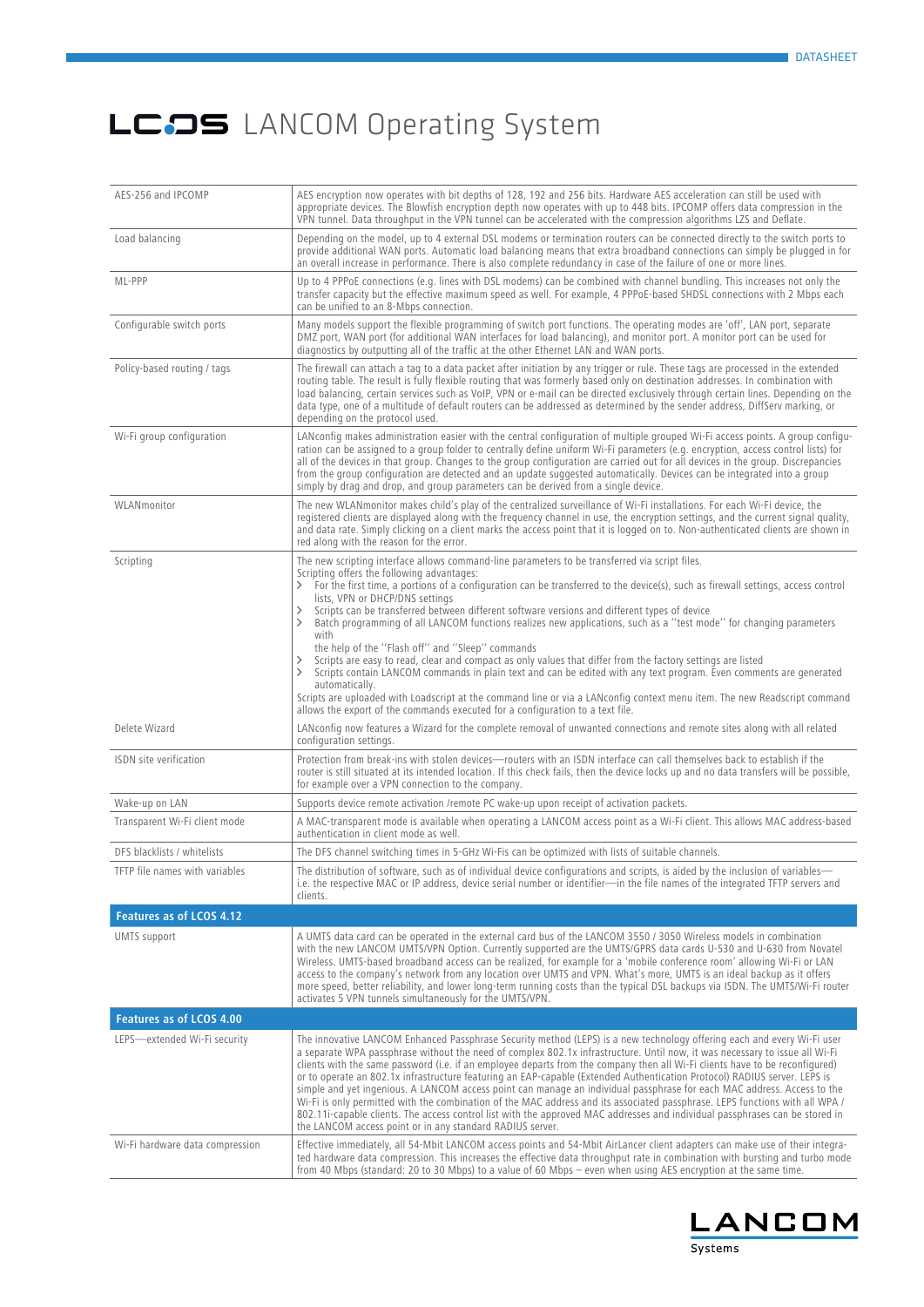| 802.11i for Wi-Fi P2P connections             | Now point-to-point Wi-Fi connections can take advantage of the AES hardware encryption that is featured in the LANCOM<br>54 Mbit radio module. The combination of WLAN turbo mode and transmitting powers of up to 1000mW at 5 GHz (802.11a)<br>allows the operation of wireless connections that are secure from interception (thanks to 802.11i) at up to 108 Mbps and over<br>distances in excess of one kilometer.                                                                                                                                                                                                                                                                                    |
|-----------------------------------------------|-----------------------------------------------------------------------------------------------------------------------------------------------------------------------------------------------------------------------------------------------------------------------------------------------------------------------------------------------------------------------------------------------------------------------------------------------------------------------------------------------------------------------------------------------------------------------------------------------------------------------------------------------------------------------------------------------------------|
| Default encryption for Wi-Fi                  | Device-specific Wi-Fi encryption is activated by default in the settings from the factory and after resetting. This ensures that a<br>minimum of security is provided even if the user forgets to run the installation and security wizards or following a reset. The<br>.'13-character default WEP128 key is made up of the device's 12-character MAC address preceded by an 'L                                                                                                                                                                                                                                                                                                                          |
| Redundant VPN gateways                        | Activation of multiple VPN end points (mostly identically configured central VPN gateways operated in parallel) for load balan-<br>cing and high availability within large VPN installations. Should line polling (dead-peer detection, ICMP line polling) indicates<br>a failure, then a variety of strategies (e.g. "random") can be used to enable communication to a different VPN end point. At the<br>central headquarters, the new outbound router and the local default gateway are propagated by dynamic routing (RIP V2).                                                                                                                                                                       |
| IKE config mode                               | Automatic allocation of IP addresses to VPN remote sites, for example to the LANCOM Advanced VPN Client.                                                                                                                                                                                                                                                                                                                                                                                                                                                                                                                                                                                                  |
| Access for multiple administrators            | Several administrators can access the device with individual passwords and access rights. The device password formerly in use<br>is now exclusively for the supervisor. Extended login functions are now available under WEBconfig, telnet, TFTP and SNMP. Up<br>to 16 roles can be defined with differing rights for configuring the device and running functions.                                                                                                                                                                                                                                                                                                                                       |
| SSH configuration access                      | Support for the SSH protocol as an additional method for accessing the command-line interface, for example with the freely<br>available "PuTTY" tool (telnet via SSH client, for Windows and Unix).                                                                                                                                                                                                                                                                                                                                                                                                                                                                                                       |
| Port mapping                                  | Enables freely definable port remapping, for example to divert local servers to non-standard ports.                                                                                                                                                                                                                                                                                                                                                                                                                                                                                                                                                                                                       |
| Multi-PPPoE                                   | Now one DSL access can be used to operate multiple Internet accesses to different Internet service providers. Multiple PPPoE<br>sessions can be used, for example, as an ISP backup or for separate invoicing of business and private Internet access.                                                                                                                                                                                                                                                                                                                                                                                                                                                    |
| RIP via WAN                                   | RIP via WAN The propagation of static or dynamic routes via RIP V2 can now take place over the WAN, for example for the<br>updating of routes within closed networks (e.g. MPLS-based VPNs).                                                                                                                                                                                                                                                                                                                                                                                                                                                                                                              |
| Manual MTU definition                         | In addition to the automatic adaptation of the maximum packet size over a certain transmission route, theses values can now<br>also be statically overwritten. This is necessary, for example, for tunneled connections operated by Internet service providers<br>who resell DSL connections. In these cases, the automatic MTU negotiation with the DSL access provider can cause an over-<br>sized MTU value (e.g. 1492) as the tunneling to the ISP can lead to additional overhead. In such cases, the MTU can be reduced<br>manually (e.g. to 1400 bytes).                                                                                                                                           |
| "Loopback" addresses                          | A device can be assigned up to 16 additional IP addresses so that the device can be uniquely identified (e.g. for the mainte-<br>nance of devices in multiple networks using the same IP address range).                                                                                                                                                                                                                                                                                                                                                                                                                                                                                                  |
| Internal logging                              | In addition to the existing firewall event log, the activated SYSLOG module stores the last 100 SYSLOG messages directly in the<br>device; this is useful, for example, as an "error memory" for the remote diagnosis of interrupted connections.                                                                                                                                                                                                                                                                                                                                                                                                                                                         |
| Software version management with<br>LANconfig | Simple version management with this firmware archive plus update function. Either for the convenient, centralized update of<br>installations with different types of devices, or even for a specific rollback.                                                                                                                                                                                                                                                                                                                                                                                                                                                                                            |
| New LANmonitor                                | Now with button bar for direct access to functions and new windows management for supervising larger installations.                                                                                                                                                                                                                                                                                                                                                                                                                                                                                                                                                                                       |
| Analog and GPRS modem                         | Connecting an external analog or GSM/GPRS modem to the serial interface ('Config/COM') provides an additional fully-functio-<br>nal WAN connection. All functions are available including hold time, automatic return to the standard connection when using<br>Backup, or dial-in connections (e.g. for remote maintenance). Even Dynamic VPN applications that rely on the exchange of IP<br>addresses per telephone connection are possible. Individual modem parameters can be configured with AT commands. Line<br>status and connect rates are displayed clearly in LANmonitor. Owing to the different circuitry, the LANCOM Modem Adapter Kit<br>is necessary for the operation of external modems. |
| Additional polling addresses                  | End-to-end connection monitoring by ICMP polling ('ping') now has up to four polling addresses. The backup event is only<br>triggered when contact is lost to all polling addresses.                                                                                                                                                                                                                                                                                                                                                                                                                                                                                                                      |
| Wi-Fi P2P connections with 802.11i            | The integrated AES encryption in Wi-Fi radio modules can now be used for Wi-Fi point-to-point connections too.                                                                                                                                                                                                                                                                                                                                                                                                                                                                                                                                                                                            |
| N:N mapping for all devices                   | Formerly implemented for VPN devices only, N:N IP-address mapping is now available for devices without VPN-for example,<br>for integrating locations with MPLS networks.                                                                                                                                                                                                                                                                                                                                                                                                                                                                                                                                  |
| CPU-load and memory display                   | LANmonitor displays detailed information such as the CPU type and speed, total memory and current free memory in the system<br>information under 'Device'.                                                                                                                                                                                                                                                                                                                                                                                                                                                                                                                                                |
| Extended ping command                         | The new option '-a' enables the definition of a dedicated sender address (e.g. intranet, DMZ or any). As early as when commis-<br>sioning the device, the router can be tested in advance for correct functioning in relation to other routed networks.                                                                                                                                                                                                                                                                                                                                                                                                                                                   |
| Extended comment fields                       | Four freely definable comment fields are now available to handle the general device information such as device name, location<br>and administrator.                                                                                                                                                                                                                                                                                                                                                                                                                                                                                                                                                       |
| Features as of LCOS 3.50                      |                                                                                                                                                                                                                                                                                                                                                                                                                                                                                                                                                                                                                                                                                                           |
| Wi-Fi                                         | LCOS 3.50 provides a Wi-Fi security update for all LANCOM Wi-Fi routers, access points and AirLancer clients adapters with 54<br>Mbps radio modules. Supported encryption methods are 802.11i/AES and WPA/TKIP. 802.11i provides a security level according<br>to FIPS 140-2. The AES encryption utilizes the integrated hardware encryption engines of the LANCOM 54 Mbps radio modules,<br>which ensure a encryption at full speed. Additionally, the installation of WPA passphrases is much more comfortable than WEP.                                                                                                                                                                                |
| Features as of LCOS 3.42                      |                                                                                                                                                                                                                                                                                                                                                                                                                                                                                                                                                                                                                                                                                                           |
| Multi SSID                                    | Each Wi-Fi radio module now supports up to 8 different radio cells (SSIDs). All settings for security and access can be indepen-<br>dently configured for each SSID. This, for example, enables a private Wi-Fi intranet to be operated parallel to a separate, public<br>Wi-Fi hotspot.                                                                                                                                                                                                                                                                                                                                                                                                                  |
| Super A/G                                     | Increases the transfer rates in 2.4 and 5 GHz Wi-Fis. The 108-Mbit Turbo Mode bundles two vacant Wi-Fi channels and so<br>doubles the effective bandwidth. Bursting combines multiple packets to save overhead and uses the available bandwidth more<br>effectively. Hardware data compression can be used for point-to-point connections between two access points.                                                                                                                                                                                                                                                                                                                                      |
| VPN trigger call                              | VPN connections to a set remote station can now be triggered by an ISDN data call.                                                                                                                                                                                                                                                                                                                                                                                                                                                                                                                                                                                                                        |
| ISDN backup for Dynamic VPN                   | ISDN backup functions formerly suffered from limitations in combination with dynamic VPN: These limitations now no longer<br>apply. It is now possible to use dynamic VPN to secure an ISDN direct-dial connection with dynamic IP addresses at both ends.                                                                                                                                                                                                                                                                                                                                                                                                                                                |